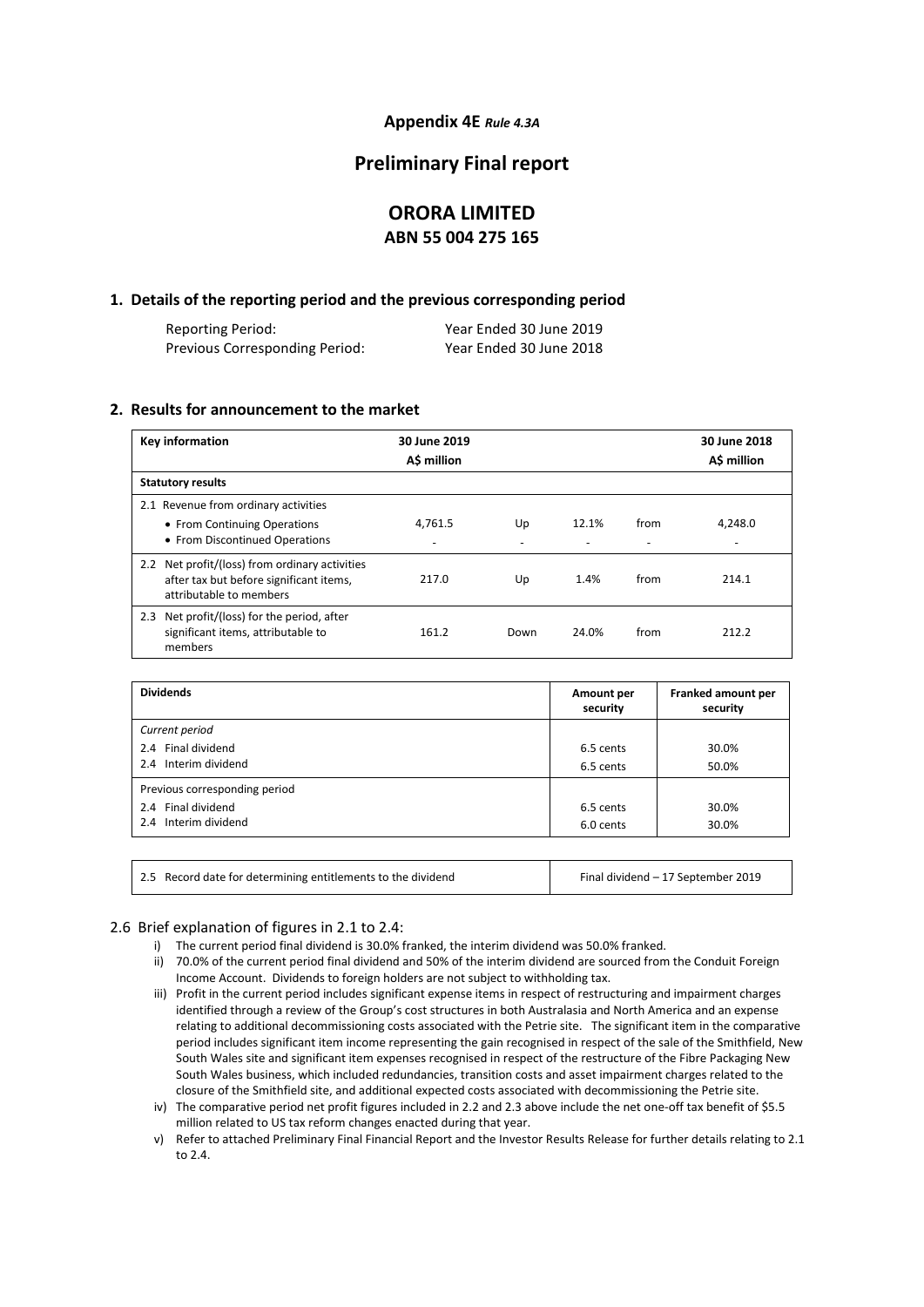**3. Income Statement and Statement of Comprehensive Income** 

Refer to the attached Preliminary Final Financial Report

**4. Statement of Financial Position**

Refer to the attached Preliminary Final Financial Report

**5. Statement of Cash Flows** 

Refer to the attached Preliminary Final Financial Report

### **6. Statement of Retained Earnings**

Refer to the attached Preliminary Final Financial Report, Note 2.4.3 Retained Earnings

### **7. Details of individual dividends and payment dates**

Refer to the attached Preliminary Final Financial Report, Note 2.2 Dividends

### **8. Details of dividend reinvestment plan**

The Dividend Reinvestment Plan (DRP) is in operation. No discount is available under the DRP in respect of the FY19 final dividend. The issue price for the FY19 final dividend will be calculated based on the arithmetic average of the weighted average market price for the ten ASX trading days from 23 September to 4 October 2019, inclusive. The last date for receipt of election notices for the DRP is 18 September 2019. Shares allotted under the DRP rank equally with existing fully paid ordinary shares of Orora Limited.

### **9. Net tangible assets**

|                                                  | Current period | 30 June 2018 |
|--------------------------------------------------|----------------|--------------|
| Net tangible asset backing per ordinary security | \$0.85         | \$0.94       |

### **10. Control gained over entities having a material effect**

Refer to the attached Preliminary Final Financial Report, Note 6.2 Businesses Acquisitions

**11. Details of associates and joint venture entities**  Not applicable

### **12. Significant information**

Refer to the attached Investor Results Release

### **13. For foreign entities, which set of accounting standards is used in compiling the report** Not applicable

### **14. Commentary on results for the period**

Refer to the attached Preliminary Final Financial Report, Note 1.3 Earnings per Share and the attached Investor Results Release

### **15 This report is based on accounts which are in the process of being audited**

This report is based on accounts which are in the process of being audited. The audit report will be made available with the Company's Annual Report.

............................................................ Ann Stubbings

Company Secretary

Dated: 15 August 2019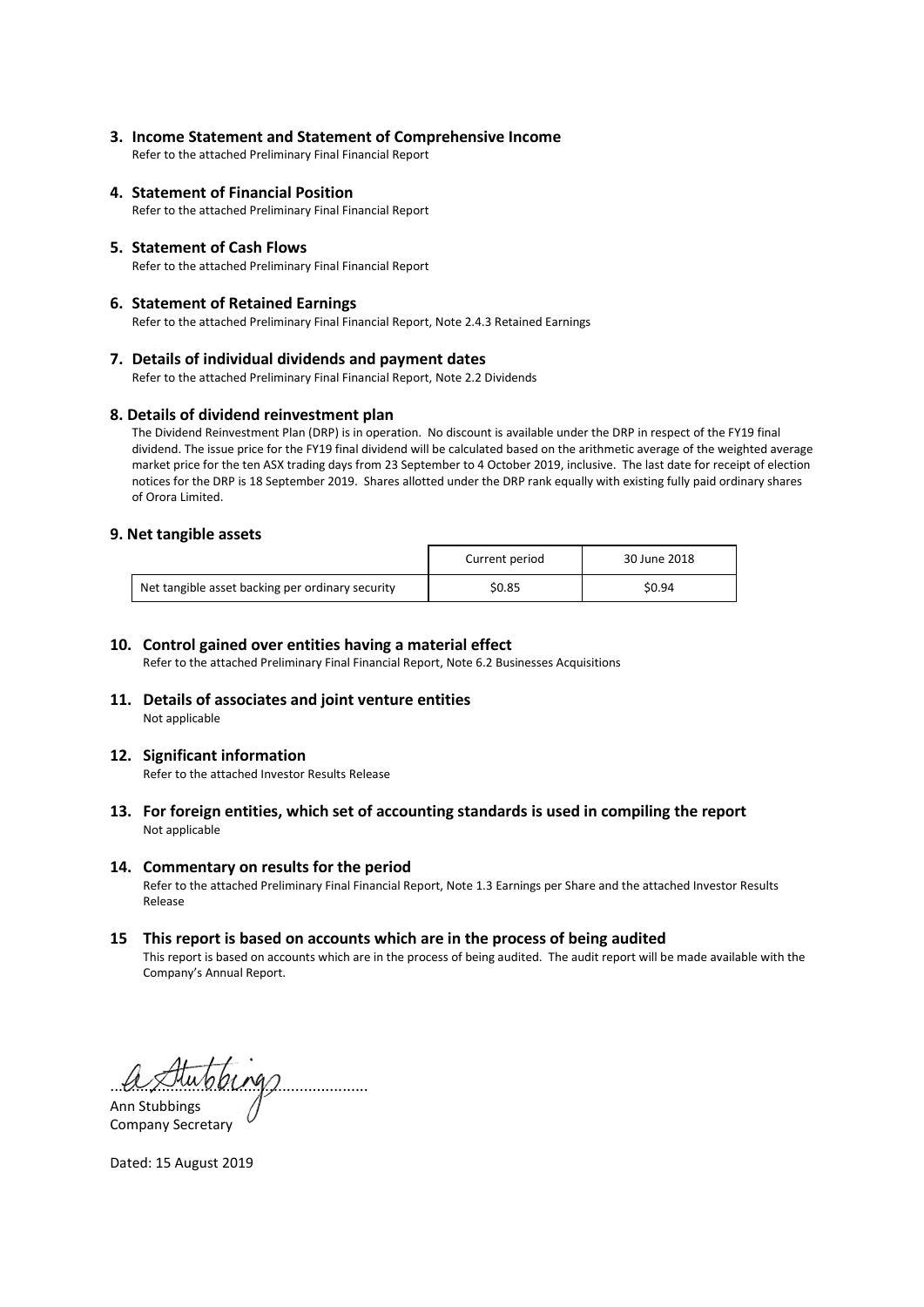# **ORORA LIMITED ABN: 55 004 275 165**

# **ANNUAL FINANCIAL REPORT**

# **FOR THE FINANCIAL YEAR ENDED 30 JUNE 2019**

**15 August 2019**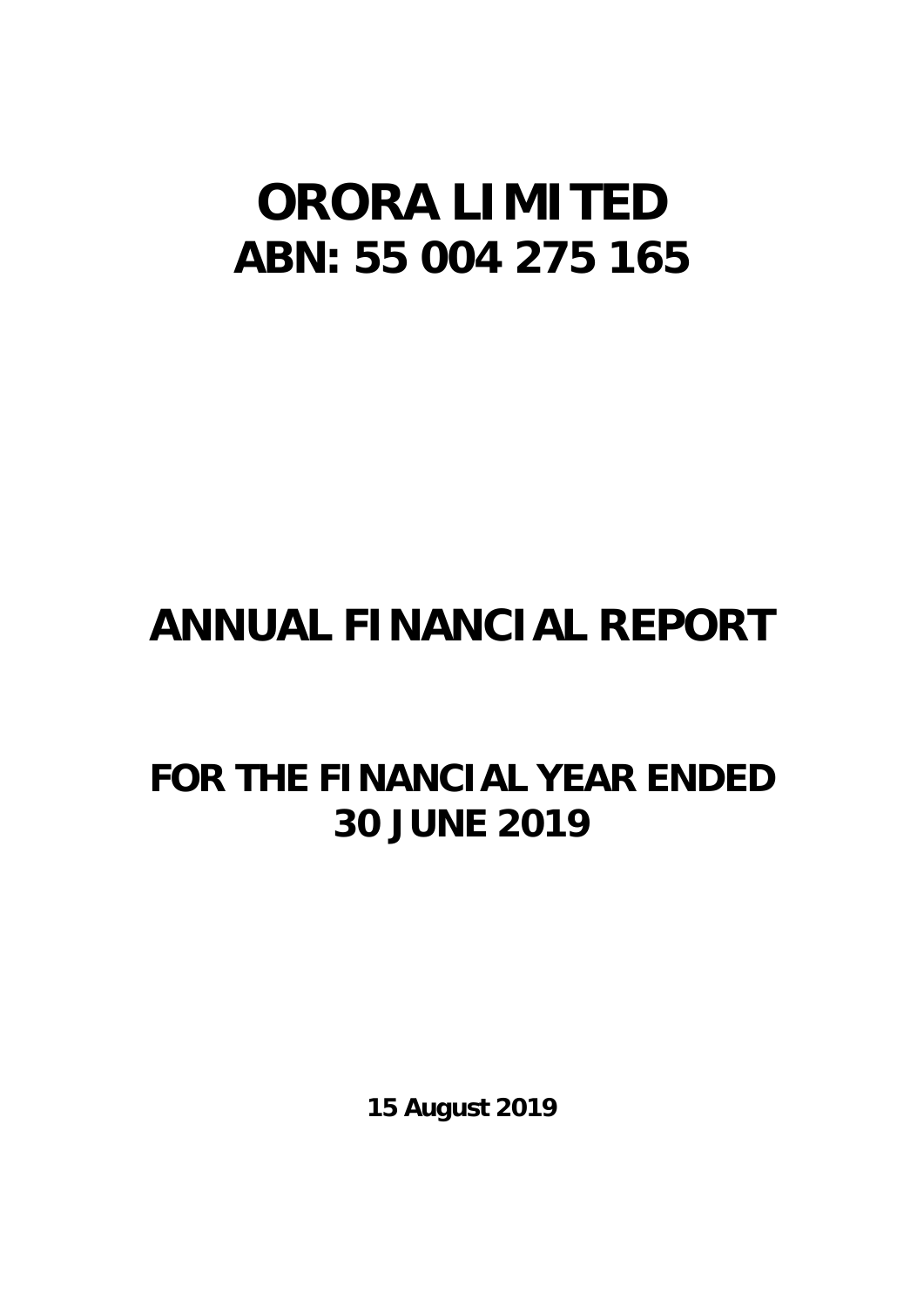# Financial Report

This is the financial report of Orora Limited (the Company) and its subsidiaries (collectively referred to as the Group).

The financial report has been prepared in a style that attempts to make the report less complex and more relevant to shareholders. The note disclosures have been grouped into a number of sections with each section also including details of the accounting policies applied in producing the relevant note, along with details of any key judgements and estimates used.

Notes to the financial statements provide information required by statute, accounting standards or Listing Rules to explain a particular feature of the financial statements. The notes which follow also provide explanation and additional disclosures to assist readers in their understanding and the interpretation of the Annual Report and the financial statements.

### **Contents**

| Financial                              | <b>Income Statement</b>         |                                             |                                              |                              |                                     |                                                                   | Page 1                                                                   |  |  |  |
|----------------------------------------|---------------------------------|---------------------------------------------|----------------------------------------------|------------------------------|-------------------------------------|-------------------------------------------------------------------|--------------------------------------------------------------------------|--|--|--|
| statements                             |                                 | Statement of Comprehensive Income<br>Page 2 |                                              |                              |                                     |                                                                   |                                                                          |  |  |  |
| <b>Statement of Financial Position</b> |                                 | Page 3                                      |                                              |                              |                                     |                                                                   |                                                                          |  |  |  |
|                                        | Statement of Changes in Equity  |                                             |                                              |                              |                                     |                                                                   | Page 4                                                                   |  |  |  |
|                                        | Cash Flow Statement             |                                             |                                              |                              |                                     |                                                                   | Page 5                                                                   |  |  |  |
| Notes to the<br>financial              | About this report               |                                             |                                              |                              |                                     |                                                                   | Page 6                                                                   |  |  |  |
| statements                             | <b>Results for the</b><br>year  | Capital structure<br>and financing          | <b>Assets and liabilities</b>                | Income tax                   | <b>Financial risk</b><br>management | <b>Group structure</b>                                            | Other notes to the<br>financial statements                               |  |  |  |
|                                        | 1.1 Segment<br>results          | 2.1 Capital<br>management                   | 3.1 Trade and<br>other<br>receivables        | 4.1 Income tax<br>expense    | 5.1 Market risks                    | 6.1 Principal<br>subsidiary<br>undertakings<br>and<br>investments | 7.1 Share-based<br>compensation                                          |  |  |  |
|                                        | 1.2 Significant<br><b>items</b> | 2.2 Dividends                               | 3.2 Inventories                              | 4.2 Deferred tax<br>balances | 5.2 Credit risk                     | 6.2<br><b>Business</b><br>acquisitions                            | 7.2 Auditors'<br>remuneration                                            |  |  |  |
|                                        | 1.3 Earnings per<br>share (EPS) | 2.3 Net debt                                | 3.3 Trade and<br>other payables              |                              | 5.3 Liquidity and<br>funding risk   | 6.3 Orora<br><b>Employee</b><br><b>Share Trust</b>                | 7.3 Commitments<br>and contingent<br><b>liabilities</b>                  |  |  |  |
|                                        | 1.4 Income                      | 2.4 Equity                                  | 3.4 Other assets                             |                              | 5.4 Hedging<br><b>instruments</b>   |                                                                   | 7.4 Orora Limited                                                        |  |  |  |
|                                        | 1.5 Operating costs             |                                             | 3.5 Property, plant<br>and equipment         |                              |                                     |                                                                   | 7.5 Deed of Cross<br>Guarantee                                           |  |  |  |
|                                        |                                 |                                             | 3.6 Intangible<br>assets                     |                              |                                     |                                                                   | 7.6 Related party<br>transactions                                        |  |  |  |
|                                        |                                 |                                             | 3.7 Impairment of<br>non-financial<br>assets |                              |                                     |                                                                   | 7.7 Key<br>Management<br>Personnel                                       |  |  |  |
|                                        |                                 |                                             | 3.8 Provisions                               |                              |                                     |                                                                   | 7.8 New and<br>amended<br>accounting<br>standards and<br>interpretations |  |  |  |
|                                        |                                 |                                             |                                              |                              |                                     |                                                                   |                                                                          |  |  |  |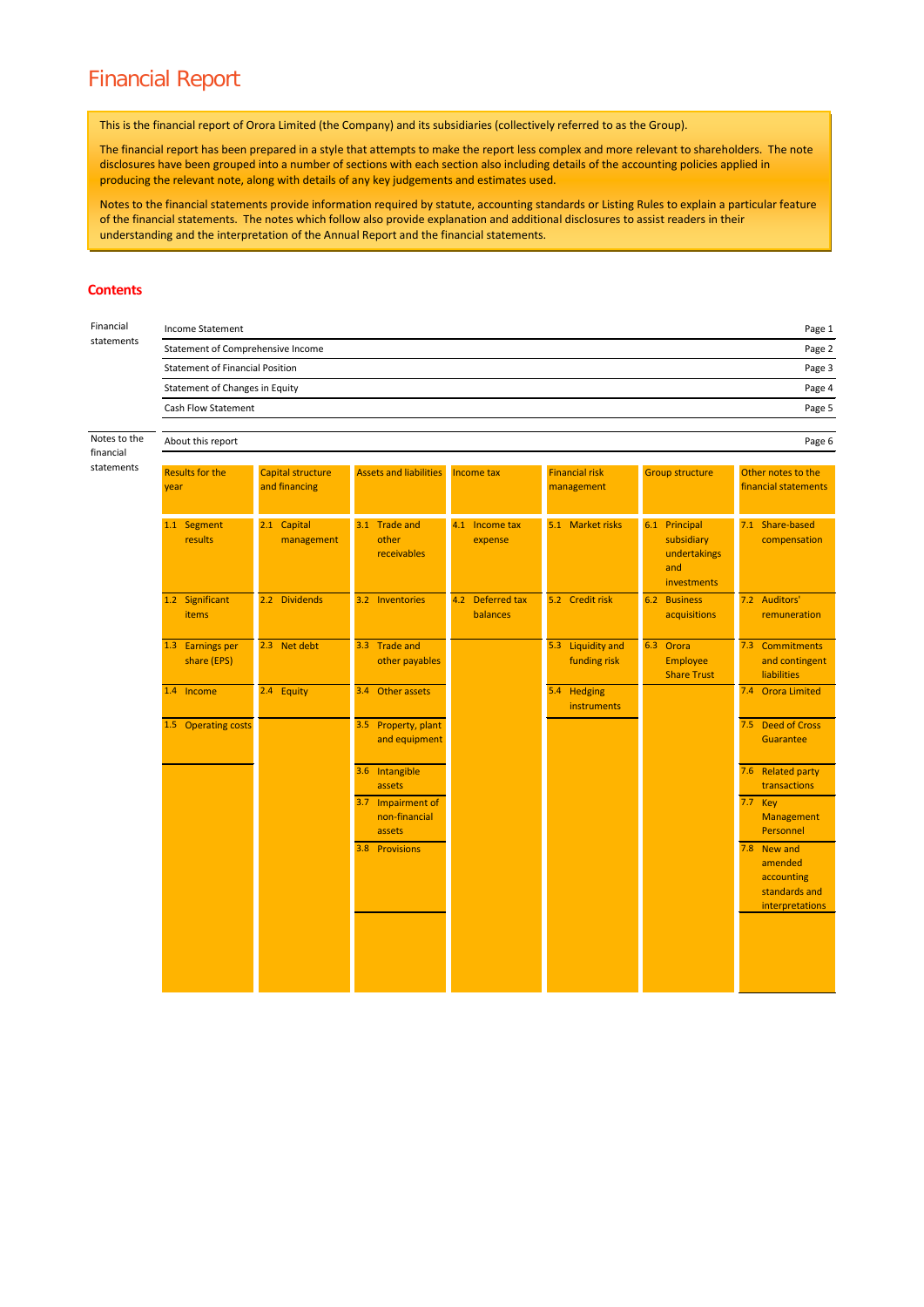# Income Statement

For the financial year ended 30 June 2019

| \$ million                                                                                        | <b>Note</b> | 2019                 | 2018                 |
|---------------------------------------------------------------------------------------------------|-------------|----------------------|----------------------|
| Sales revenue<br>Cost of sales                                                                    | 1.1         | 4,761.5<br>(3,891.3) | 4,248.0<br>(3,441.0) |
| <b>Gross profit</b>                                                                               |             | 870.2                | 807.0                |
| Other income                                                                                      | 1.4         | 13.7                 | 46.4                 |
| Sales and marketing expenses                                                                      |             | (233.6)              | (209.9)              |
| General and administration expenses                                                               |             | (394.3)              | (322.8)              |
| <b>Profit from operations</b>                                                                     | 1.1         | 256.0                | 320.7                |
|                                                                                                   |             |                      |                      |
| Finance income                                                                                    |             | 0.4                  | 0.3                  |
| Finance expenses                                                                                  |             | (39.8)               | (34.8)               |
| <b>Net finance costs</b>                                                                          |             | (39.4)               | (34.5)               |
|                                                                                                   |             |                      |                      |
| Profit before related income tax expense <sup>(1)</sup>                                           |             | 216.6                | 286.2                |
| Income tax expense <sup>(2)</sup>                                                                 | 4.1         | (55.4)               | (74.0)               |
| Profit for the financial period attributable to the owners of Orora Limited                       |             | 161.2                | 212.2                |
|                                                                                                   |             |                      |                      |
|                                                                                                   |             | <b>Cents</b>         | Cents                |
| Profit per share attributable to the ordinary equity holders of Orora Limited <sup>(1), (2)</sup> |             |                      |                      |
| Basic earnings per share                                                                          | 1.3         | 13.4                 | 17.7                 |
| Diluted earnings per share                                                                        | 1.3         | 13.3                 | 17.4                 |

(1) Profit for the current period includes significant expense item of \$29.2 million (after tax \$20.8 million) in respect of restructuring and impairment charges that have been identified through a review of the Groups cost structures in both Australasia and North America and a significant item expense of \$50.0 million (after tax \$35.0 million) for additional decommissioning costs associated with the Petrie site. Profit for the comparative period includes a significant item income of \$32.4 million (after tax \$22.7<br>million) representing the gain recognised in respect million) recognised in respect of the restructure of the fibre Packaging New South Wales businesses and additional expected costs associated with decommissioning the Petrie site. Refer note 1.2 for further information.

<sup>(2)</sup> The income tax expense for the comparative period includes a net one-off tax benefit of \$5.5 million related to US tax reform changes enacted during that financial period.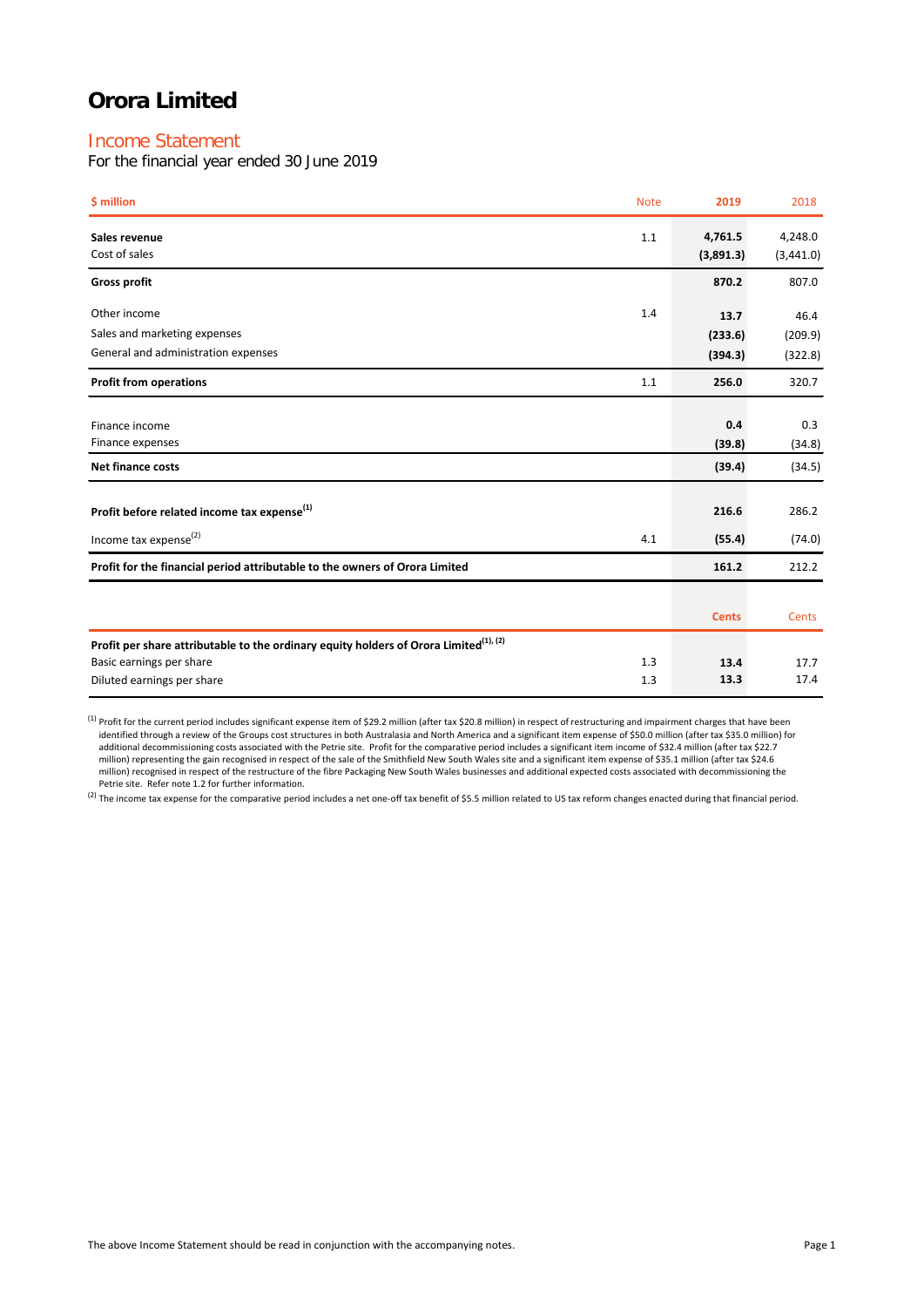# Statement of Comprehensive Income

For the financial year ended 30 June 2019

| \$ million                                                                                      | 2019  | 2018  |
|-------------------------------------------------------------------------------------------------|-------|-------|
| Profit for the financial period                                                                 | 161.2 | 212.2 |
| Other comprehensive income/(expense)                                                            |       |       |
| Items that may be reclassified to profit or loss:                                               |       |       |
| Cash flow hedge reserve                                                                         |       |       |
| Unrealised gains on cash flow hedges                                                            | 0.2   | 8.3   |
| Realised (gains)/losses transferred to profit or loss                                           | (4.6) | 5.8   |
| Realised (gains)/losses transferred to non-financial assets                                     | (0.1) | 0.1   |
| Tax effect                                                                                      | 1.4   | (4.4) |
| <b>Exchange fluctuation reserve</b>                                                             |       |       |
| Exchange differences on translation of foreign operations                                       | 16.7  | 0.1   |
| Net investment hedge of foreign operations                                                      | 1.0   | (1.2) |
| Other comprehensive income for the financial period, net of tax                                 | 14.6  | 8.7   |
| Total comprehensive income for the financial period attributable to the owners of Orora Limited | 175.8 | 220.9 |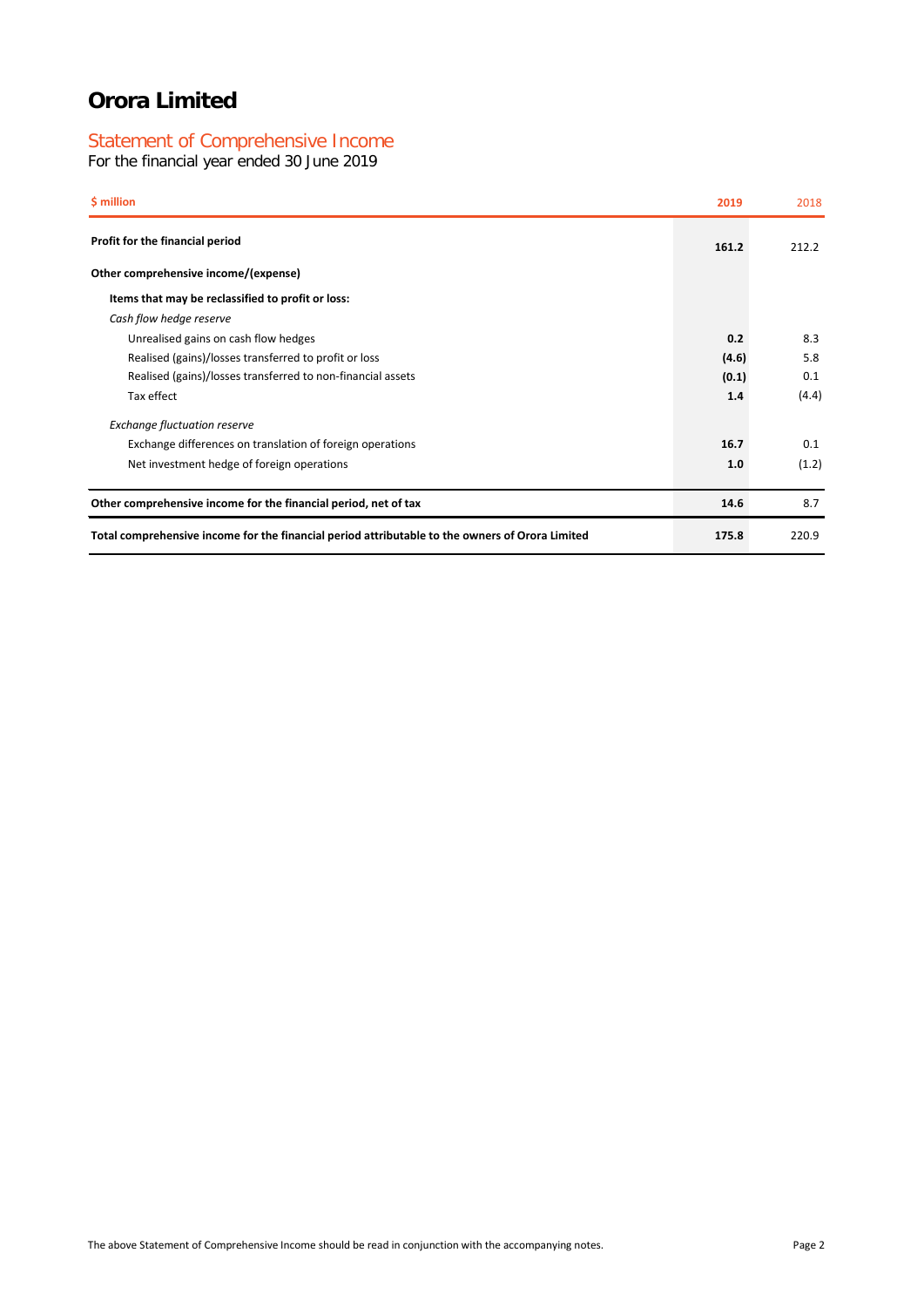# Statement of Financial Position

As at 30 June 2019

| \$ million                           | <b>Note</b> | 2019    | 2018    |
|--------------------------------------|-------------|---------|---------|
| <b>Current assets</b>                |             |         |         |
| Cash and cash equivalents            | 2.3         | 70.3    | 87.6    |
| Trade and other receivables          | 3.1         | 674.4   | 606.1   |
| Inventories                          | 3.2         | 642.0   | 559.1   |
| Derivatives                          | 5.4         | 4.0     | 9.8     |
| Other current assets                 | 3.4         | 55.5    | 55.5    |
| <b>Total current assets</b>          |             | 1,446.2 | 1,318.1 |
| <b>Non-current assets</b>            |             |         |         |
| Property, plant and equipment        | 3.5         | 1,765.5 | 1,693.7 |
| Goodwill and intangible assets       | 3.6         | 614.7   | 494.7   |
| Derivatives                          | 5.4         | 4.3     | 6.3     |
| Other non-current assets             | 3.4         | 87.5    | 104.3   |
| <b>Total non-current assets</b>      |             | 2,472.0 | 2,299.0 |
| <b>Total assets</b>                  |             | 3,918.2 | 3,617.1 |
| <b>Current liabilities</b>           |             |         |         |
| Trade and other payables             | 3.3         | 999.1   | 951.2   |
| Interest-bearing liabilities         | 2.3         | 1.0     | 1.7     |
| Derivatives                          | 5.4         | 3.0     | 4.4     |
| <b>Current tax liabilities</b>       |             | 10.6    | 8.7     |
| Provisions                           | 3.8         | 146.9   | 132.7   |
| <b>Total current liabilities</b>     |             | 1,160.6 | 1,098.7 |
| <b>Non-current liabilities</b>       |             |         |         |
| Other payables                       |             | 12.8    | 21.5    |
| Interest-bearing liabilities         | 2.3         | 959.3   | 753.4   |
| Derivatives                          | 5.4         | 2.6     | 3.9     |
| Deferred tax liabilities             | 4.2         | 82.3    | 83.3    |
| Provisions                           | 3.8         | 56.1    | 25.8    |
| <b>Total non-current liabilities</b> |             | 1,113.1 | 887.9   |
| <b>Total liabilities</b>             |             | 2,273.7 | 1,986.6 |
| <b>NET ASSETS</b>                    |             | 1,644.5 | 1,630.5 |
|                                      |             |         |         |
| <b>Equity</b>                        |             |         |         |
| Contributed equity                   | 2.4.1       | 488.0   | 499.7   |
| Treasury shares                      | 2.4.1       | (3.9)   | (19.8)  |
| Reserves                             | 2.4.2       | 164.7   | 152.1   |
| Retained earnings                    | 2.4.3       | 995.7   | 998.5   |
| <b>TOTAL EQUITY</b>                  |             | 1,644.5 | 1,630.5 |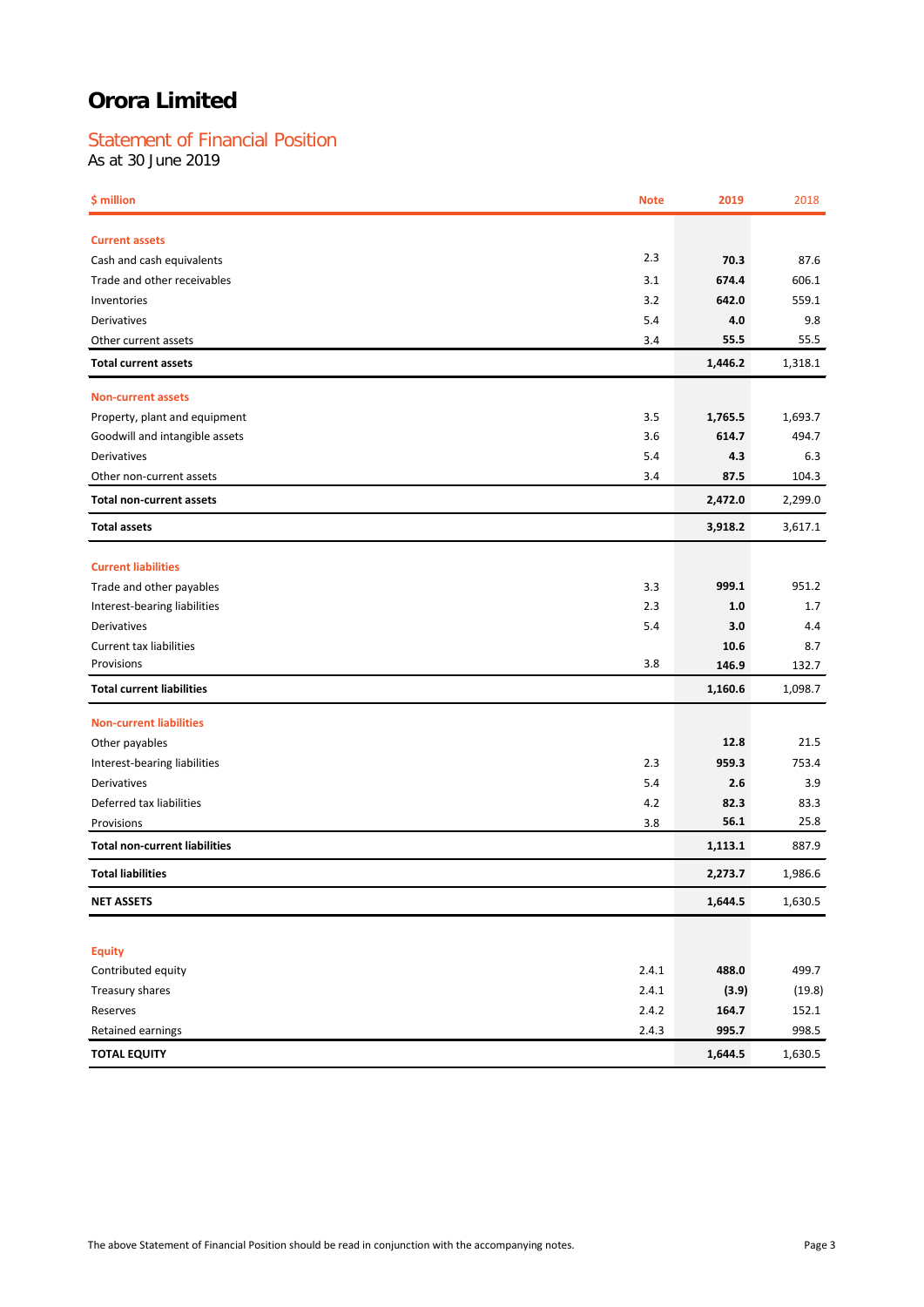# Statement of Changes in Equity

For the financial year ended 30 June 2019

|                                                           |             |                           |                        | <b>Attributable to owners of Orora Limited</b> |                          |                             |                          |              |
|-----------------------------------------------------------|-------------|---------------------------|------------------------|------------------------------------------------|--------------------------|-----------------------------|--------------------------|--------------|
|                                                           |             |                           | <b>Cash flow hedge</b> | <b>Share-based</b>                             |                          | <b>Exchange fluctuation</b> |                          | <b>Total</b> |
| \$ million                                                | <b>Note</b> | <b>Contributed equity</b> | reserve                | payment reserve                                | <b>Demerger reserve</b>  | reserve                     | <b>Retained earnings</b> | equity       |
| Balance at 1 July 2017                                    |             | 472.3                     | (6.9)                  | 18.1                                           | 132.9                    | (0.1)                       | 930.5                    | 1,546.8      |
| Net profit for the financial period                       | 2.4.3       |                           |                        |                                                |                          |                             | 212.2                    | 212.2        |
| Other comprehensive income/(loss):                        |             |                           |                        |                                                |                          |                             |                          |              |
| Unrealised gains on cash flow hedges                      |             |                           | $8.3$ (1)              |                                                |                          |                             |                          | 8.3          |
| Realised losses transferred to profit or loss             |             |                           | $5.8^{(1)}$            |                                                |                          |                             |                          | 5.8          |
| Realised losses transferred to non-financial assets       |             |                           | $0.1$ <sup>(1)</sup>   |                                                |                          |                             |                          | 0.1          |
| Exchange differences on translation of foreign operations |             |                           |                        |                                                |                          | (1.1)                       |                          | (1.1)        |
| Deferred tax                                              |             |                           | (4.4)                  |                                                |                          |                             |                          | (4.4)        |
| Total other comprehensive income/(loss)                   |             | $\sim$                    | 9.8                    |                                                | $\overline{\phantom{a}}$ | (1.1)                       |                          | 8.7          |
| Transactions with owners in their capacity as owners:     |             |                           |                        |                                                |                          |                             |                          |              |
| Proceeds received from employees on exercise of options   | 2.4.1       | 6.3                       |                        |                                                |                          |                             |                          | 6.3          |
| Purchase of treasury shares                               | 2.4.1       | (7.7)                     |                        |                                                |                          |                             |                          | (7.7)        |
| Dividends paid                                            | 2.2 & 2.4.3 |                           |                        |                                                |                          |                             | (144.2)                  | (144.2)      |
| Settlement of options and performance rights              | 2.4.1       | 9.0                       |                        | (9.0)                                          |                          |                             |                          |              |
| Share-based payment expense                               | 7.1         |                           |                        | 8.4                                            |                          |                             |                          | 8.4          |
| Balance at 30 June 2018                                   |             | 479.9                     | 2.9                    | 17.5                                           | 132.9                    | (1.2)                       | 998.5                    | 1,630.5      |
| Impact of change in accounting policy (note 7.8.1)        | 2.4.3       |                           |                        |                                                |                          |                             | (7.3)                    | (7.3)        |
| Restated balance at 1 July 2018                           |             | 479.9                     | 2.9                    | 17.5                                           | 132.9                    | (1.2)                       | 991.2                    | 1,623.2      |
| Net profit for the financial period                       | 2.4.3       |                           |                        |                                                |                          |                             | 161.2                    | 161.2        |
| Other comprehensive income/(loss):                        |             |                           |                        |                                                |                          |                             |                          |              |
| Unrealised gains on cash flow hedges                      |             |                           | $0.2^{(1)}$            |                                                |                          |                             |                          | 0.2          |
| Realised gains transferred to profit or loss              |             |                           | $(4.6)$ <sup>(1)</sup> |                                                |                          |                             |                          | (4.6)        |
| Realised gains transferred to non-financial assets        |             |                           | $(0.1)^{(1)}$          |                                                |                          |                             |                          | (0.1)        |
| Exchange differences on translation of foreign operations |             |                           | $\overline{a}$         |                                                |                          | 17.7                        |                          | 17.7         |
| Deferred tax                                              |             | $\overline{\phantom{a}}$  | 1.4                    |                                                |                          |                             |                          | 1.4          |
| Total other comprehensive income/(loss)                   |             | $\overline{a}$            | (3.1)                  |                                                | ٠                        | 17.7                        |                          | 14.6         |
| Transactions with owners in their capacity as owners:     |             |                           |                        |                                                |                          |                             |                          |              |
| Proceeds received from employees on exercise of options   | 2.4.1       | 5.4                       |                        |                                                |                          |                             |                          | 5.4          |
| Purchase of treasury shares                               | 2.4.1       | (10.5)                    |                        |                                                |                          |                             |                          | (10.5)       |
| Shares used to settle Team Member Share Plan Issue        | 2.4.1       | 1.3                       |                        |                                                |                          |                             |                          | 1.3          |
| Dividends paid                                            | 2.2 & 2.4.3 |                           |                        |                                                |                          |                             | (156.7)                  | (156.7)      |
| Settlement of options and performance rights              | 2.4.1       | 8.0                       |                        | (8.0)                                          |                          |                             |                          |              |
| Share-based payment expense                               | 7.1         |                           |                        | 6.0                                            |                          |                             |                          | 6.0          |
| Balance at 30 June 2019                                   |             | 484.1                     | (0.2)                  | 15.5                                           | 132.9                    | 16.5                        | 995.7                    | 1,644.5      |

(1) During the 12-months to 30 June 2019 gains relating to the valuation of forward exchange contracts of \$0.3 million (2018: gains of \$7.9 million) and losses on interest rate swap contracts of \$0.1 million (2018: gains o reserve. In addition, gains of \$6.9 million (2018: losses of \$3.3 million) relating to forward exchange contracts and losses of \$2.3 million (2018: losses \$2.5 million relating to interest rate swap contracts were transfer to forward exchange contracts (2018: gain of \$0.4 million on forward exchange contracts and a loss of \$0.5 million relating to the time value of options) was transferred to non-financial assets. Refer to note 5.4 for furth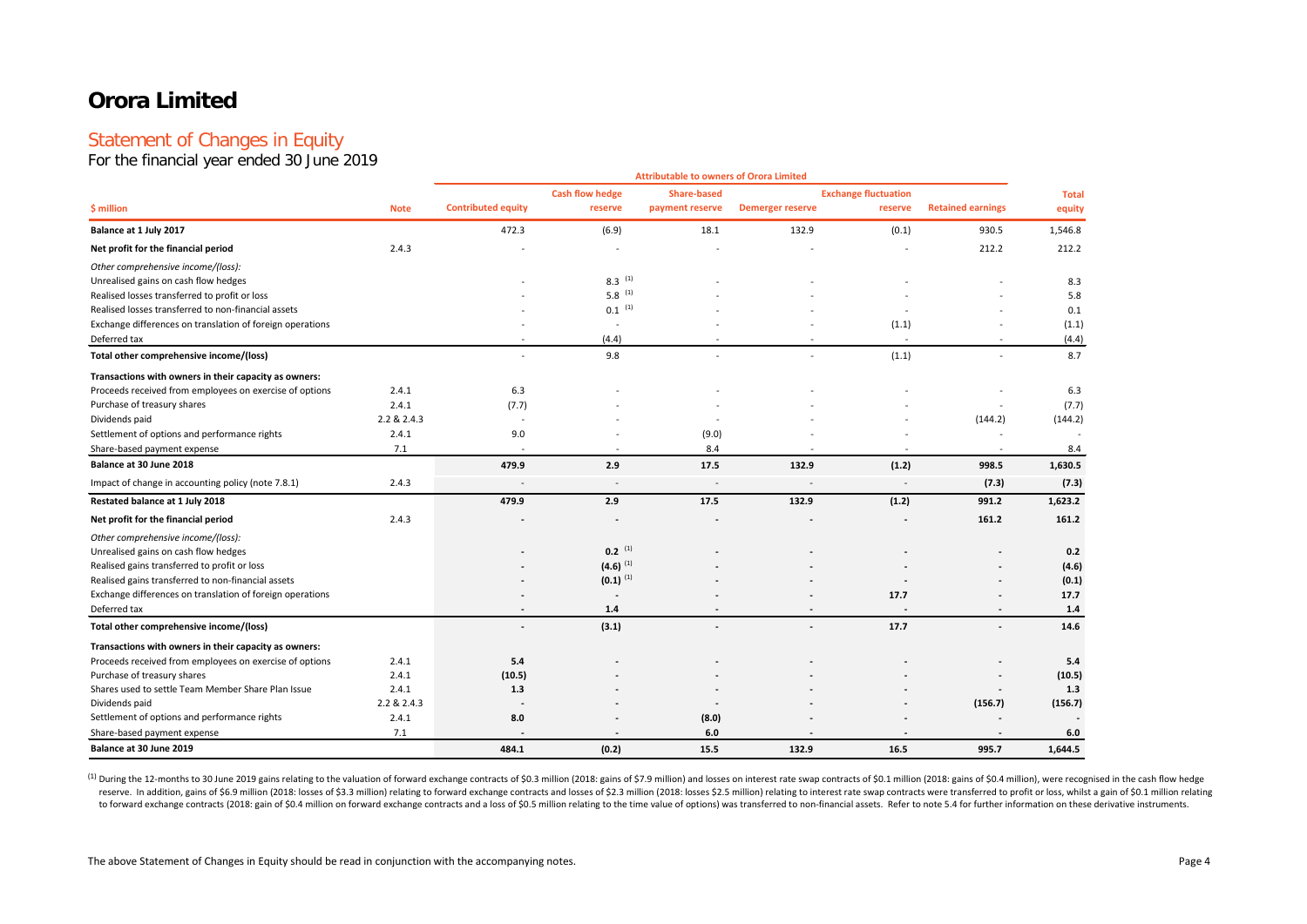# Cash Flow Statement

For the financial year ended 30 June 2019

| \$ million                                                                                     | <b>Note</b> | 2019           | 2018      |
|------------------------------------------------------------------------------------------------|-------------|----------------|-----------|
| Cash flows from/(used in) operating activities                                                 |             |                |           |
| Profit for the financial period                                                                |             | 161.2          | 212.2     |
| Depreciation                                                                                   | 1.5         | 122.9          | 113.6     |
| Amortisation of intangible assets                                                              | 1.5         | 10.0           | 8.3       |
| Net impairment losses on property, plant and equipment, intangibles, receivables and inventory |             | 2.2            | 7.7       |
| Net finance costs                                                                              |             | 39.4           | 34.5      |
| Net loss/(gain) on disposal of non-current assets                                              | 1.4         | 0.3            | (31.6)    |
| Fair value loss/(gain) on financial instruments at fair value through income statement         |             | 0.5            | (2.0)     |
| Share-based payment expense                                                                    | 1.5         | 6.0            | 8.4       |
| Restructuring and decommissioning expense                                                      |             | 79.2           | 35.1      |
| Other sundry items                                                                             |             | 6.4            | 23.9      |
| Income tax expense                                                                             | 4.1         | 55.4           | 74.0      |
| Operating cash inflow before changes in working capital and provisions                         |             | 483.5          | 484.1     |
| - (Increase)/Decrease in prepayments and other operating assets                                |             | 3.8            | (38.2)    |
| - Increase/(Decrease) in provisions                                                            |             | (33.3)         | (32.8)    |
| - (Increase)/Decrease in trade and other receivables                                           |             | 14.9           | (31.6)    |
| - (Increase)/Decrease in inventories                                                           |             | (39.4)         | (72.5)    |
| - Increase/(Decrease) in trade and other payables                                              |             | (36.9)         | 94.5      |
|                                                                                                |             | 392.6          | 403.5     |
| Interest received                                                                              |             | 0.4            | 0.3       |
| Interest and borrowing costs paid                                                              |             | (43.6)         | (33.2)    |
| Income tax paid                                                                                |             | (51.5)         | (41.6)    |
| Net cash inflow from operating activities                                                      |             | 297.9          | 329.0     |
|                                                                                                |             |                |           |
| Cash flows from/(used in) investing activities                                                 |             |                |           |
| (Granting)/repayment of loans to associated companies and other persons                        |             | (0.2)          | 0.1       |
| Payments for acquisition of controlled entities and businesses, net of cash acquired           | 1.1         | (144.1)        | (15.4)    |
| Payments for property, plant and equipment and intangible assets                               |             | (190.2)<br>2.7 | (188.9)   |
| Proceeds on disposal of non-current assets                                                     |             |                | 48.0      |
| Net cash flows used in investing activities                                                    |             | (331.8)        | (156.2)   |
| Cash flows used in financing activities                                                        |             |                |           |
| Proceeds from exercise of employee share options                                               |             | 5.4            | 6.3       |
| Payments for treasury shares                                                                   | 2.4.1       | (10.5)         | (7.7)     |
| Proceeds from borrowings                                                                       |             | 2,534.4        | 1,670.6   |
| Repayment of borrowings                                                                        |             | (2,358.4)      | (1,664.9) |
| Principal lease repayments                                                                     |             | (0.8)          | (0.7)     |
| Dividends paid and other equity distributions                                                  | 2.2         | (156.7)        | (144.2)   |
| Net cash flows from/(used in) financing activities                                             |             | 13.4           | (140.6)   |
|                                                                                                |             |                |           |
| Net decrease)/increase in cash held                                                            |             | (20.5)         | 32.2      |
| Cash and cash equivalents at the beginning of the financial period                             |             | 87.6           | 53.4      |
| Effects of exchange rate changes on cash and cash equivalents                                  |             | 3.2            | 2.0       |
| Cash and cash equivalents at the end of the financial period <sup>(1)</sup>                    | 2.3         | 70.3           | 87.6      |

 $^{(1)}$  For the purpose of the Cash Flow Statement, cash and cash equivalents includes cash on hand and at bank and short-term money market investments, net of outstanding bank overdrafts. Refer to note 2.3 for details of the financing arrangements of the Group.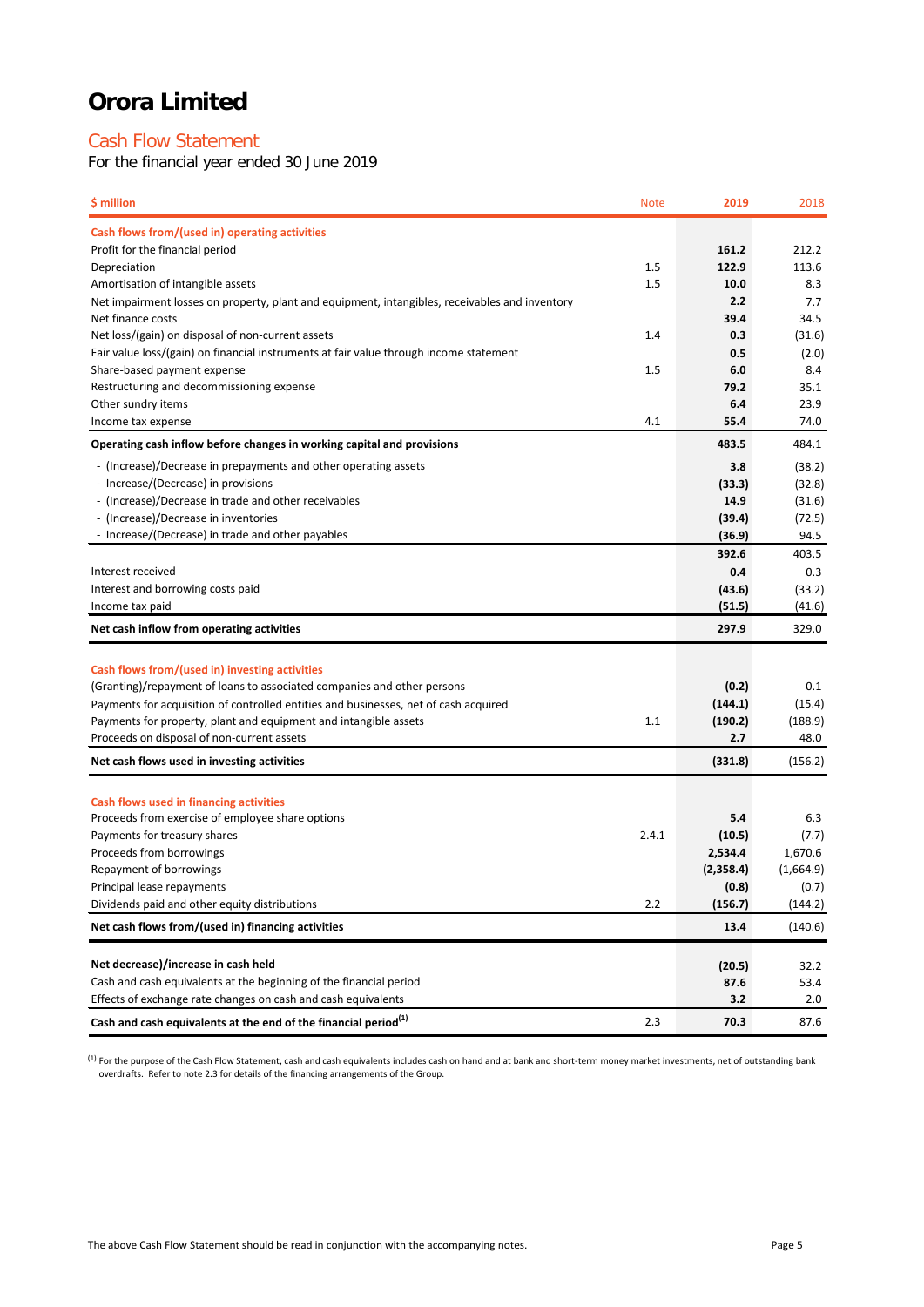# Notes to the financial statements About this report

### About this report

Orora Limited (the Company) is a for-profit entity for the purposes of preparing this financial report and is domiciled in Australia. The Company and its subsidiaries (collectively referred to as the Group) are primarily involved in the manufacture and supply of packaging products and services to grocery, fast moving consumer goods and industrial markets.

This financial report is a general purpose financial report which:

- − has been prepared in accordance with Australian Accounting Standards (AASBs), including Australian Accounting Interpretations adopted by the AASB, and the *Corporations Act 2001*. The financial report of the Group also complies with International Financial Reporting Standards (IFRSs) and Interpretations as issued by the International Accounting Standards Board (IASB);
- has been prepared under the historical cost basis except for financial instruments which have been measured at fair value. Non–derivative financial instruments are measured at fair value through the income statement;
- − is presented in Australian dollars with values rounded to the nearest \$100,000 unless otherwise stated, in accordance with the ASIC Corporations (Rounding in Financial/Directors' Reports) Instrument 2016/191;
- − presents reclassified comparative information where required for consistency with the current period presentation;
- − adopts all new and amended Accounting Standards and Interpretations issued by the AASB that are relevant to the operations of the Group and effective for reporting periods beginning on or after 1 July 2018;
- − does not early adopt any Accounting Standards and Interpretations that have been issued or amended but are not yet effective; and
- − has applied the Group accounting policies consistently to all periods presented, with the exception of AASB 15 *Revenue from Contracts with Customers*, which is only applicable from 1 July 2018 (refer note 7.8.1).

The Directors have the power to amend and reissue the financial report.

# Basis of consolidation

The consolidated financial statements comprise the financial statements of the Company and its controlled entities. Details of the controlled entities (subsidiaries) of the Company are contained in note 6.1.

The financial statements of subsidiaries are included in the consolidated financial statements from the date that the Group obtains control until the date that control ceases. The subsidiary financial statements are prepared for the same reporting period as the parent company, using consistent accounting policies and all balances and transactions between entities included within the Group are eliminated.

The acquisition of subsidiaries is accounted for using the acquisition method of accounting when control is obtained by the Group.

### Foreign currency

Items included in the financial statements of each of the entities included within the Group are measured using the currency of the economic environment in which the entity primarily generates and expends cash (the 'functional currency'). These financial statements are presented in Australian dollars, which is the functional and reporting currency of the Company, Orora Limited.

Transactions in foreign currencies are initially recorded in the functional currency of the entity using the exchange rate prevailing at the date of the transaction. Monetary assets and liabilities denominated in foreign currencies are translated at the rate of exchange ruling at the balance sheet date. Foreign exchange gains and losses arising from the translation of the monetary assets and liabilities, or from the settlement of foreign currency transactions, are recognised in the income statement, except when deferred in equity as qualifying cash flow hedges or net investment hedges. The amounts deferred in equity in respect of cash flow hedges are recognised in the income statement when the hedged item affects profit or loss and for net investment hedges when the investment is disposed of.

As at the reporting date, the assets and liabilities of entities within the Group that have a functional currency different from the presentation currency, are translated into Australian dollars at the rate of exchange at the balance sheet date and the income statements are translated at the average exchange rate for the year. The exchange differences arising on the balance sheet translation are taken directly to a separate component of equity in the Exchange Fluctuation Reserve.

# Judgements and estimates

The preparation of the financial statements requires management to exercise judgement in applying the Group's accounting policies. It also requires the use of estimates and assumptions that affect the reported amounts of assets, liabilities, income and expenses.

The areas involving a higher degree of judgement or complexity are set out below and in more detail in the related notes:

| Page |          |                                        |
|------|----------|----------------------------------------|
| 22   | Note 3.7 | Impairment of non-financial assets     |
| 23   | Note 3.8 | Provisions                             |
| 26   | Note 4   | Income tax                             |
| 33   | Note 5.4 | Hedging instruments                    |
| 40   | Note 7.3 | Commitments and contingent liabilities |
|      |          |                                        |

### Other accounting policies

Significant and other accounting policies that summarise the measurement basis used, and are relevant to an understanding of the financial statements, are provided throughout the notes to the financial statements.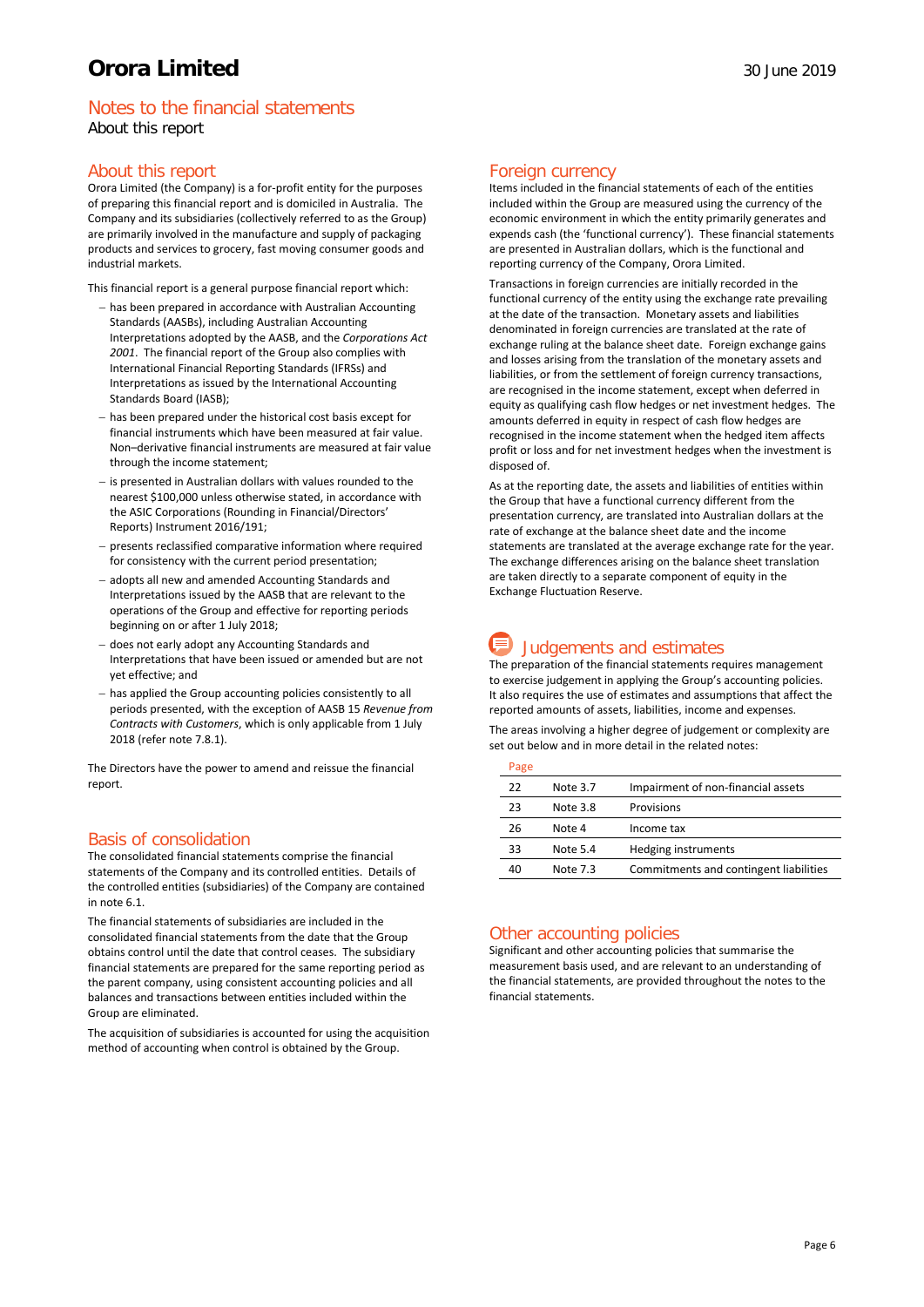# Notes to the financial statements About this report (continued)

# Current Period Significant Events

### Dividend

During the financial year the Group paid a 30% franked FY18 final dividend of \$78.3 million and a 50% franked FY19 interim dividend of \$78.4 million, both being 6.5 cents per ordinary share.

Since 30 June 2019 the Directors have determined a final dividend for FY19 of \$78.4 million, 30% franked, of 6.5 cents per ordinary share. Refer note 2.2 for further details.

# Business restructuring and decommissioning costs

### **Restructuring and Impairment**

In May 2019, the Group announced that in response to the slow start to earnings experienced early in calendar 2019, cost structures in both Australasia and North America were being reviewed. The Group has completed this review and identified that certain parts of the business require restructuring to ensure operations are optimised and the cost base aligns with the expected market outlook.

As a result of this review a significant item expense of \$29.2 million (\$20.8 million after tax) has been recognised in respect of restructuring and impairment charges (refer note 1.2). This includes the recognition of an impairment charge of \$5.2 million (\$3.7 million after tax). This significant item expense is presented in 'general and administration' expense.

### **Decommissioning costs**

The Group has recognised a significant item expense of \$50.0 million (after tax \$35.0 million) relating to additional costs associated with the decommissioning of the former Petrie Mill site (refer note 1.2). This significant item expense is presented in 'general and administration' expense.

The decommissioning of the Petrie site is a significant and complex exercise involving multiple government agencies. Recently the Group entered into an amended contract with the landowner in respect of finalisation of the scope for the final phase of remediation and decommissioning which resulted in the estimated costs to complete the remaining decommissioning to be higher than previously contemplated. The Group has engaged a specialist environmental consulting firm to manage the completion of the remaining remediation works.

The provision as at 30 June 2019 (refer note 3.8), represents management's best estimate in respect of the anticipated costs to complete the remediation, using all currently available information and considering applicable legislative and environmental regulations.

### Refinancing

During the financial year the Group refinanced its Global Syndicated Facility due to mature in September 2019. The facility was increased by \$50.0 million to \$450.0 million with a maturity in April 2022. Concurrently, the US Syndicated Facility, due to mature in April 2021, was extended to mature in April 2024 and upsized from USD200.0 million to USD300.0 million.

There were no material changes to banking syndicate counterparties or commercial terms across either facility.

One of the two \$50.0 million bilateral facilities, originally due to mature in September 2020, was renegotiated and its maturity changed to July 2019. Subsequent to 30 June 2019, this facility was refinanced under similar terms to the current agreement and matures in January 2022. As at 30 June 2019 the Group has not drawn down on the bilateral facilities.

### **Acquisitions**

During the year the Group acquired the assets and operations of two North American based businesses which have expanded the Group's 'on demand' packaging solutions capability to customers across the USA, with a particular focus on the large and fast growing state of Texas. The acquisitions include:

### **Pollock Investments Incorporated**

On 28 November 2018, the Group acquired 100% of the issued share capital of Pollock Investments Incorporated (Pollock). The consideration of USD81.8 million (\$111.8 million) includes an indemnity holdback of USD5.0 million. During the period USD2.0 million of the indemnity holdback was paid. Of the remaining balance payable USD1.0 million is expected to be paid in August 2019 and the balance in November 2019.

Pollock is a market leading provider of packaging and facility supplies with distribution centres located throughout Texas, Georgia, North Carolina, New Jersey and California. The Pollock operations predominantly service the industrial, retail and facility supplies market segments and also operates a corrugated box manufacturing plant and in-house packaging design service in Dallas, Texas.

### **Bronco Packaging**

On 31 August 2018, the Group acquired the assets and operations of Bronco Packaging Corporation, a business which serves corporate accounts in the fresh food and manufacturing industry and provides an 'on-demand' packaging delivery service to its customers which are predominately located in Texas. The consideration of USD20.6 million (\$28.4 million) includes a deferred consideration payment of USD1.6 million, which was paid during the period.

The results of these businesses are included in the North America segment from their respective date of acquisition. Refer to note 6.2 for further details.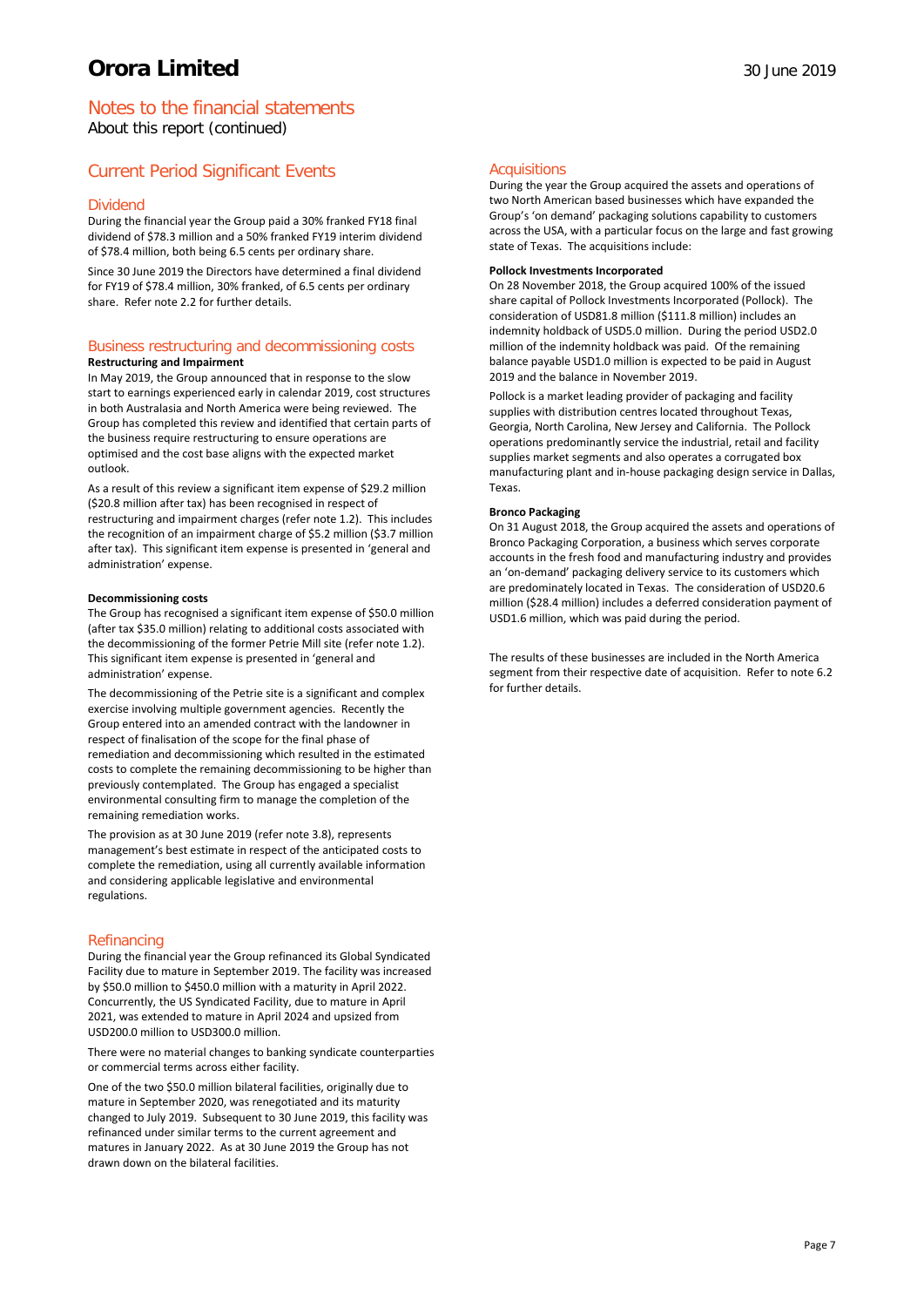# Notes to the financial statements

About this report (continued)

# The notes to the financial statements

The following notes include information which is material and relevant to the operations, financial position and performance of the Group. Information is considered material and relevant due to its size or nature or the information:

- is important for understanding the Group's current period results;
- provides an explanation of significant changes in the Group's business – for example, business acquisitions; or
- it relates to an aspect of the Group's operations that are important to its future performance.
- The notes are organised into the following sections: - *Results for the year* – provides details on the results and performance of the Group for the year;
- *Capital structure and financing -* outlines how the Group manages its capital structure and related financing activities;
- *Assets and liabilities* provides details of the assets used to generate the Group's trading performance and the liabilities incurred as a result;
- *Income tax* provides information on the Group's tax position and the current and deferred tax charges or credits in the year;
- *Financial risk management* provides information on how the Group manages financial risk exposures associated with holding financial instruments;
- *Group structure* explains the characteristics of and changes within the group structure during the year;
- *Other notes to the financial statements –* provides additional financial information required by accounting standards and the *Corporates Act 2001,* including details of the Groups employee reward and recognition programs and unrecognised items.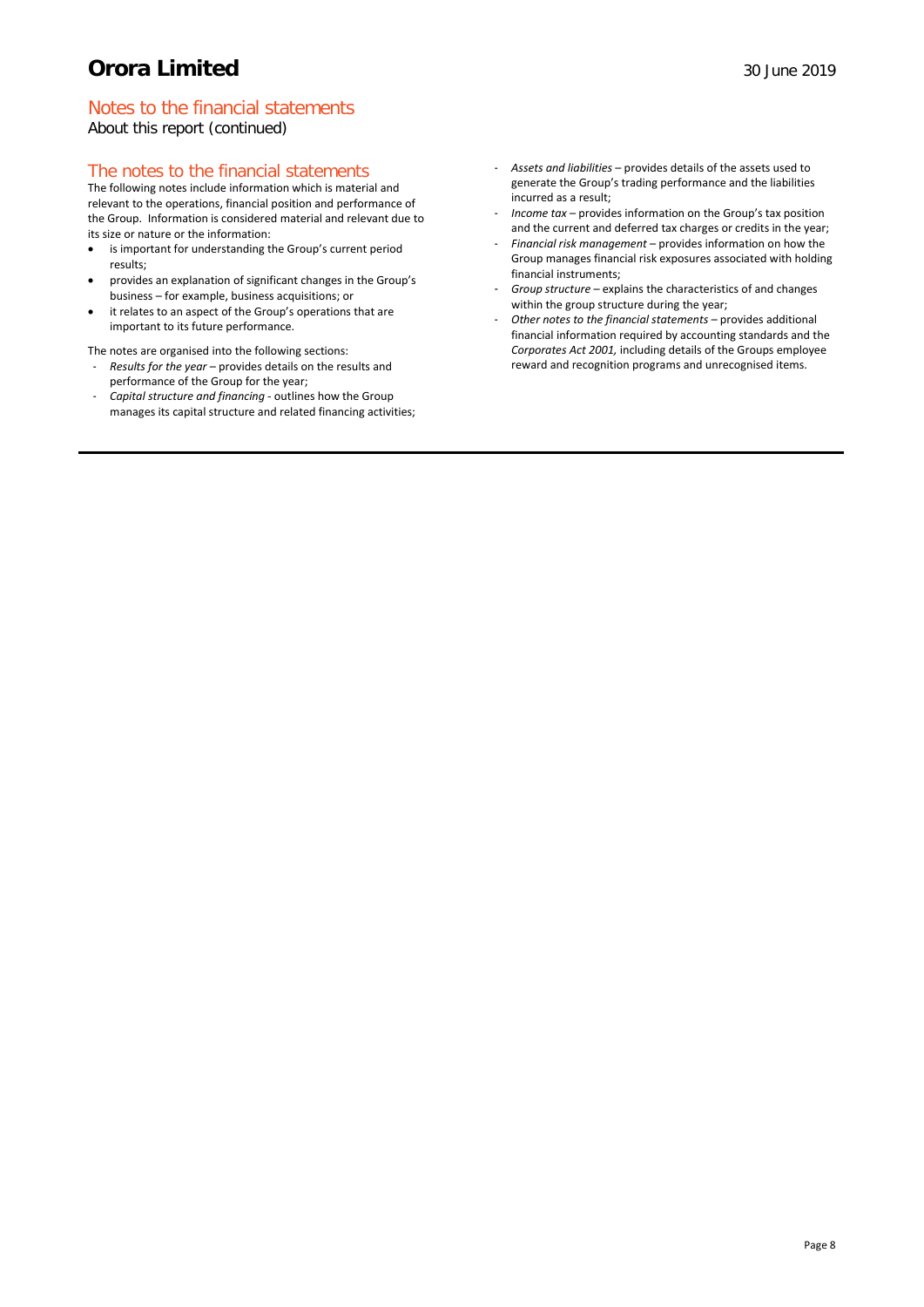# Notes to the financial statements

Section 1: Results for the year

In this section This section focuses on the results and performance of the Group. On the following pages you will find disclosures explaining the Group's results for the year, segmental information, significant items and earnings per share.

> This section also analyses the Group's profit before tax by reference to the activities performed by the Group and an analysis of key operating costs. Earnings before significant items, interest and related income tax expense (EBIT) is a key profit indicator for the Group. This measure reflects the way the business is managed and how the Directors assess the performance of the Group.

### Financial highlights of the Group

- Sales revenue of \$4,761.5 million, up 12.1%
- EBIT, before significant items, of \$335.2 million, up 3.6%
- Earnings per share, before significant items of 18.0 cents, up 1.1%

### 1.1 Segment results

The Group's operating segments are organised and managed according to their geographical location. Each segment represents a strategic business that offers different products and operates in different industries and markets. The Corporate Executive Team (the chief operating decision-makers) monitor the operating results of the businesses separately for the purpose of making decisions about resource allocation and performance assessment.

The following summary describes the operations of each reportable segment.

#### Orora Australasia

This segment focuses on the manufacture of fibre and beverage packaging products within Australia and New Zealand. The products manufactured by this segment include glass bottles, beverage cans, wines closures, corrugated boxes, cartons and sacks, and the manufacture of recycled paper.

### Orora North America

This segment, predominately located in North America, purchases, warehouses, sells and delivers a wide range of packaging and other related materials. The business also includes integrated corrugated sheet and box manufacturing and equipment sales capabilities, point of purchase retail display solutions and other visual communication services and the recently acquired Bronco Packaging and Pollock Investments (refer note 6.2).

#### **Other**

This segment includes the Corporate function of the Group.

| The results of the reportable segments for the year ended 30 June 2019 and 30 June 2018 are set out below: |  |  |
|------------------------------------------------------------------------------------------------------------|--|--|
|                                                                                                            |  |  |

|                                                                                                                   |                 | <b>Australasia</b> | <b>North America</b><br><b>Other</b> |         | <b>Total Reported</b>    |                                  |                 |                 |
|-------------------------------------------------------------------------------------------------------------------|-----------------|--------------------|--------------------------------------|---------|--------------------------|----------------------------------|-----------------|-----------------|
| \$ million                                                                                                        | 2019            | 2018               | $2019^{(1)}$                         | 2018    | 2019                     | 2018                             | 2019            | 2018            |
| Reportable segment revenue<br>Revenue from external customers<br>Inter-segment revenue                            | 2,150.0<br>64.4 | 2,104.8<br>66.4    | 2,611.5                              | 2,143.2 | $\overline{\phantom{a}}$ | $\overline{a}$<br>$\overline{a}$ | 4,761.5<br>64.4 | 4,248.0<br>66.4 |
| Total reportable segment revenue <sup>(2)</sup>                                                                   | 2,214.4         | 2,171.2            | 2,611.5                              | 2,143.2 | $\overline{\phantom{a}}$ | $\overline{a}$                   | 4,825.9         | 4,314.4         |
| Reportable segment earnings<br>Earnings before significant items, interest, tax,<br>depreciation and amortisation | 342.0           | 324.3              | 149.7                                | 146.1   | (23.6)                   | (25.1)                           | 468.1           | 445.3           |
| Depreciation and amortisation                                                                                     | (95.4)          | (92.0)             | (33.1)                               | (25.1)  | (4.4)                    | (4.8)                            | (132.9)         | (121.9)         |
| Earnings before significant items, interest and tax                                                               | 246.6           | 232.3              | 116.6                                | 121.0   | (28.0)                   | (29.9)                           | 335.2           | 323.4           |
| Significant items before related income tax (refer note 1.2)                                                      |                 |                    |                                      |         |                          |                                  | (79.2)          | (2.7)           |
| Earnings before interest and tax                                                                                  |                 |                    |                                      |         |                          |                                  | 256.0           | 320.7           |
| Capital spend on the acquisition of property, plant and<br>equipment and intangibles                              | 146.0           | 139.5              | 34.9                                 | 39.5    | 9.3                      | 9.9                              | 190.2           | 188.9           |
| Receivables                                                                                                       | 273.5           | 278.1              | 417.3                                | 348.7   | 21.5                     | 22.5                             | 712.3           | 649.3           |
| Inventory                                                                                                         | 431.1           | 403.4              | 211.6                                | 156.5   | (0.7)                    | (0.8)                            | 642.0           | 559.1           |
| Payables                                                                                                          | (463.9)         | (485.6)            | (463.2)                              | (381.3) | (58.9)                   | (58.8)                           | (986.0)         | (925.7)         |
| Working capital                                                                                                   | 240.7           | 195.9              | 165.7                                | 123.9   | (38.1)                   | (37.1)                           | 368.3           | 282.7           |
| Inter-segment working capital                                                                                     | 21.6            | 27.3               | (21.1)                               | (27.3)  | (0.5)                    |                                  |                 |                 |
| Total reportable segment working capital                                                                          | 262.3           | 223.2              | 144.6                                | 96.6    | (38.6)                   | (37.1)                           | 368.3           | 282.7           |
| Average funds employed <sup>(3)</sup>                                                                             | 1,835.5         | 1,738.2            | 819.4                                | 621.6   | (62.3)                   | (49.0)                           | 2,592.6         | 2,310.8         |
| Operating free cash flow <sup>(4)</sup>                                                                           | 198.0           | 221.6              | 96.9                                 | 112.0   | (51.5)                   | (38.3)                           | 243.4           | 295.3           |

<sup>(1)</sup> For the period to 30 June 2019 the North America segment includes the results of operations the recently acquired Bronco Packaging and Pollock Investments businesses from their respective acquisition dates. Refer note 6.2 for further information.

(2)Across all segments, in accordance with AASB 15 *Revenue from contracts with Customers*, the timing of revenue recognition materially occurs at a point in time.

<sup>(3)</sup>Average funds employed excludes intersegment balances and represents net assets less net debt and assets under construction, at the beginning and end of the reporting period. <sup>(4)</sup> Operating free cash flow represents the cash flow generated from the Groups operating and investing activities, before interest, tax and dividends. The operating free cash flow of

the Australasia segment, for the period to 30 June 2018, includes an inflow of \$45.5 million representing the proceeds received from the sale of the fibre converting and distribution site in Smithfield, New South Wales (refer note 1.2).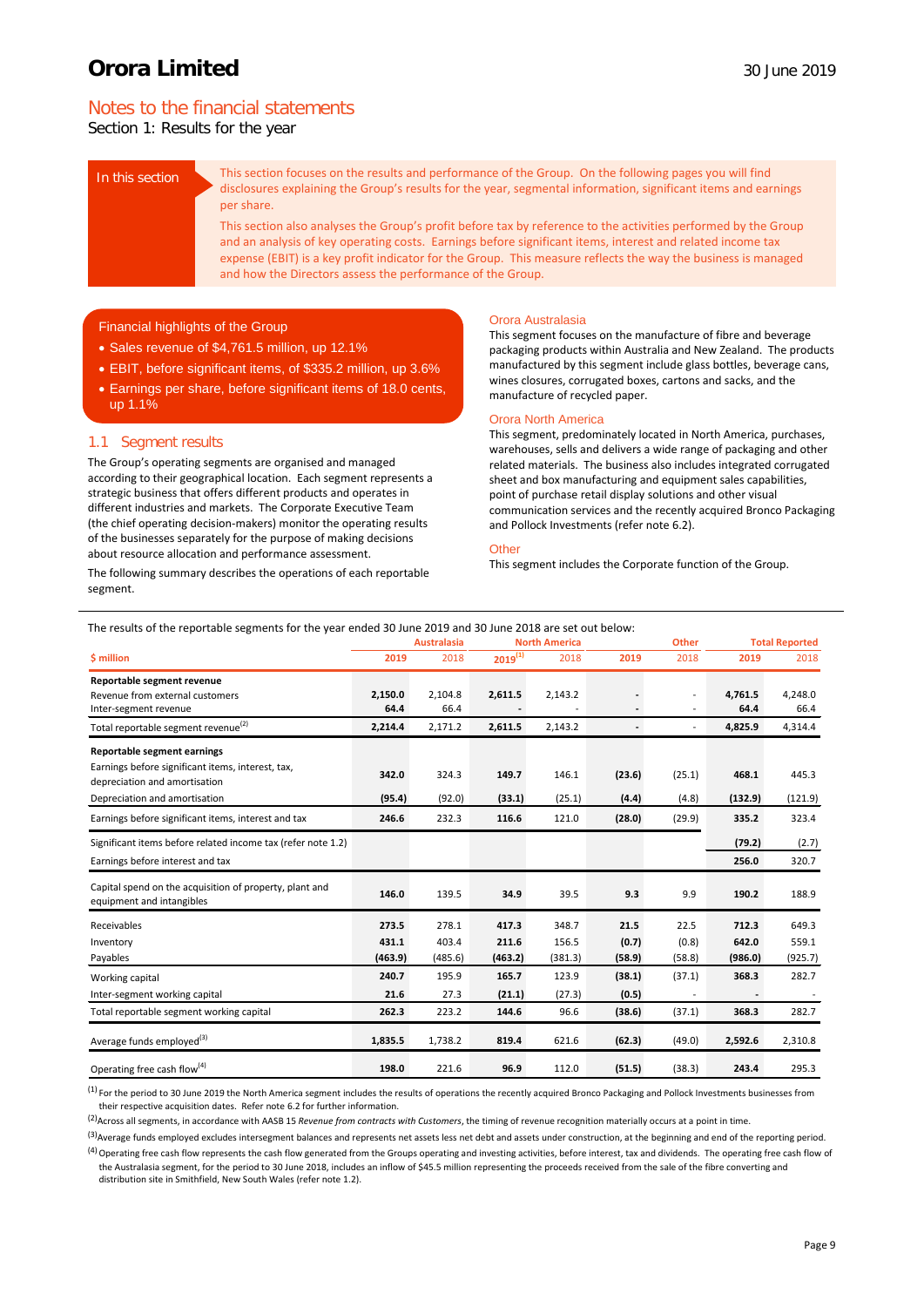# Notes to the financial statements

Section 1: Results for the year (continued)

# 1.1Segment results (continued)

### Accounting policies

Segment performance is evaluated based on earnings before significant items, interest and related income tax expense (EBIT). This measure excludes the effects of significant items which are typically gains or losses arising from events that are not considered part of the core operations of the business whilst including items directly attributable to the segment as well as those that can be allocated on a reasonable basis.

Interest income and expenditure and other finance costs are not allocated to the segments, as this type of activity is managed at the Group level. Transfer prices between segments are priced on an 'arms-length' basis, in a manner similar to transactions with third parties, and are eliminated on consolidation.

#### Geographical segments

In presenting information on the basis of geographical location both segment revenue and non-current assets are based on the location of the Orora business.





#### **Non-current assets(1)**

**\$m**



 $(1)$  Non-current assets exclude deferred tax assets and non-current financial instruments.

### Revenue by product

| <b>S</b> million                | 2019    | 2018    |
|---------------------------------|---------|---------|
| Fibre and paper-based packaging | 2.090.8 | 2,066.2 |
| Beverage packaging              | 778.6   | 736.3   |
| Traded packaging products       | 1.892.1 | 1,445.5 |
| Total sales revenue             | 4,761.5 | 4,248.0 |

No single customer, within an operating segment, generates revenue greater than 10% of the Group's total revenues.

#### Reconciliation of segmental measures

The following segmental measurements reconcile to the financial statements as follows:

### **Capital spend on the acquisition of property, plant and equipment and intangibles**

| <b>S</b> million                                                               | 2019  | 2018  |
|--------------------------------------------------------------------------------|-------|-------|
| Reported segment capital spend                                                 | 190.2 | 188.9 |
| Movement in capital creditors                                                  | (4.1) | 3.4   |
| Movement in prepaid capital items                                              | (2.3) | 0.1   |
| Capitalised asset restoration costs                                            | (0.7) | (0.6) |
| Other non-cash adjustments                                                     | 4.9   | 2.4   |
| Acquisition of property, plant and equipment<br>and intangibles <sup>(1)</sup> | 188.0 | 194.2 |

 $<sup>(1)</sup>$  Excludes balances acquired through business combinations. Refer notes 3.5 and</sup> 3.6.

### **Operating free cash flow**

| \$ million                                                                                                                                   | 2019   | 2018   |
|----------------------------------------------------------------------------------------------------------------------------------------------|--------|--------|
| Reported segment operating free cash flow                                                                                                    | 243.4  | 295.3  |
| Add back capital expenditure activities included<br>in segment operating free cash flow<br>Less operating activities excluded from operating | 149.2  | 108.2  |
| free cash flow:<br>Interest received                                                                                                         | 0.4    | 0.3    |
| Interest and borrowing costs paid                                                                                                            | (43.6) | (33.2) |
| Income tax paid                                                                                                                              | (51.5) | (41.6) |
| Net cash flows from operating activities                                                                                                     | 297.9  | 329.0  |

### **Working capital**

| <b>S</b> million                                         | 2019    | 2018    |
|----------------------------------------------------------|---------|---------|
| Reported segment working capital                         | 368.3   | 282.7   |
| Add/(Less) amounts included in working capital           |         |         |
| for management reporting purposes:<br><b>Derivatives</b> | (1.1)   | (5.3)   |
| Add/(Less) amounts excluded from working                 |         |         |
| capital for management reporting purposes:               |         |         |
| Net capital receivables and payables                     | 3.5     | (13.9)  |
| Loan receivables and other assets                        | 0.3     |         |
| Other payables                                           | (11.7)  | (10.1)  |
|                                                          | 359.3   | 253.4   |
|                                                          |         |         |
| Reconciles to the financial statements as follows:       |         |         |
| Trade receivables (note 3.1)                             | 674.4   | 606.1   |
| Inventories (note 3.2)                                   | 642.0   | 559.1   |
| Trade and other payables (note 3.3)                      | (999.1) | (951.2) |
| Current prepayments (note 3.4)                           | 42.0    | 39.4    |
|                                                          | 359.3   | 253.4   |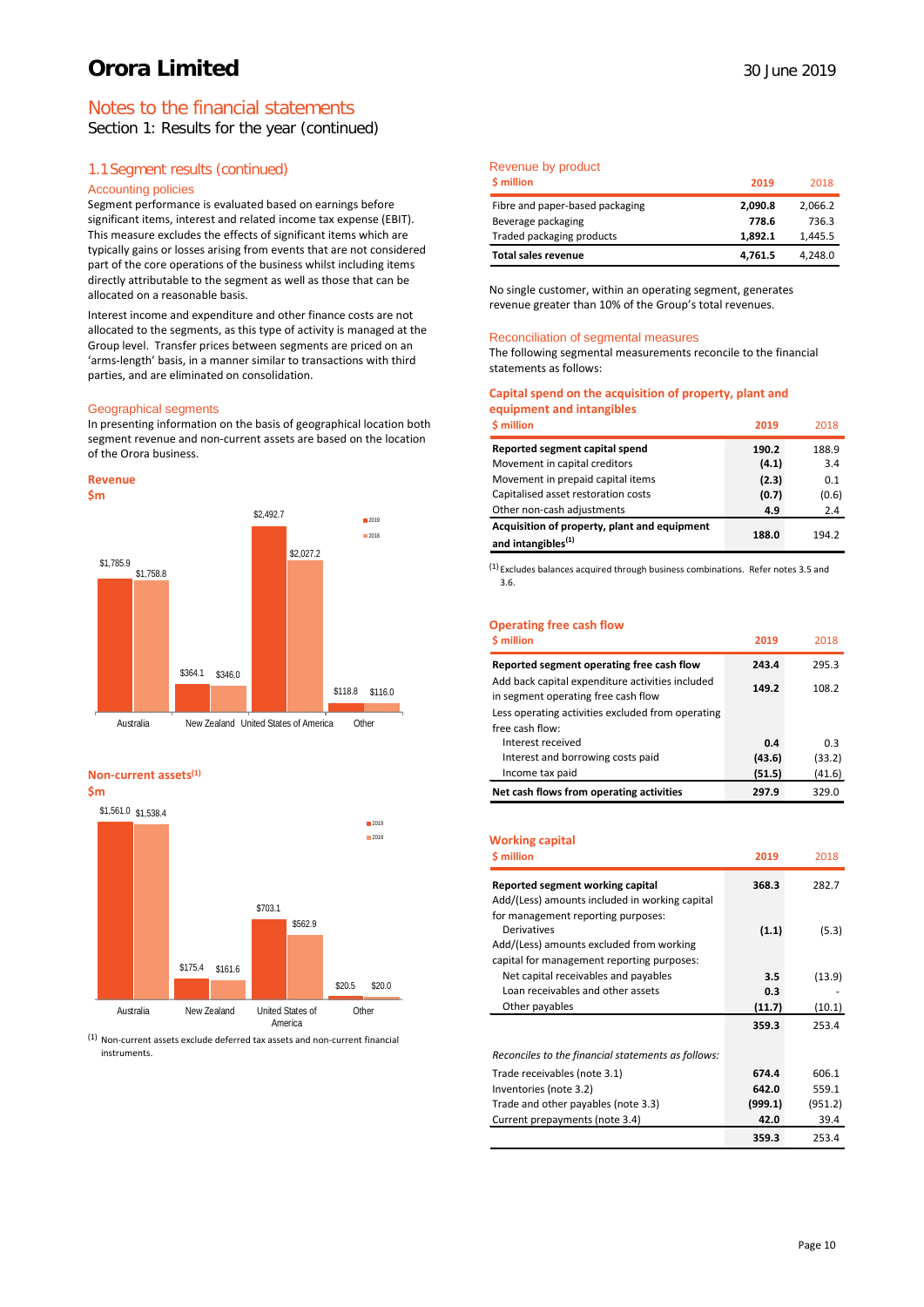# Notes to the financial statements

Section 1: Results for the year (continued)

### 1.2Significant items

Significant items are typically gains or losses arising from events that are not considered part of the core operations of the business.

| \$ million                                 | <b>Before tax</b> | Tax (expense)/<br>benefit | Net of tax |
|--------------------------------------------|-------------------|---------------------------|------------|
| 2019<br>General and administrative expense |                   |                           |            |
| Restructuring and asset                    |                   |                           |            |
| impairment                                 | (29.2)            | 8.4                       | (20.8)     |
| Decommissioning costs                      | (50.0)            | 15.0                      | (35.0)     |
| <b>Total significant item expense</b>      | (79.2)            | 23.4                      | (55.8)     |

2018

| Other income                               |        |       |        |
|--------------------------------------------|--------|-------|--------|
| Profit on sale of Smithfield site          | 32.4   | (9.7) | 22.7   |
| Total significant item income              | 32.4   | (9.7) | 22.7   |
| General and administrative expense         |        |       |        |
| Restructuring and<br>decommissioning costs | (35.1) | 10.5  | (24.6) |
| <b>Total significant item expense</b>      | (35.1) | 10.5  | (24.6) |
| <b>Total significant item expense</b>      | (2.7)  | 0.8   | (1.9)  |

### **2019**

#### **Restructuring and Impairment**

In May 2019, the Group announced that in response to the slow start to earnings experienced early in calendar 2019, cost structures in both Australasia and North America were being reviewed. The Group has since completed this review and identified that certain parts of the business require restructuring to ensure operations are optimised and the cost base aligns with the expected market outlook.

As a result of this review a significant item expense of \$29.2 million (\$20.8 million after tax) has been recognised in respect of restructuring and impairment charges. This includes the recognition of an impairment charge of \$5.2 million (\$3.7 million after tax). This significant item expense is presented in 'general and administration' expense.

### **Decommissioning costs**

The Group has recognised a significant item expense of \$50.0 million (after tax \$35.0 million) relating to additional costs associated with the decommissioning of the former Petrie Mill site. This significant item expense is presented in 'general and administration' expense.

The decommissioning of the Petrie site is a significant and complex exercise involving multiple government agencies. Recently the Group entered into an amended contract with the landowner in respect of finalisation of the scope for the final phase of remediation and decommissioning which resulted in the estimated costs to complete the remaining decommissioning to be higher than previously contemplated. The Group has engaged a specialist environmental consulting firm to manage the completion of the remaining remediation works.

The provision as at 30 June 2019 (refer note 3.8), represents management's best estimate in respect of the anticipated costs to complete the remediation, using all currently available information and considering applicable legislative and environmental regulations.

# **2018**

### **Sale of Smithfield**

In August 2017, the Group announced a reorganisation of the Fibre Packaging New South Wales business, including the closure of the fibre converting and distribution site in Smithfield along with the Group's commitment to upgrade the plant and machinery of the nearby Revesby facility, into which the operations of the Smithfield site were to be consolidated.

During FY18, the Smithfield site was closed and the transfer of the site's operations into the nearby Revesby facility was completed. In September 2017, the Group sold the Smithfield site for total consideration of \$45.5 million. A significant item gain of \$32.4 million (\$22.7 million after tax), representing the net profit on sale of the Smithfield site, was recognised and presented in 'other income'.

### **Restructuring and decommissioning costs**

During the year ended 30 June 2018 a significant item expense of \$35.1 million (\$24.6 million after tax) was recognised in respect of the restructure of the Fibre Packaging New South Wales business, which included redundancies, transition costs and asset impairment charges related to the closure of the Smithfield site, and potential additional costs associated with decommissioning the Petrie site. This significant item expense was presented in 'general and administration' expense.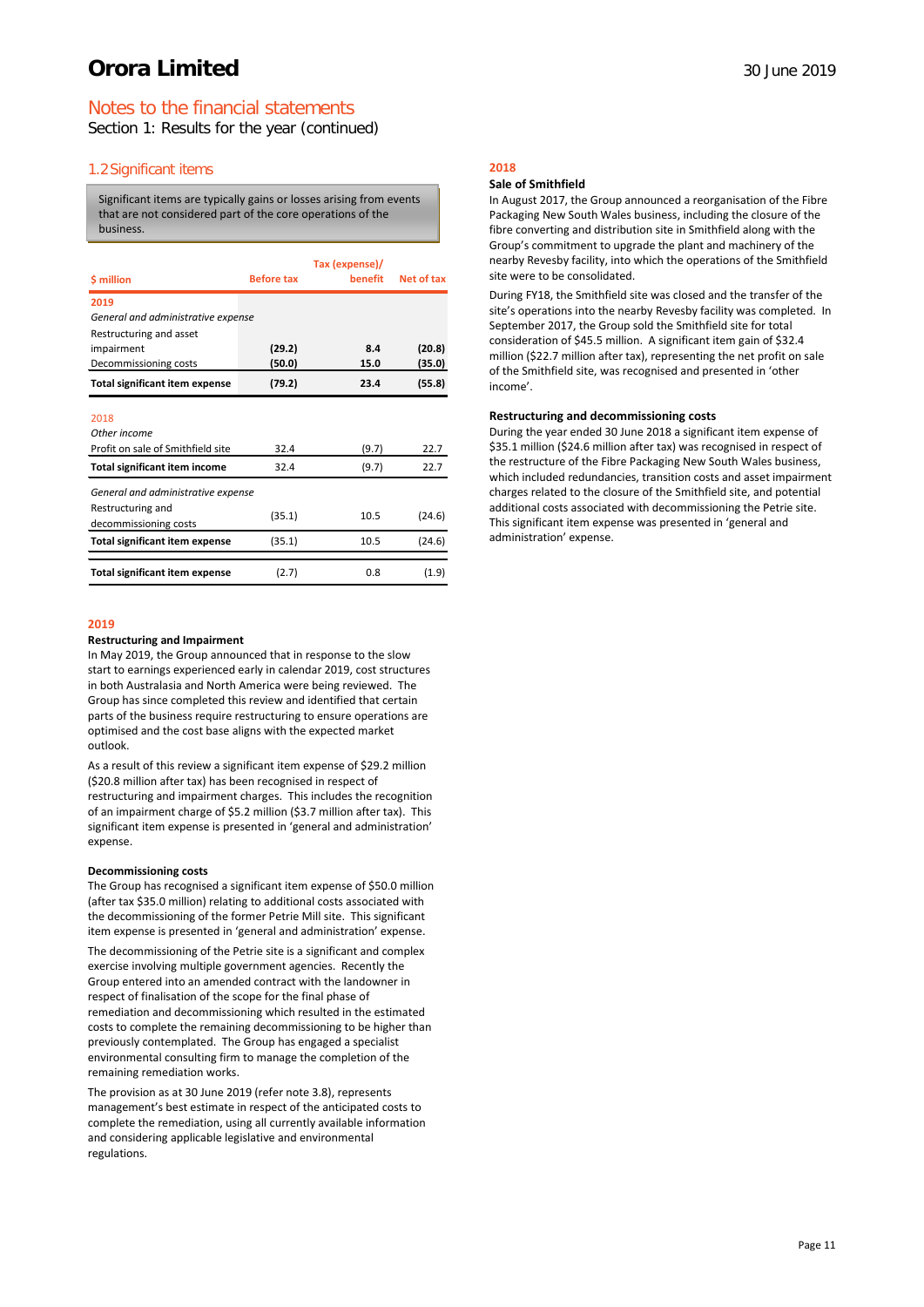# Notes to the financial statements

Section 1: Results for the year (continued)

### 1.3Earnings per share (EPS)

Earnings per share (EPS) is the amount of post-tax profit attributable to each share.

**Basic EPS** is calculated on the Group profit for the year attributable to ordinary shareholders of the Company of \$161.2 million (2018: \$212.2 million) divided by the weighted average number of shares on issue during the reporting period, excluding ordinary shares purchased by the Company and held as Treasury Shares, being 1,204.4 million (2018: 1,200.2 million).

**Diluted EPS** reflects any commitments made by the Group to issue shares in the future and so it includes the effect of the potential conversion of share options and rights granted to employees. To calculate the impact it is assumed that all share options and rights are exercised and new shares are issued.

Basic and Diluted EPS, before significant items, is presented below in order to show the business performance of the Group in a consistent manner and reflect how the business is managed and measured on a day-to-day basis. It is also a measure that is considered by the Board in determination of dividend payments.

### Calculation of EPS

Calculation of basic and diluted earnings per share has been based on the following profit attributable to ordinary shareholders and weighted average number of ordinary shares outstanding.

### **EPS attributable to the ordinary equity holders of Orora Limited**

| million                                                                                                                | 2019              | 2018             |
|------------------------------------------------------------------------------------------------------------------------|-------------------|------------------|
| Profit for the financial period<br>Add back significant items (refer note 1.2)                                         | \$161.2<br>\$55.8 | \$212.2<br>\$1.9 |
| Profit for the financial period, before significant<br>items                                                           | \$217.0           | \$214.1          |
| Weighted average number of ordinary shares for<br>basic earnings per share<br>Dilution due to share options and rights | 1,204.4<br>10.9   | 1,200.2<br>16.4  |
| Weighted average number of ordinary shares for<br>diluted earnings per share                                           | 1,215.3           | 1,216.6          |
| Basic earnings per share                                                                                               | 13.4c             | 17.7c            |
| Diluted earnings per share                                                                                             | 13.3c             | 17.4c            |
| Basic earnings per share, before significant items                                                                     | 18.0c             | 17.8c            |
| Diluted earnings per share, before significant items                                                                   | 17.9c             | 17.6c            |

#### 1.4Income

| \$ million                                                                       | 2019                                   | 2018               |
|----------------------------------------------------------------------------------|----------------------------------------|--------------------|
| Revenue from sale of goods                                                       | 4.761.5                                | 4.248.0            |
| Net gain on disposal of property, plant and equipment<br>Service income<br>Other | $\overline{\phantom{a}}$<br>7.2<br>6.5 | 31.6<br>6.6<br>8.2 |
| <b>Total other income</b>                                                        | 13.7                                   | 46.4               |

#### Accounting policies

The Group generates revenue primarily from the sale of packaging materials and products providing customers with an extensive range of tailored packaging and visual communication solutions.

The Group provides standard packaging materials to its customers as well as customer specific (made-to-order) packaging products. The Group also sources and provides packaging equipment/solutions to customers who enter into long-term agreements under bundled contract arrangement.

Revenue is recognised when control of the goods or services are transferred to the customer and the Group's right to payment arises. Revenue is measured on the consideration to which the Group expects to be entitled to in a contract with a customer. For certain customers the Group provides retrospective rebates once the quantity of product purchased during the period exceeds a threshold specified in the contract. For contracts that include rebates the amount of revenue recognised is adjusted to the anticipated rebates payable, which is based on the historical purchase history of the customer.

Refer to note 7.8.1 for further information regarding the nature and timing of the satisfaction of performance obligations in respect of revenue recognition.

### 1.5Operating costs

#### Employee benefit expense

| \$ million                                | 2019  | 2018  |
|-------------------------------------------|-------|-------|
| Wages and salaries                        | 825.2 | 773.5 |
| Workers' compensation and other on-costs  | 44.7  | 40.0  |
| Superannuation costs - accumulation funds | 27.9  | 27.1  |
| Other employment benefits expense         | 0.2   | 4.4   |
| Share-based payments expense              |       |       |
| - Options                                 | 1.5   | 1.9   |
| - Performance rights and other plans      | 4.5   | 6.5   |
| Total employee benefits expense           | 904.0 | 853.4 |

The Group's accounting policy for liabilities associated with employee benefits is contained in note 3.8, whilst the policy for share-based payments is set out in note 7.1.

#### Depreciation and amortisation

Depreciation in the year was \$122.9 million (2018: \$113.6 million) whilst the amortisation charge was \$10.0 million (2018: \$8.3 million). Refer to notes 3.5 and 3.6 for the Group's accounting policy and details on depreciation and amortisation.

### Operating leases

The Group leases motor vehicles, plant and equipment and property which are classified as operating leases. The leases generally provide the Group with a right of renewal at which time all terms are renegotiated. Payments made under operating leases are recognised in the income statement on a straight-line basis over the term of the lease, while any material lease incentive is recognised as an integral part of the total lease expense, over the term of the lease.

The lease rental payments expensed during the year was \$111.4 million (2018: \$97.3 million). There were no contingent rental payments (2018: nil).

Refer to note 7.3 for future operating lease commitments. Refer to note 7.8.2 for details of the potential impact of the new lease accounting policy in respect of the Group's operating leases.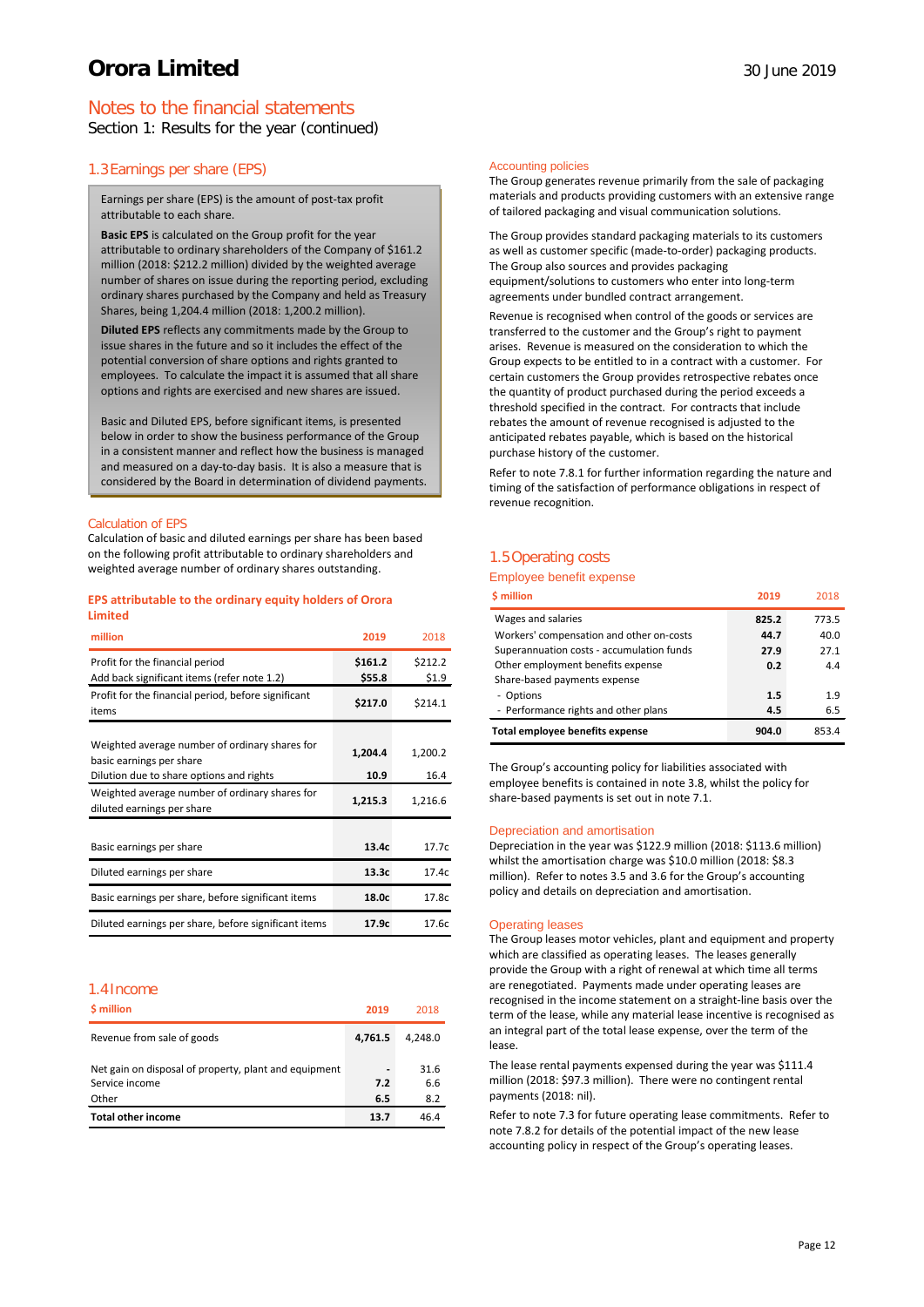# Notes to the financial statements

## Section 2: Capital structure and financing

| In this section | This section outlines how the Group manages its capital structure and related financing, including its balance sheet<br>liquidity and access to capital markets.                                                                                                                                                                                                                                                                                                                                                                                                                                                                                |
|-----------------|-------------------------------------------------------------------------------------------------------------------------------------------------------------------------------------------------------------------------------------------------------------------------------------------------------------------------------------------------------------------------------------------------------------------------------------------------------------------------------------------------------------------------------------------------------------------------------------------------------------------------------------------------|
|                 | The Directors determine the appropriate capital structure of the Group, specifically, how much is raised from<br>shareholders (equity) and how much is borrowed from financial institutions (debt) in order to finance the Group's<br>activities both now and in the future. Maintaining capital discipline and balance sheet efficiency remains<br>important to the Group, as seen through the refinancing activities undertaken during the year. Any potential<br>courses of action in respect of the Group's structure take into account the Group's liquidity needs, flexibility to<br>invest in the business and impact on credit ratings. |
|                 | The Directors consider the Group's capital structure and dividend policy at least twice a year ahead of announcing<br>results, and do so in the context of its ability to continue as a going concern, to execute the strategy and to invest<br>in opportunities to grow the business and enhance shareholder value.                                                                                                                                                                                                                                                                                                                            |

### 2.1Capital management

Capital is defined as the combination of shareholders' equity, reserves and net debt. The key objective of the Group when managing its capital is to safeguard its ability to continue as a going concern, so that the Group can continue to provide returns for shareholders and benefits for other stakeholders, and maintain an optimal capital and funding structure.

The aim of the Group's capital management framework is to maintain an investment grade credit profile, and the requisite financial metrics, to secure access to alternate funding sources with a spread of maturity dates and sufficient undrawn committed facility capacity and optimise, over the long term and to the extent practicable, the weighted average cost of capital to reduce the cost of capital to the Group while maintaining financial flexibility.

The Group uses a range of financial metrics to monitor the efficiency of its capital structure, including on-balance sheet gearing and leverage ratios, and to ensure that its capital structure provides sufficient financial strength to allow it to secure access to debt finance at reasonable cost. At 30 June 2019, the Group's on-balance sheet gearing and leverage ratios were 35.1% (2018: 29.0%) and 1.9 times (2018: 1.5 times), respectively.

| <b>S</b> million                   | <b>Note</b> | 2019    | 2018    |
|------------------------------------|-------------|---------|---------|
| Net debt                           |             |         |         |
| Total interest-bearing liabilities | 2.3         | 960.3   | 755.1   |
| Less: Cash and cash equivalents    | 2.3         | (70.3)  | (87.6)  |
|                                    |             | 890.0   | 667.5   |
| <b>Equity and reserves</b>         |             |         |         |
| Contributed equity                 | 2.4.1       | 488.0   | 499.7   |
| Treasury shares                    | 2.4.1       | (3.9)   | (19.8)  |
| Reserves                           | 2.4.2       | 164.7   | 152.1   |
| <b>Retained earnings</b>           | 2.4.3       | 995.7   | 998.5   |
|                                    |             | 1,644.5 | 1,630.5 |
| <b>Net Capital</b>                 |             | 2,534.5 | 2,298.0 |

In order to optimise the capital structure, the Group may:

- adjust the amount of ordinary dividends paid to shareholders;
- maintain a dividend investment plan;
- raise or return capital to shareholders; and
- repay debt or raise debt for working capital and capital expenditure requirements, or to facilitate acquisitions in line with the strategic objectives and operating plans of the Group.

### 2.2Dividends

|                                                                                           | <b>Cents per</b><br>share | Total<br><b>S</b> million |
|-------------------------------------------------------------------------------------------|---------------------------|---------------------------|
| Declared and paid during the period                                                       |                           |                           |
| For the year ended 30 June 2019                                                           |                           |                           |
| Final dividend for 2018 (30% franked)                                                     | 6.5                       | 78.3                      |
| Interim dividend for 2019 (50% franked)                                                   | 6.5                       | 78.4                      |
|                                                                                           |                           | 156.7                     |
| For the year ended 30 June 2018                                                           |                           |                           |
| Final dividend for 2017 (30% franked)                                                     | 6.0                       | 72.1                      |
| Interim dividend for 2018 (30% franked)                                                   | 6.0                       | 72.1                      |
|                                                                                           |                           | 144.2                     |
| Proposed and unrecognised at period end <sup>(1)</sup><br>For the year ended 30 June 2019 |                           |                           |
| Final dividend for 2019 (30% franked)                                                     | 6.5                       | 78.4                      |
| For the year ended 30 June 2018                                                           |                           |                           |
| Final dividend for 2018 (30% franked)                                                     | 6.5                       | 78.0                      |

 $<sup>(1)</sup>$  Estimated final dividend payable, subject to variations in the number of shares up</sup> to record date.

### **Shareholder distributions – cents per share**

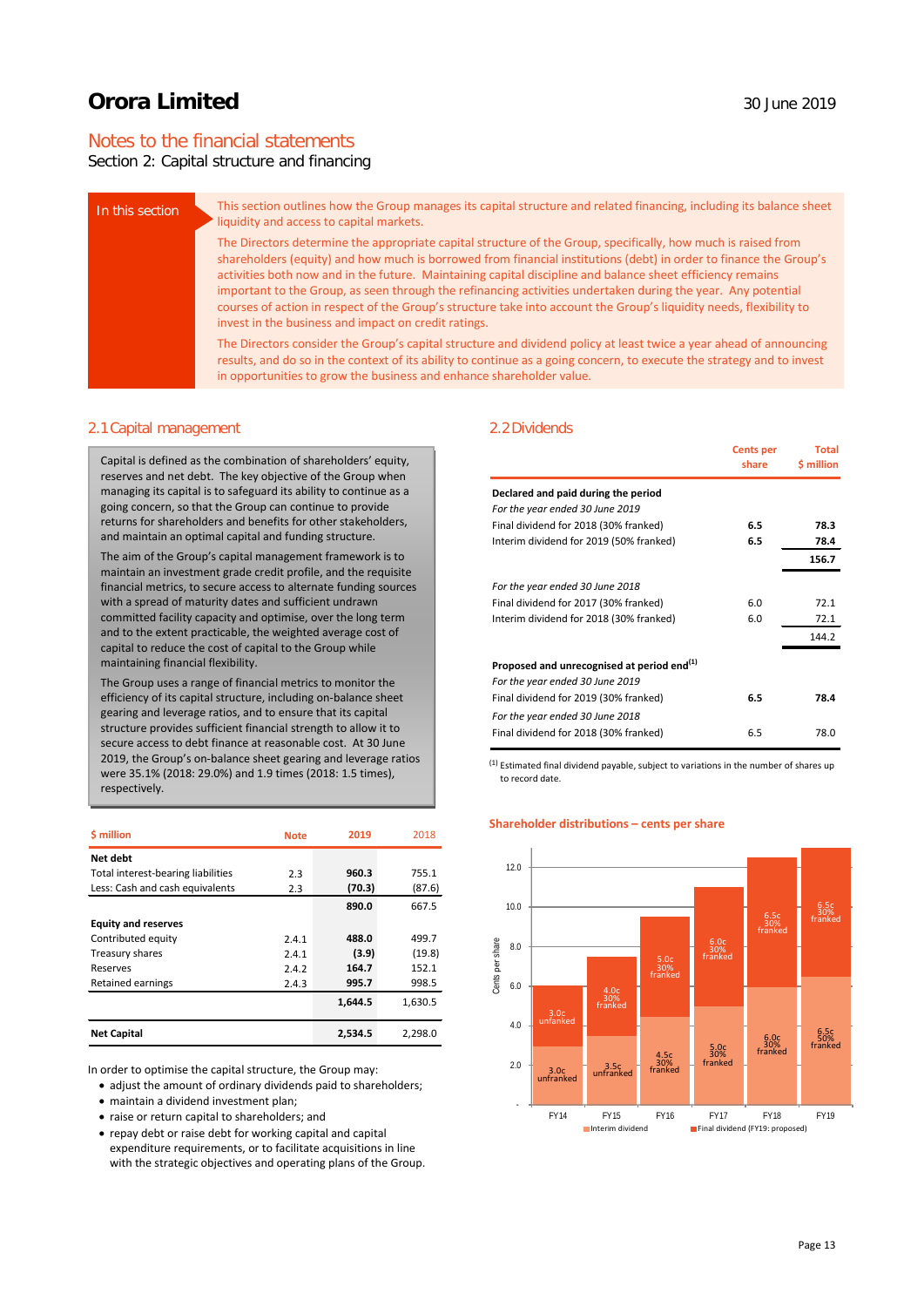# Notes to the financial statements

Section 2: Capital structure and financing (continued)

### 2.2Dividends (continued)

### Dividend reinvestment plan

The Group operates a dividend reinvestment plan which allows eligible shareholders to elect to invest dividends in ordinary shares. All holders of Orora Limited ordinary shares with Australian or New Zealand addresses registered with the share registry are eligible to participate in the plan. The allocation price for shares is based on the average of the daily volume weighted average price of Orora Limited ordinary shares sold on the Australian Securities Exchange, calculated with reference to a period of not less than ten consecutive trading days as determined by the Directors.

#### Franking Account

Franking credits are available to shareholders of the Company at the 30.0% (2018: 30.0%) corporate tax rate. The interim dividend for 2019 was 50% franked, the proposed final dividend for 2019 is 30.0% franked (2018: 30.0% franked). The balance of franking credits available as at 30 June 2019 is \$4.5 million (2018 \$1.7 million). It is estimated that this will reduce by \$10.0 million (2018: \$10.0 million) after payment of the estimated final dividend on 21 October 2019. The Company is of the opinion that sufficient franking credits will arise from tax instalments expected to be paid in the year ending 30 June 2020.

#### Conduit Foreign Income Account

For Australian tax purposes non-resident shareholder dividends will not be subject to Australian withholding tax to the extent that they are franked or sourced from the Company's Conduit Foreign Income (CFI) Account. For the 2019 dividends, 50.0% of the 2019 interim dividend was sourced from the Company's CFI account, with 70% of the 2019 final dividend (2018: 70.0%) to be sourced from the CFI account. As a result all of the 2019 dividends paid to a non-resident will not be subject to Australian withholding tax. The balance of the conduit foreign income account as at 30 June 2019 is \$141.5 million (2018: \$79.6 million), it is estimated that this will reduce by \$55.0 million (2018: \$55.0 million) after payment of the estimated final dividend on 21 October 2019.

### 2.3Net debt

In addition to the US Private Placement of notes of USD250.0 million, of which USD100.0 million matures in July 2023 and USD150.0 million in July 2025, the Group had access to the following facilities as at 30 June 2019:

- a \$450.0 million revolving multicurrency facility through a syndicate of domestic and international financial institutions, which was upsized and extended in April 2019, maturing in April 2022;
- a USD300.0 million five-year USD revolving facility, through a syndicate of domestic and international financial institutions, which was upsized and extended in April 2019, maturing in April 2024; and
- two bilateral agreements for \$50.0 million, each with separate domestic institutions, with one maturing in July 2019<sup>(1)</sup> and the other maturing in September 2020.

These facilities are unsecured. During both the current and comparative reporting period Orora Limited has complied with the financial covenants of its borrowing facilities.

| <b>S</b> million                            | 2019  | 2018  |
|---------------------------------------------|-------|-------|
| Cash on hand and at bank                    | 70.2  | 86.9  |
| Deposits at call                            | 0.1   | 0.7   |
| <b>Total cash and cash equivalents</b>      | 70.3  | 87.6  |
| Lease liabilities due within one year       | 1.0   | 1.7   |
| <b>Current interest-bearing liabilities</b> | 1.0   | 1.7   |
| Lease liabilities due after one year        | 0.3   |       |
| Bank loans due after one year               | 604.1 | 415.3 |
| US Private Placement due after one year     | 354.9 | 338.1 |
| Non current interest-bearing liabilities    | 959.3 | 753.4 |
| <b>Total debt</b>                           | 960.3 | 755.1 |
| Net debt                                    | 890.0 | 667.5 |

### Accounting policies

#### **Cash and cash equivalents**

Cash and cash equivalents include cash at bank and on hand and short-term money market investments with an original maturity of three months or less and are classified as financial assets held at amortised cost.

Cash at bank earns interest at floating rates based on daily bank deposits. Short-term deposits are made for varying periods, depending on the immediate cash requirements of the Group, and earn interest at the respective short-term deposit rates.

The carrying value of cash and cash equivalents is considered to approximate fair value due to the assets liquid nature.

#### **Bank loans**

All loans and borrowings are initially recognised at the fair value of the consideration received, less directly attributable transaction costs. Subsequent to initial recognition, interest-bearing liabilities are measured at amortised cost using the effective interest rate method.

Interest-bearing liabilities are derecognised when the obligation specified in the contract is discharged, cancelled or expires. The difference between the carrying amount of a financial liability that has been extinguished or transferred to another party and the consideration paid is recognised in profit or loss.

Interest-bearing liabilities are classified as current liabilities, except for those liabilities where the Group has an unconditional right to defer settlement for at least 12 months after the reporting period which are classified as non-current liabilities.

The US Private Placement notes have a carrying value of \$356.1 million (excluding borrowing costs) while the fair value of the notes is \$373.3 million. For all other borrowings, the fair values are not materially different to their carrying amount since the interest payable on those borrowings is either close to current market rates or the borrowings are of a short-term nature.

 $<sup>(1)</sup>$  Subsequent to 30 June 2019, this facility was refinanced under similar terms to</sup> the current agreement and now matures in January 2022.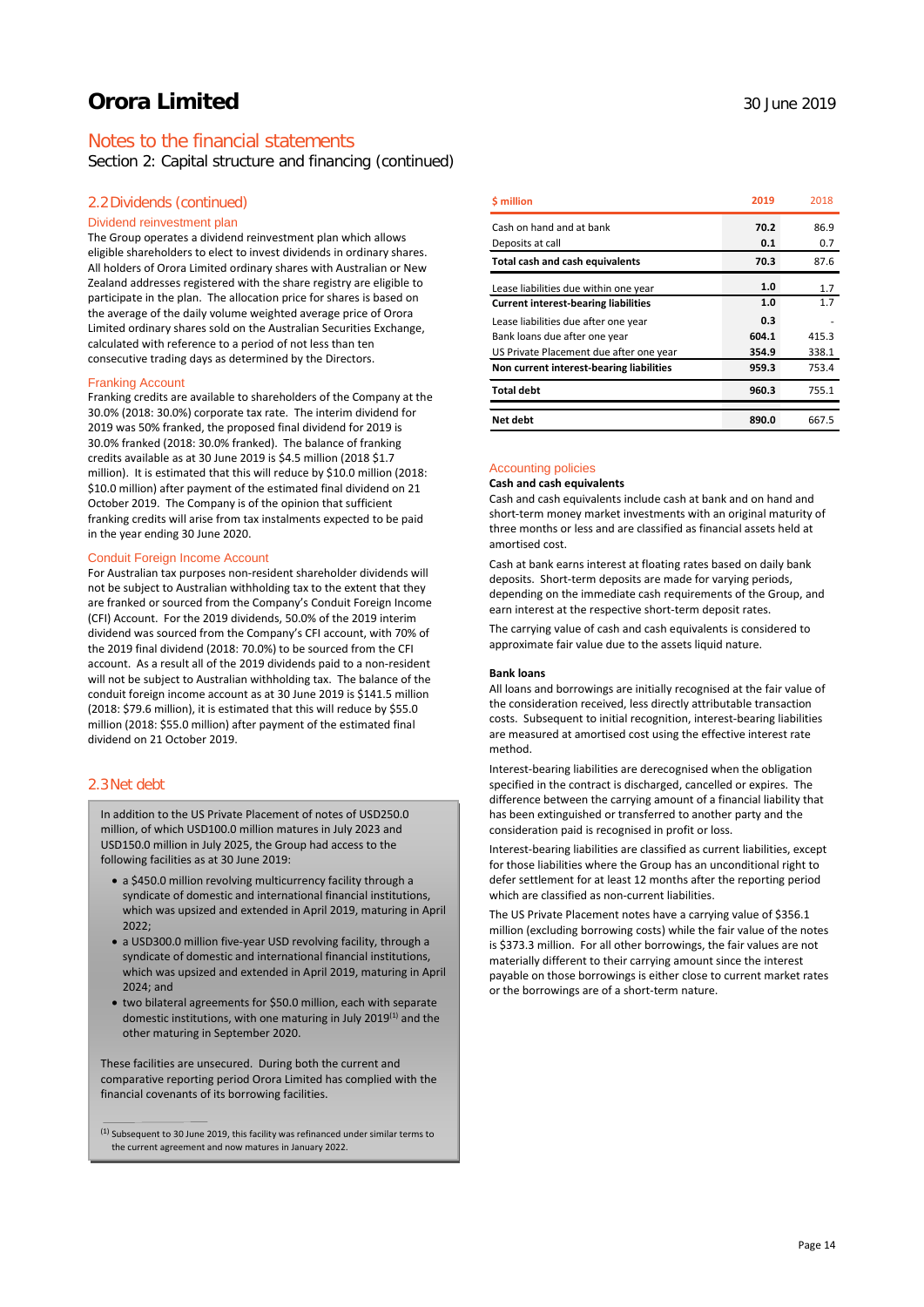# Notes to the financial statements

Section 2: Capital structure and financing (continued)

### 2.3Net debt (continued)

# 2.3.1 Net debt reconciliation

The following table illustrates the cash and non-cash movements of net debt:

|                                               | <b>Assets</b>        | <b>Liabilities from financing activities</b> |       |                   |                   |              |
|-----------------------------------------------|----------------------|----------------------------------------------|-------|-------------------|-------------------|--------------|
|                                               | <b>Cash and cash</b> | <b>Bank</b>                                  |       |                   | <b>US Private</b> |              |
| \$ million                                    | equivalents          | overdrafts Lease liabilities                 |       | <b>Bank loans</b> | <b>Placement</b>  | <b>Total</b> |
| Net debt at 1 July 2017                       | 58.5                 | (5.1)                                        | (2.4) | (402.0)           | (323.0)           | (674.0)      |
| Cash flows                                    | 27.1                 | 5.1                                          | 0.7   | (5.7)             |                   | 27.2         |
| Other non-cash movements                      |                      | ۰                                            |       | 0.3               | (1.3)             | (1.0)        |
| Effect of movements in foreign exchange rates | 2.0                  | ٠                                            |       | (7.9)             | (13.8)            | (19.7)       |
| Net debt at 30 June 2018                      | 87.6                 | $\overline{\phantom{a}}$                     | (1.7) | (415.3)           | (338.1)           | (667.5)      |
| <b>Business acquisitions</b>                  | 7.9                  |                                              | (0.3) |                   |                   | 7.6          |
| Cash flows                                    | (28.4)               | $\overline{\phantom{a}}$                     | 0.8   | (176.0)           |                   | (203.6)      |
| Other non-cash movements                      |                      | $\overline{\phantom{a}}$                     |       | 2.0               | 1.0               | 3.0          |
| Effect of movements in foreign exchange rates | 3.2                  |                                              | (0.1) | (14.8)            | (17.8)            | (29.5)       |
| Net debt at 30 June 2019                      | 70.3                 | -                                            | (1.3) | (604.1)           | (354.9)           | (890.0)      |

### 2.3.2 Interest-bearing liabilities

The Group's interest-bearing liabilities represent borrowings from financial institutions. The maturity profile of the Group's borrowings drawn down, excluding the impact of capitalised borrowing costs, as at 30 June 2019 is illustrated in the following chart:

## \$322.1m \$284.9m \$142.5m \$213.7m 100 150 200  $250$ 300 350 A\$ million

### **Maturity profile of drawn debt by facility**

**Loans due after one year**

 $\mathfrak{g}$ 50

At 30 June 2019, bank loans due after one year include:

• \$295.0 million and USD19.0 million drawn under a \$450.0 million committed global syndicated multicurrency facility maturing in April 2022 (2018: \$200.0 million and USD20.0 million drawn under a \$400.0 million committed global syndicated multicurrency facility maturing in December 2019);

FY20 FY21 FY22 FY23 FY24 FY25 FY26

**Bank Loans Private Placement** 

• USD200.0 million drawn under a USD300.0 million committed syndicated facility maturing in April 2024 (2018: USD125.0 million drawn under a USD200.0 million committed syndicated facility maturing in April 2021).

The amounts have been drawn under Australian and US dollars and bear interest at the applicable BBSY and LIBOR rate plus an applicable credit margin

The US Private Placement of notes of USD250.0 million, consists of USD100.0 million which matures in July 2023 and USD150.0 million which matures in July 2025.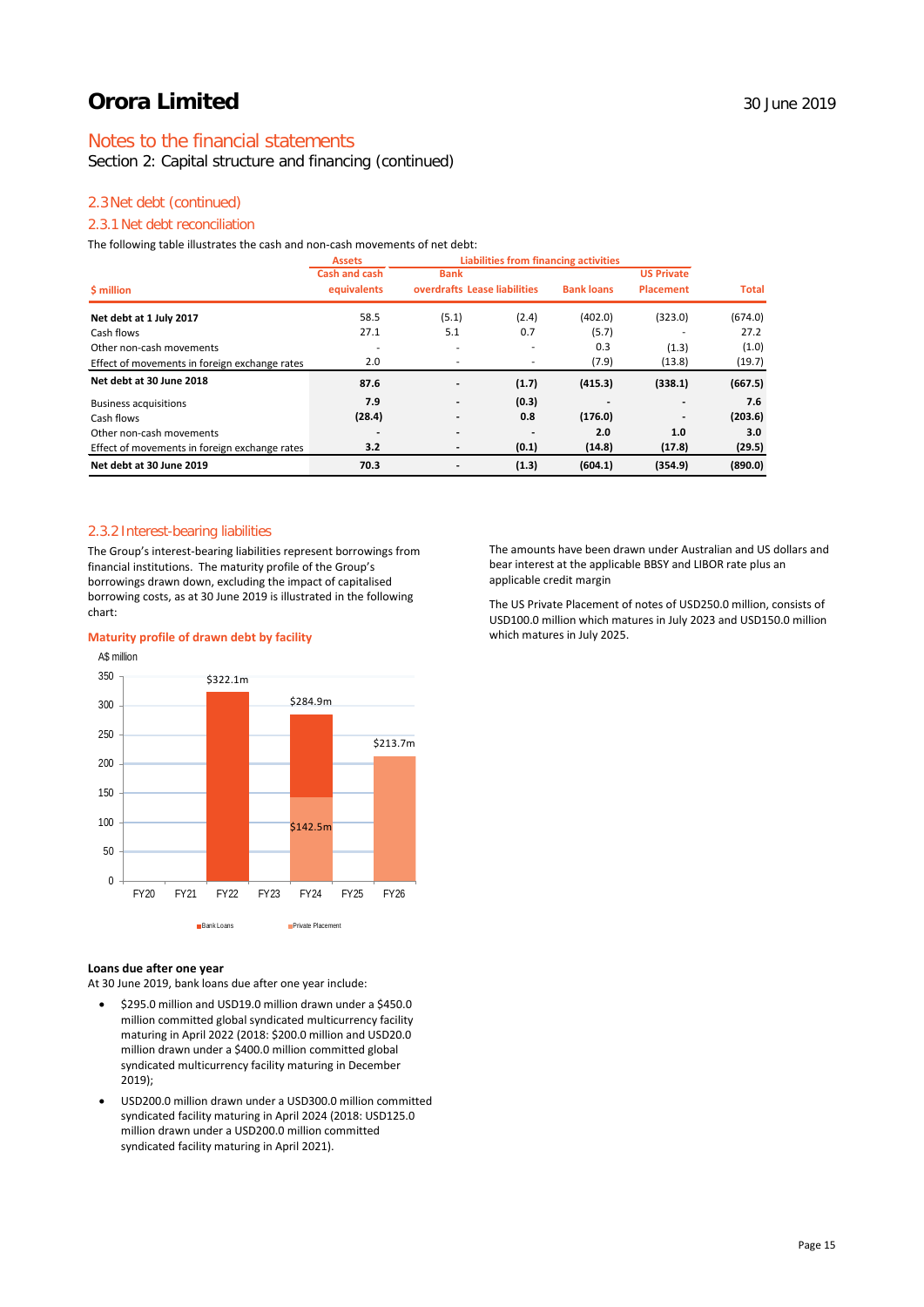# Notes to the financial statements

Section 2: Capital structure and financing (continued)

### 2.4Equity

This section explains material movements in shareholders' equity that are not explained elsewhere in the financial statements. The movements in equity and the balance at 30 June 2019 are presented in the statement of changes in equity.

### 2.4.1 Contributed equity

|                                                                                      | <b>Ordinary shares</b> |            | <b>Treasury shares</b> |            |
|--------------------------------------------------------------------------------------|------------------------|------------|------------------------|------------|
|                                                                                      | No. '000               | \$ million | <b>No. '000</b>        | \$ million |
| At 1 July 2017                                                                       | 1,206,685              | 508.7      | (13, 864)              | (36.4)     |
| Acquisition of shares by the Orora Employee Share Trust (note 6.3)                   |                        |            | (2,350)                | (7.7)      |
| Restriction lifted on shares issued under the CEO Grant (note 7.1)                   |                        | 0.6        |                        |            |
| Cancellation of CEO Grant                                                            |                        | 0.5        | (291)                  | (0.5)      |
| Exercise of vested grants under Employee Share Plans                                 | 9,738                  | 14.7       |                        |            |
| Treasury shares used to satisfy exercise of vested grants under Employee Share Plans | (9,738)                | (24.8)     | 9,738                  | 24.8       |
| At 30 June 2018                                                                      | 1,206,685              | 499.7      | (6, 767)               | (19.8)     |
| Acquisition of shares by the Orora Employee Share Trust (note 6.3)                   |                        |            | (3,000)                | (10.5)     |
| Restriction lifted on shares issued under the CEO Grant (note 7.1)                   |                        | 0.4        |                        |            |
| Treasury shares used to settle Team Member Share Plan                                |                        |            | 357                    | 1.3        |
| Treasury shares used to satisfy issue of CEO Grant                                   |                        | (0.2)      | 50                     | 0.2        |
| Exercise of vested grants under Employee Share Plans                                 | 8,233                  | 13.0       |                        |            |
| Treasury shares used to satisfy exercise of vested grants under Employee Share Plans | (8,233)                | (24.9)     | 8,233                  | 24.9       |
| At 30 June 2019                                                                      | 1,206,685              | 488.0      | (1, 127)               | (3.9)      |

#### Ordinary shares

Ordinary shares are classified as equity. The Company does not have authorised capital or par value in respect of its issued shares. All issued shares are fully paid, all shares rank equally with regard to the Company's residual assets. Ordinary shares entitle the holder to participate in dividends, as declared from time to time, and are entitled to one vote per share at meetings of the Company. Incremental costs directly attributable to the issue of new shares or the exercise of options are recognised as a deduction from equity, net of any related income tax benefit effects.

#### Treasury shares

Where the Orora Employee Share Trust purchases equity instruments in the Company that have been identified as treasury shares, the consideration paid, including any directly attributable costs is deducted from equity, net of any related income tax effects. When the treasury shares are subsequently sold or reissued, any consideration received, net of any directly attributable costs and the related income tax effects, is recognised as an increase in equity, and the resulting surplus or deficit on the transaction is presented in retained earnings. Refer to note 6.3 for further information on the Orora Employee Share Trust.

### 2.4.2 Reserves

| \$ million                          | 2019  | 2018  |
|-------------------------------------|-------|-------|
| Cash flow hedge reserve             | (0.2) | 2.9   |
| Share-based payment reserve         | 15.5  | 17.5  |
| Demerger reserve                    | 132.9 | 132.9 |
| <b>Exchange fluctuation reserve</b> | 16.5  | (1.2) |
| <b>Total reserves</b>               | 164.7 | 152.1 |

Details of movements in each of the reserves is presented in the statement of changes in equity.

### Accounting policies

### **Cash flow hedge reserve**

The cash flow hedge reserve comprises the effective portion of the cumulative net change in the fair value of cash flow hedging instruments related to hedged transactions that have not yet occurred and the cumulative change in fair value arising from the time value of options related to future forecast transactions. Refer to note 5.4 for more information on hedging instruments.

#### **Share-based payment reserve**

The share-based payment reserve is used to recognise the fair value of options and rights recognised as an expense. The Company provides benefits to employees of the Group in the form of sharebased payments, whereby employees render services in exchange for options or rights over shares. Refer to note 7.1 for further details of the Groups share-based payment plans.

The fair value of options and rights granted is recognised as an employee benefit expense in the income statement with a corresponding increase in the share-based payments reserve in equity and is spread over the vesting period during which the employees become unconditionally entitled to the option or right. Upon exercise of the options or rights, the balance of the sharebased payments reserve, relating to the option or right, is transferred to share capital.

### **Demerger reserve**

The demerger reserve represents the difference between the consideration paid by Orora under an internal corporate restructure and the assets and liabilities acquired, which were recognised at their carrying value under a common control transaction.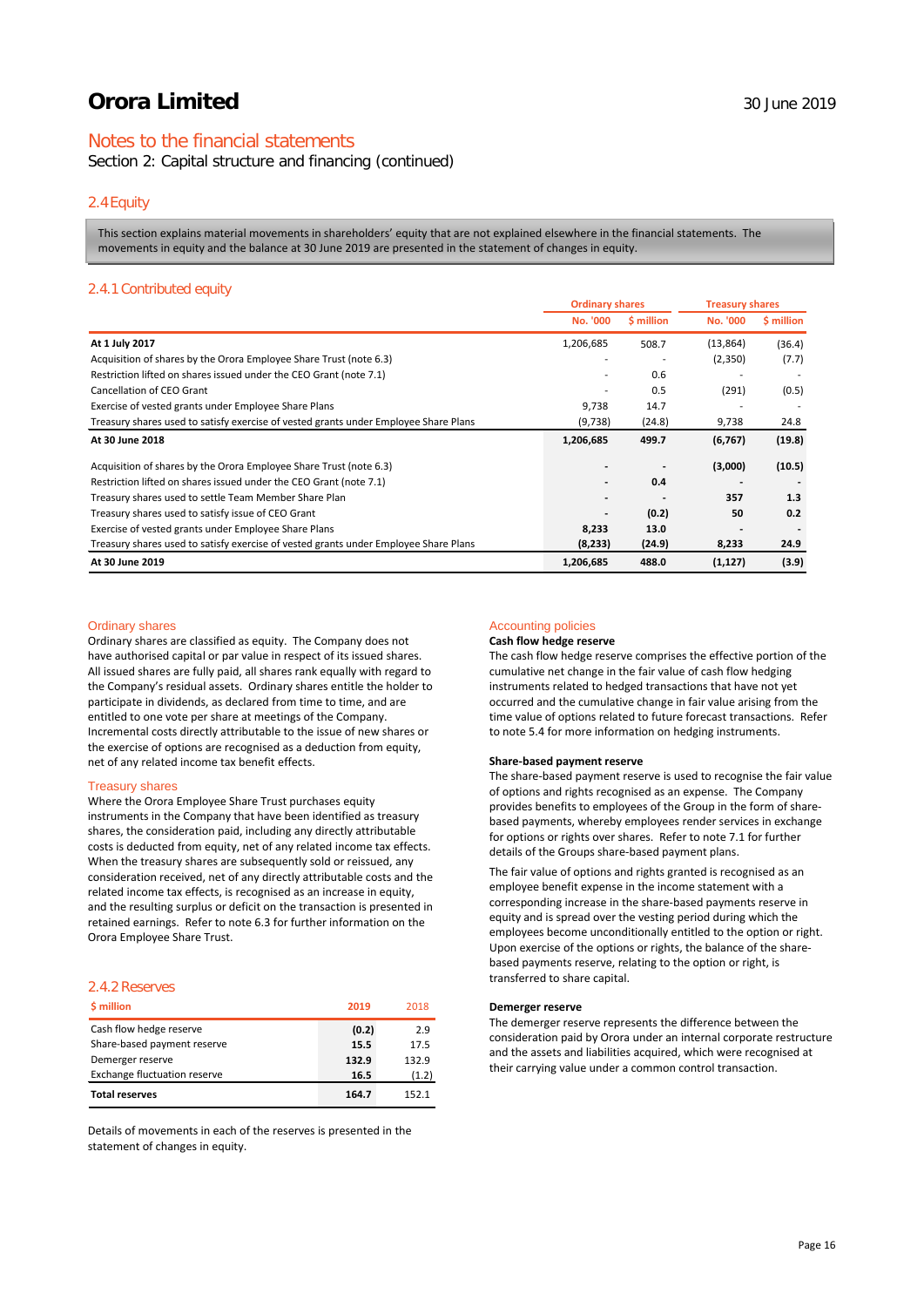# Notes to the financial statements

Section 2: Capital structure and financing (continued)

# 2.4Equity (continued)

### 2.4.2 Reserves (continued)

### **Exchange fluctuation reserve**

For controlled entities with a functional currency, that is not Australian dollars, their assets and liabilities are translated at the closing exchange rate at reporting date while income and expenses are translated at year to date average exchange rates.

On consolidation all exchange differences arising from translation are recognised in other comprehensive income and accumulated in the exchange fluctuation reserve. When a foreign operation is disposed of, the amount within the reserve related to that entity is transferred to the income statement as an adjustment to the profit or loss on disposal.

### 2.4.3 Retained earnings

Retained earnings comprises profit for the year attributable to owners of the Company and other items recognised directly in equity as presented on the statement of changes in equity.

| <b>S</b> million                                          | 2019    | 2018    |
|-----------------------------------------------------------|---------|---------|
| Retained earnings at the beginning of the<br>period       | 998.5   | 930.5   |
| Impact of change in accounting policy (note<br>7.8.1      | (7.3)   |         |
| Restated retained earnings at beginning of the<br>period  | 991.2   | 930.5   |
| Net profit attributable to the owners of Orora<br>Limited | 161.2   | 212.2   |
|                                                           | 1,152.4 | 1,142.7 |
| Ordinary dividends:                                       |         |         |
| - Interim paid (refer note 2.2) $(1)$                     | (78.4)  | (72.1)  |
| - Final paid (refer note 2.2) $(2)$                       | (78.3)  | (72.1)  |
|                                                           | (156.7) | (144.2) |
| Retained earnings at the end of the period                | 995.7   | 998.5   |

 $<sup>(1)</sup>$  2019 Interim dividend paid on 11 April 2019 (2018: 2018 Interim dividend paid on</sup> 16 April 2018).

(2) 2018 Final dividend paid on 15 October 2018 (2018: 2017 Final dividend paid on 16 October 2017).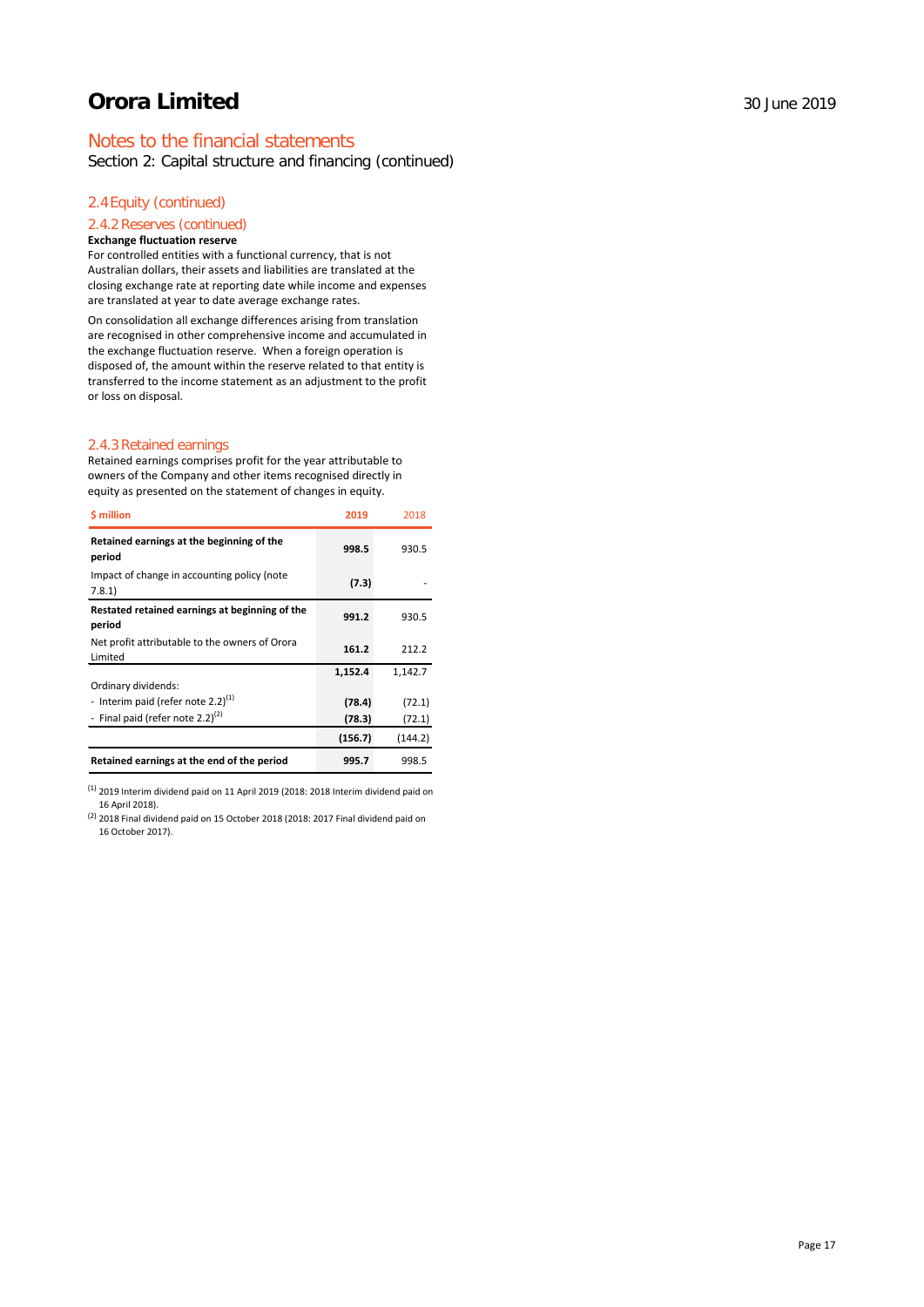# Notes to the financial statements

Section 3: Assets and liabilities

| In this section | This section details the assets used to generate the Group's trading performance and the liabilities incurred as<br>a result. On the following pages there are notes covering working capital, other assets, non-current assets and<br>provisions.                                                                             |
|-----------------|--------------------------------------------------------------------------------------------------------------------------------------------------------------------------------------------------------------------------------------------------------------------------------------------------------------------------------|
|                 | Liabilities relating to the Group's financing activities are set out in Section 2, whilst the assets and liabilities<br>recognised in respect of derivative instruments, used to hedge financial risks, are contained in Section 5.<br>Information pertaining to deferred tax assets and liabilities is provided in Section 4. |

### 3.1Trade and other receivables

| <b>S</b> million                          | 2019  | 2018  |
|-------------------------------------------|-------|-------|
| Trade receivables                         | 609.8 | 563.8 |
| Less loss allowance provision             | (3.2) | (8.4) |
|                                           | 606.6 | 555.4 |
| Other receivables <sup>(1)</sup>          | 67.8  | 50.7  |
| Total current trade and other receivables | 674.4 | 606.1 |

 $<sup>(1)</sup>$  These amounts generally arise from transactions outside the usual operating</sup> activities of the Group. Interest may be charged at commercial rates where the terms of repayment exceed six months. Collateral is not normally obtained.

### Accounting policies

Trade receivables and other receivables are all classified as financial assets held at amortised cost.

### **Trade receivables**

Trade receivables are initially recognised at fair value and subsequently at amortised cost using the effective interest rate method, less a loss allowance provision. The Group, from time to time, enters into trade financing instruments in respect of trade receivables.

The carrying value of trade and other receivables, less impairment provisions, is considered to approximate fair value, due to the shortterm nature of the receivables.

### **Impairment of trade receivables**

The collectability of trade and other receivables is reviewed on an ongoing basis. Individual debts which are known to be uncollectable are written off when identified.

The Group recognises an impairment provision based upon anticipated lifetime losses of trade receivables. The anticipated losses are determined with reference to historical loss experience and is regularly reviewed and updated.

The amount of the impairment loss is recognised in the income statement within 'general and administration' expense.

#### Credit risks related to receivables

In assessing an appropriate provision for impairments of receivables consideration is given to historical experience of bad debts, the ageing of receivables, knowledge of debtor insolvency or other credit risk and individual account assessment.

Customer credit risk is managed by each business group in accordance with the procedures and controls set out in the Group's credit risk management policy. Credit limits are established for all customers based on external and internal credit rating criteria and letters of credit or other forms of credit insurance cover are obtained where appropriate. In monitoring customer credit risk, customers are grouped according to their credit characteristics, including whether they are an individual or a legal entity, whether they are a wholesale, retail or end-user customer, their geographic location, industry and existence of previous financial difficulties.

For some trade receivables the Group may also obtain security in the form of guarantees, deeds of undertaking or letters of credit which can be called upon if the counterparty is in default under the terms of the agreement. The Group does not otherwise require collateral in respect of trade and other receivables.

The following tables sets out the ageing of trade receivables, according to their due date:

|                             | provision | <b>Loss allowance</b> | amount | <b>Gross carrying</b> |
|-----------------------------|-----------|-----------------------|--------|-----------------------|
| \$ million                  | 2019      | 2018                  | 2019   | 2018                  |
| Not past due                |           | ٠                     | 511.8  | 488.2                 |
| Past due 0-30 days          | 0.1       | ۰                     | 65.0   | 34.9                  |
| Past due 31-120 days        | 0.5       | 0.8                   | 27.8   | 31.1                  |
| More than 121 days past due | 2.6       | 7.6                   | 5.3    | 9.6                   |
|                             | 3.2       | 8.4                   | 609.9  | 563.8                 |

The Group has recognised a net loss of \$2.8 million (2018: \$6.2 million) in respect of the trade receivables written off in the financial year. The loss has been included in 'general and administration' expense in the income statement.

### 3.2Inventories

| <b>S</b> million                                | 2019  | 2018  |
|-------------------------------------------------|-------|-------|
| At cost                                         |       |       |
| Raw materials and stores                        | 226.6 | 239.6 |
| Work in progress                                | 20.7  | 20.0  |
| Finished goods                                  | 331.5 | 273.1 |
| Total inventory carried at cost                 | 578.8 | 532.7 |
| At net realisable value                         |       |       |
| Raw materials and stores                        | 31.0  | 7.8   |
| Work in progress                                | 1.8   | 0.9   |
| Finished goods                                  | 30.4  | 17.7  |
| Total inventory carried at net realisable value | 63.2  | 26.4  |
| <b>Total inventories</b>                        | 642.0 | 559.1 |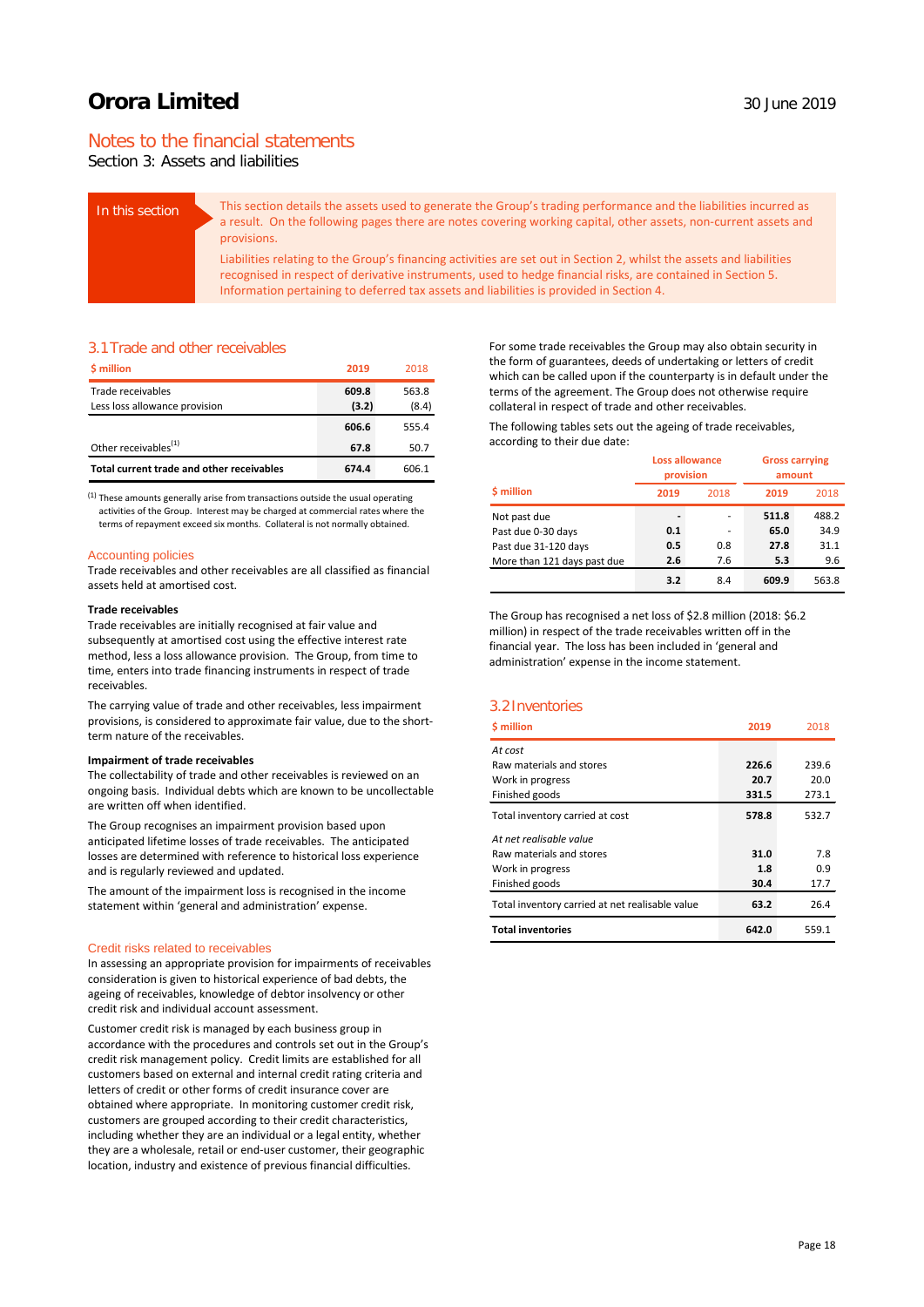# Notes to the financial statements

Section 3: Assets and liabilities (continued)

# 3.2Inventories (continued)

### Accounting policies

Inventories are valued at the lower of cost and net realisable value. Net realisable value is the estimated selling price in the ordinary course of business, less the estimated costs of completion and selling expenses.

Costs incurred in bringing each product to its existing location and condition are accounted for as follows:

- Raw materials purchase cost on a weighted average cost formula;
- Manufactured finished goods and work in progress cost of direct material and labour and an appropriate proportion of production and variable overheads incurred in the normal course of business.

Cost may also include transfers from equity of any gain or loss on qualifying cash flow hedges of foreign currency purchases of inventory.

During the period the Group recognised a net write-down of \$4.5 million (2018: \$1.5 million) with regard to the net realisable value of inventories which has been recognised in 'cost of sales' expense in the income statement.

### 3.3Trade and other payables

| <b>S</b> million                       | 2019  | 2018  |
|----------------------------------------|-------|-------|
| Trade creditors                        | 714.2 | 636.6 |
| Other creditors and accruals           | 284.9 | 314.6 |
| Total current trade and other payables | 999.1 | 951.2 |

### Accounting policies

Trade and other payables are all classified as financial liabilities held at amortised cost. Trade and other payables represent liabilities for goods and services provided to the Group prior to the end of the financial year which were unpaid at the end of the financial year and these amounts are unsecured. The Group, from time to time, enters into trade financing instruments in respect of trade payables.

The carrying value of trade and other payables is considered to approximate fair value due to the short-term nature of the payables.

Trade and other payables are included in current liabilities, except for those liabilities where payment is not due within 12 months from reporting date which are classified as non-current liabilities.

### 3.4Other assets

| <b>S</b> million                           | 2019 | 2018  |
|--------------------------------------------|------|-------|
| Current                                    |      |       |
| Contract incentive payments <sup>(1)</sup> | 13.5 | 16.1  |
| Prepayments                                | 42.0 | 39.4  |
| <b>Total other current assets</b>          | 55.5 | 55.5  |
| Non-Current                                |      |       |
| Contract incentive payments <sup>(1)</sup> | 31.4 | 48.1  |
| Other non-current assets                   | 56.1 | 56.2  |
| Total other non-current assets             | 87.5 | 104.3 |

 $<sup>(1)</sup>$  Contract incentives are provided to customers to secure long-term sale</sup> agreements and are amortised over the period of the contractual arrangement.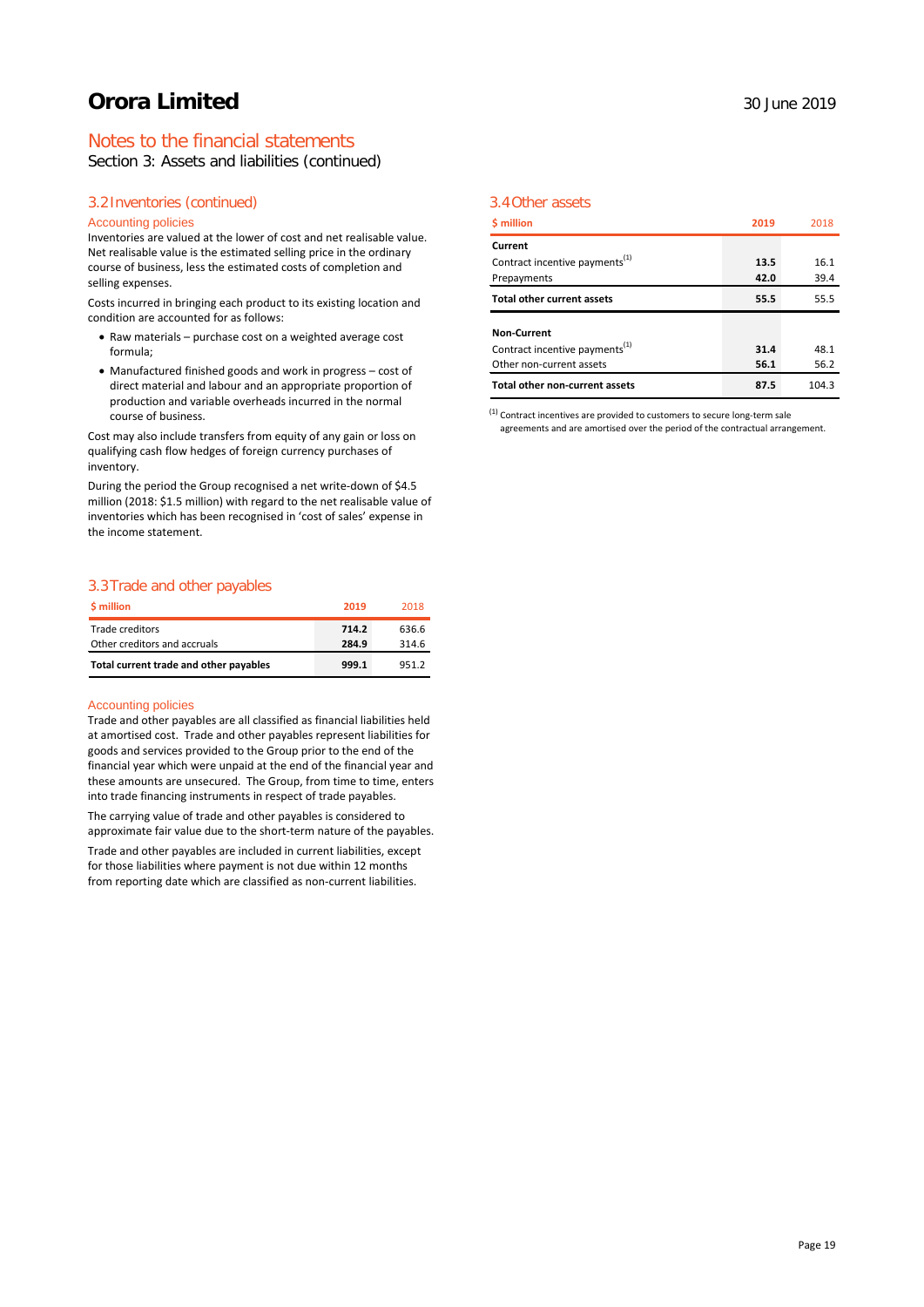# Notes to the financial statements

Section 3: Assets and liabilities (continued)

## 3.5Property, plant and equipment

The following note details the physical assets used by the Group to operate the business, generating revenues and profits.

The cost of these assets is the amount initially paid for them with a depreciation charge recognised in the income statement to reflect the wear and tear of the assets as they are used which reduces the value of the asset over time.

|                                               |       | Land         |                  | <b>Plant and</b> | <b>Finance leased</b> |              |
|-----------------------------------------------|-------|--------------|------------------|------------------|-----------------------|--------------|
| \$ million                                    | Land  | improvements | <b>Buildings</b> | equipment        | assets                | <b>Total</b> |
| Cost                                          |       |              |                  |                  |                       |              |
| At 1 July 2017                                | 59.7  | 11.4         | 473.3            | 2,804.8          | 3.3                   | 3,352.5      |
| Additions for the period                      |       |              | 1.4              | 174.7            |                       | 176.1        |
| Disposals during the period                   | (8.5) | (0.4)        | (9.8)            | (55.1)           |                       | (73.8)       |
| Additions through business acquisitions       |       |              | 0.4              | (9.5)            |                       | (9.1)        |
| Other transfers                               | 0.8   | 1.9          | 24.8             | (27.5)           |                       |              |
| Effect of movements in foreign exchange rates | (0.1) |              | 0.9              | (0.5)            | 0.2                   | 0.5          |
| At 30 June 2018                               | 51.9  | 12.9         | 491.0            | 2,886.9          | 3.5                   | 3,446.2      |
| Additions for the period                      |       |              | 4.4              | 177.1            |                       | 181.5        |
| Disposals during the period                   | (0.1) |              | (0.5)            | (62.6)           |                       | (63.2)       |
| Additions through business acquisitions       |       |              | 0.1              | 2.2              | 0.9                   | 3.2          |
| Other transfers                               | 0.2   | 0.2          | 14.3             | (14.7)           |                       |              |
| Effect of movements in foreign exchange rates | 0.1   | 0.1          | 3.2              | 33.3             | 0.2                   | 36.9         |
| At 30 June 2019                               | 52.1  | 13.2         | 512.5            | 3,022.2          | 4.6                   | 3,604.6      |
| Accumulated depreciation and impairment       |       |              |                  |                  |                       |              |
| At 1 July 2017                                | (0.4) | (4.0)        | (141.7)          | (1, 557.2)       | (0.6)                 | (1,703.9)    |
| Depreciation charge                           |       | (0.3)        | (11.9)           | (101.0)          | (0.4)                 | (113.6)      |
| Disposals during the period                   |       | 0.2          | 9.9              | 54.3             |                       | 64.4         |
| Other transfers                               |       |              | (0.2)            | 0.2              |                       |              |
| Effect of movements in foreign exchange rates | ٠     | $\sim$       | (0.3)            | 0.9              | ٠                     | 0.6          |
| At 30 June 2018                               | (0.4) | (4.1)        | (144.2)          | (1,602.8)        | (1.0)                 | (1,752.5)    |
| Depreciation charge                           | (0.1) | (0.3)        | (15.6)           | (106.3)          | (0.5)                 | (122.8)      |
| Disposals during the period                   | 0.1   | ٠            | 0.3              | 60.2             | $\overline{a}$        | 60.6         |
| Impairment loss                               |       |              |                  | (1.2)            |                       | (1.2)        |
| Effect of movements in foreign exchange rates |       |              | (2.1)            | (20.4)           | (0.7)                 | (23.2)       |
| At 30 June 2019                               | (0.4) | (4.4)        | (161.6)          | (1,670.5)        | (2.2)                 | (1,839.1)    |
| Net book value                                |       |              |                  |                  |                       |              |
| At 30 June 2018                               | 51.5  | 8.8          | 346.8            | 1,284.1          | 2.5                   | 1.693.7      |
| At 30 June 2019                               | 51.7  | 8.8          | 350.9            | 1,351.7          | 2.4                   | 1,765.5      |

At 30 June 2019, no property, plant and equipment was provided as security for any interest-bearing borrowings (2018: nil).

### Accounting policies

Property, plant and equipment is stated at cost less accumulated depreciation and impairment losses. Cost includes expenditure that is directly attributable to the acquisition of the item including borrowing costs that are related to the acquisition, construction or production of an asset. Cost may also include transfers from equity of any gain or loss on qualifying cash flow hedges of foreign currency purchases of property, plant and equipment.

Subsequent costs are included in the asset's carrying amount, or recognised as a separate asset, only when it is probable that future economic benefits associated with the item will flow to the Group. All other repairs and maintenance are charged to the income statement during the financial year in which they are incurred.

#### **Depreciation**

Property, plant and equipment, excluding freehold land, is depreciated at rates based upon the expected useful lives, or in the case of leasehold improvements and certain leased plant and equipment the lease term, using the straight-line method. Land is

not depreciated. Depreciation rates used for each class of asset for the current and comparative periods are as follows:

- Buildings 1% 5%
- Land improvements 1% 3%
- Plant and equipment 2.5% 25%

Depreciation is calculated by estimating the number of years the Group expects an asset to be used over. At each reporting date depreciation methods, residual values and useful lives are reassessed and adjusted if necessary. In addition, assets subject to depreciation are reviewed for impairment whenever events or changes in circumstances indicate that an asset carrying amount may not be recoverable. If an asset's value falls below its depreciated value an additional one-off impairment charge is made against profit. Refer note 3.7 for further details.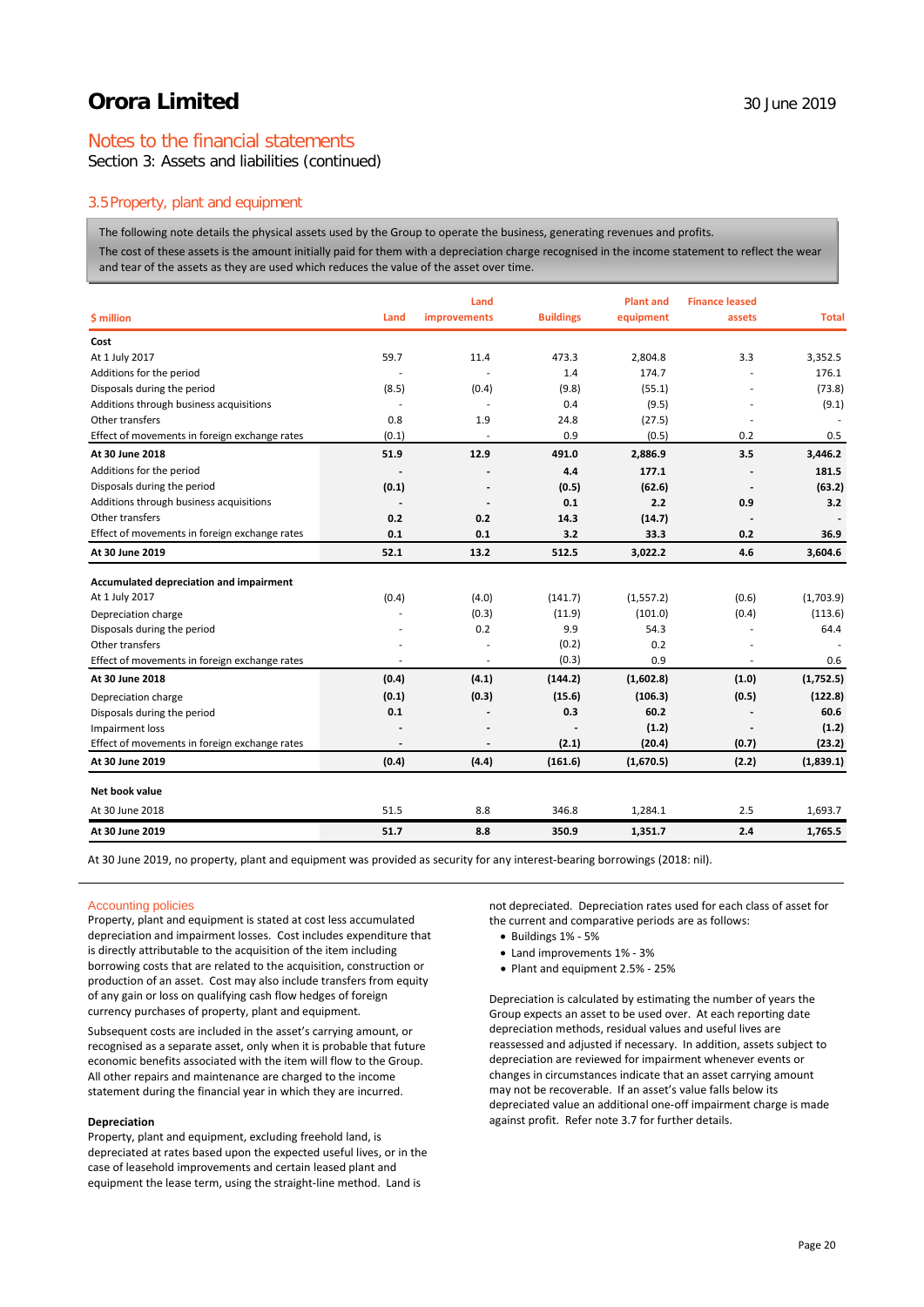# Notes to the financial statements

Section 3: Assets and liabilities (continued)

### 3.6Intangible assets

The following note details the non-physical assets used by the Group to generate revenue and profits.

These assets include computer software and licences, customer relationships and goodwill. The cost of these assets is the amount that the Group has paid or, where there has been a business combination, the fair value of the specific intangible assets identified. In the case of goodwill, its cost is the amount the Group has paid for acquiring a business over and above the fair value of the individual assets and liabilities acquired. The value of goodwill is 'intangible' value that comes from, for example, synergies available with the integration of the acquired business into the Group, a skilled and knowledgeable assembled workforce, proprietary technologies and processes and uniquely strong market positions.

|                                               | <b>Other intangible assets</b> |              |                 |              |
|-----------------------------------------------|--------------------------------|--------------|-----------------|--------------|
|                                               | <b>Computer</b>                |              |                 |              |
| \$ million                                    | software                       | <b>Other</b> | <b>Goodwill</b> | <b>Total</b> |
| Cost                                          |                                |              |                 |              |
| At 1 July 2017                                | 186.5                          | 14.1         | 398.4           | 599.0        |
| Additions for the period                      | 18.1                           |              |                 | 18.1         |
| Additions through business acquisitions       | 0.1                            | 7.1          | 15.8            | 23.0         |
| Disposals during the period                   | (6.9)                          |              |                 | (6.9)        |
| Effect of movements in foreign exchange rates | 3.5                            | 1.8          | 12.0            | 17.3         |
| At 30 June 2018                               | 201.3                          | 23.0         | 426.2           | 650.5        |
| Additions for the period                      | 6.6                            |              |                 | 6.6          |
| Additions through business acquisitions       |                                | 5.2          | 95.8            | 101.0        |
| Disposals during the period                   | (0.6)                          |              |                 | (0.6)        |
| Effect of movements in foreign exchange rates | 4.5                            | 1.2          | 19.1            | 24.8         |
| At 30 June 2019                               | 211.8                          | 29.4         | 541.1           | 782.3        |
| Accumulated amortisation and impairment       |                                |              |                 |              |
| At 1 July 2017                                | (136.5)                        | (7.8)        | (8.2)           | (152.5)      |
| Amortisation charge                           | (6.3)                          | (2.0)        |                 | (8.3)        |
| Disposals during the period                   | 6.7                            | ÷,           |                 | 6.7          |
| Other transfers                               | 0.2                            | (0.2)        |                 |              |
| Effect of movements in foreign exchange rates | (1.4)                          | (0.3)        |                 | (1.7)        |
| At 30 June 2018                               | (137.3)                        | (10.3)       | (8.2)           | (155.8)      |
| Amortisation charge                           | (7.7)                          | (2.3)        |                 | (10.0)       |
| Disposals during the period                   | 0.6                            |              |                 | 0.6          |
| Effect of movements in foreign exchange rates | (1.9)                          | (0.5)        |                 | (2.4)        |
| At 30 June 2019                               | (146.3)                        | (13.1)       | (8.2)           | (167.7)      |
| Net book value                                |                                |              |                 |              |
| At 30 June 2018                               | 64.0                           | 12.7         | 418.0           | 494.7        |
| At 30 June 2019                               | 65.5                           | 16.3         | 532.9           | 614.7        |

### Accounting policies

### **Other intangible assets**

Other intangible assets include computer software, customer relationships and software licences. The cost of these assets is the amount that the Group has paid or, where there has been a business combination, their fair value at the date of acquisition. Internal spend on computer software is only capitalised within the development phase, when the asset is separate and it is probable that future economic benefits attributable to the asset will flow to the Group. Following initial recognition, other intangible assets are carried at cost less amortisation and any impairment losses.

Other intangible assets are amortised on a straight line basis over their useful life and tested for impairment whenever there is an indication that they may be impaired. Refer to note 3.7 for further details on impairment.

Computer software and licences are amortised over a period of between three to ten years whilst customer relationships are amortised over a period of up to 20 years. The amortisation period and method is reviewed each financial year.

The Group does not hold any indefinite life other intangible assets.

#### **Goodwill**

The goodwill recognised by the Group has arisen as a result of business combinations and represents the future economic benefits that arise from assets that are not capable of being individually identified and separately recognised.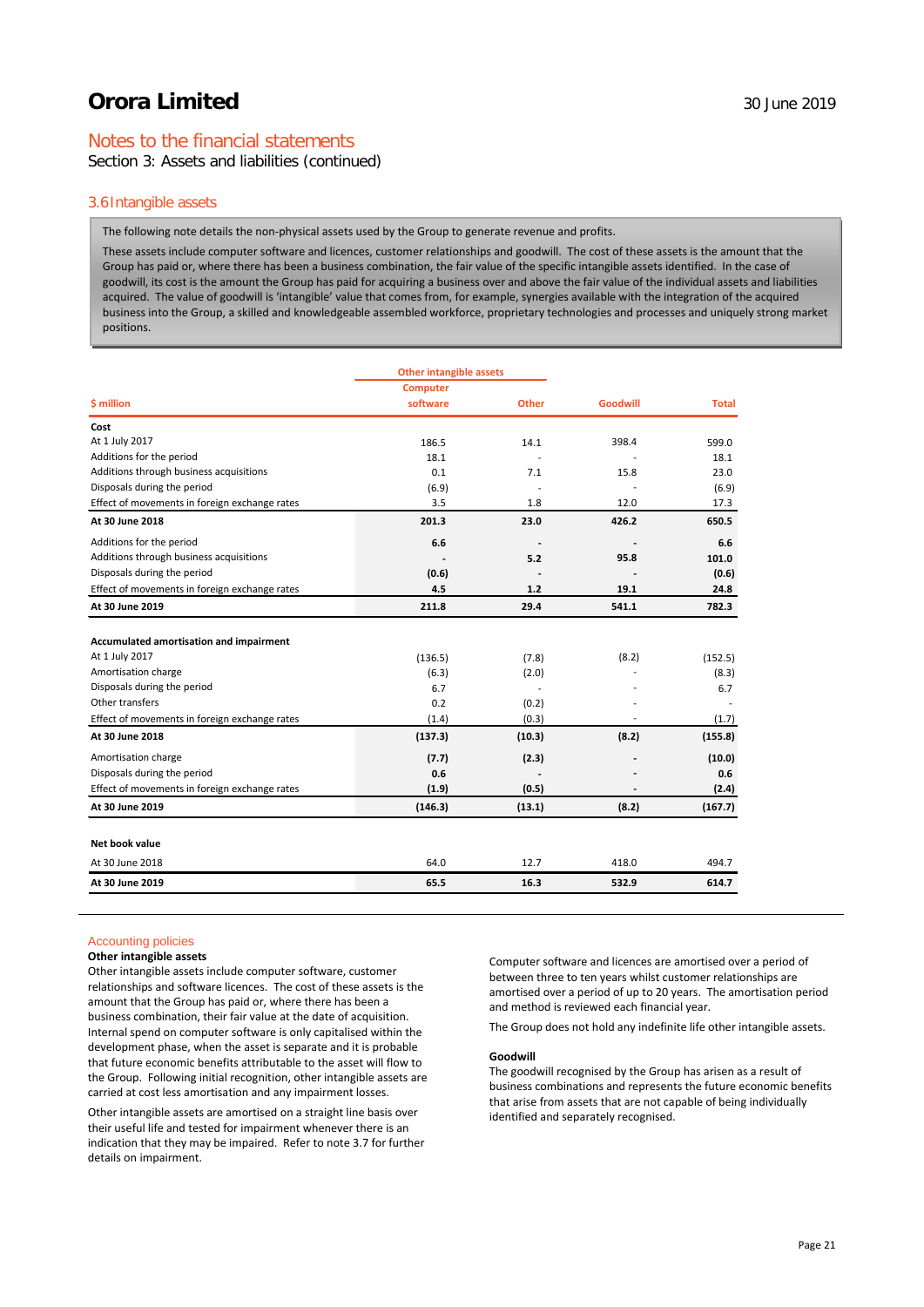Section 3: Assets and liabilities (continued)

### 3.6Intangible assets (continued)

### Accounting policies (continued)

#### **Goodwill (continued)**

Goodwill is initially measured as the amount the Group has paid in acquiring a business over and above the fair value of the individual assets and liabilities acquired. Goodwill is not amortised but is instead tested annually for impairment, or more frequently if events or changes in circumstances indicate that it might be impaired, and is carried at cost less any accumulated impairment losses.

The value of intangible assets, with the exception of goodwill, reduces over the number of years the Group expects to use the asset via an annual amortisation charge to the income statement. The amortisation charge is calculated by estimating the number of years the Group expects to benefit from the use of the asset. At each reporting date amortisation methods and useful lives are reassessed and adjusted if necessary.

Where there has been a change in the Group's circumstances such as, technological changes or a decline in business performance, a review of the value of the intangible assets, including goodwill, is undertaken to ensure the assets' value has not fallen below its amortised value. Should an assets' value fall below its amortised value an additional one-off impairment charge is made against profit. Refer note 3.7.

# 3.7Impairment of non-financial assets

### Testing for impairment

The Group tests property, plant and equipment, intangibles and goodwill for impairment:

- where there is an indication that an asset may be impaired (which is assessed each reporting date);
- where there is an indication that previously recognised impairments (on assets other than goodwill) have changed; and
- at least annually for goodwill.

In testing for impairment, the recoverable amount is estimated for an individual asset or, if it is not possible to estimate the recoverable amount for the individual asset, the recoverable amount of the cash generating unit (CGU) to which the asset belongs. CGUs are the smallest identifiable group of assets that generate cash inflows that are largely independent from the cash flows of other assets or group of assets. Each CGU is no larger than an operating segment.

Assets are impaired if their carrying value exceeds their recoverable amount. The recoverable amount of an asset or CGU is determined as the higher of its fair value less costs of disposal or value in use.

An impairment loss is recognised in the income statement if the carrying amount of an asset or a CGU exceeds its recoverable amount. Impairment losses recognised in respect of CGUs are allocated first to reduce the carrying amount of any goodwill allocated to the CGU (group of CGUs) and then, to reduce the carrying amount of the other assets in the CGU (group of CGUs). In assessing value in use, the estimated future cash flows are discounted to their present value using a pre-tax discount rate that reflects the risks specific to the asset or CGU and the market's current assessment of the time value of money.

Value in use is assessed using cash flow projections for five years using data from the Group's latest internal forecasts and is management's best estimate of income, expenses, capital expenditure and cash flows for each CGU. Changes in selling prices and direct costs are based on past experience and management's expectation of future changes in the markets in which the Group operates. Cash flows beyond the five-year period are extrapolated using estimated growth rates which are determined with regard to the long-term performance of each CGU in their respective markets and are not expected to exceed the long-term average growth rates for the industry in which each CGU operates.

The discount rate used in performing the value in use calculations reflects the Group's weighted average cost of capital, as adjusted for specific risks relating to each geographical region in which the CGU's operate.

#### Reversal of impairment

Where there is an indication that previously recognised impairment losses may no longer exist or may have decreased, the asset is tested for impairment. The impairment loss is reversed if there has been a change in the estimates used to determine the recoverable amount of the asset and is reversed only to the extent that the carrying amount of the asset does not exceed the carrying amount that would have been determined, net of depreciation or amortisation, had no impairment loss been recognised. Impairments recognised for goodwill are not reversed.

#### Goodwill impairment tests

For the purpose of impairment testing, goodwill is allocated to CGUs or groups of CGUs according to the level at which management monitors goodwill. Goodwill is tested annually or more regularly if there are indicators of impairment.

The following table presents a summary of the goodwill allocation and the key assumptions used in determining the recoverable amount of each CGU:

|                                 |       |       | Australasia CGU North America CGU |       |
|---------------------------------|-------|-------|-----------------------------------|-------|
|                                 | 2019  | 2018  | 2019                              | 2018  |
| Goodwill allocation (\$million) | 105.9 | 104.9 | 427.0                             | 313.1 |
| Pre-tax discount rate (%)       | 9.7   | 10.3  | 9.5                               | 9.0   |
| Growth rate (%)                 | 2.0   | 2.0   | 2.0                               | 2.0   |

The recoverable amounts of the CGUs were based on the present value of the future cash flows expected to be derived from the CGU (value in use calculation). Value in use is calculated from cash flow projections for five years using data from the Group's latest internal forecasts. The key assumptions for the value in use calculations are those regarding the expected changes in earnings during the initial five-year period, discount rates and growth rates applied to the extrapolated periods of the value in use calculation.

There are no reasonable possible changes in the key assumptions of the value in use calculation that would result in an impairment.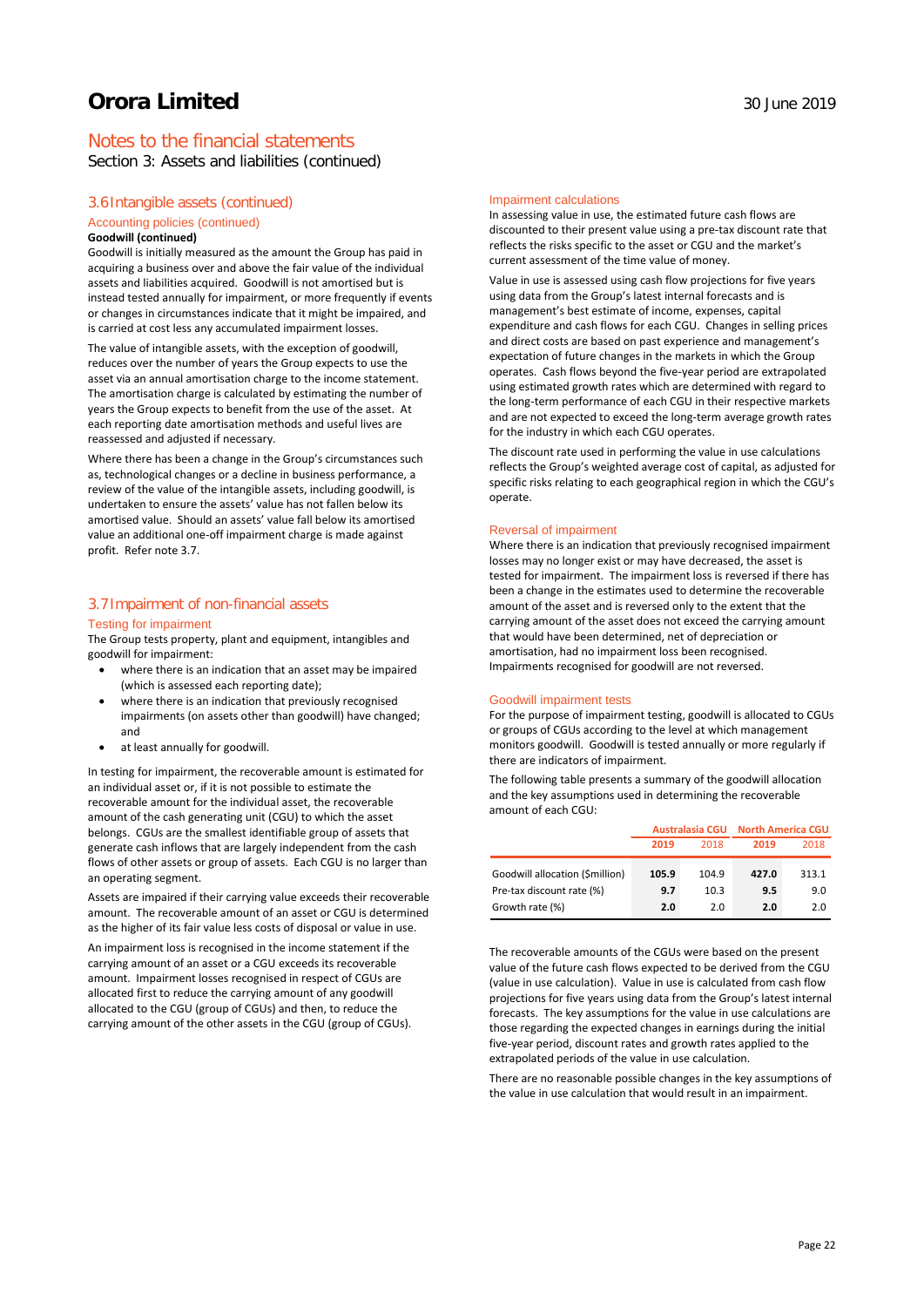# Notes to the financial statements

Section 3: Assets and liabilities (continued)

### 3.7Impairment of non-financial assets (continued)

Goodwill impairment tests (continued)

### Judgements and estimates

The determination of impairment involves the use of judgements and estimates that include, but are not limited to, the cause, timing and measurement of the impairment. Management is required to make significant judgements concerning the identification of impairment indicators, such as changes in competitive positions, expectations of growth, increased cost of capital, and other factors that may indicate impairment, such as a business restructuring.

Management is also required to make significant estimates regarding future cash flows and the determination of fair values when assessing the recoverable amount of assets (or groups of assets). Inputs into these valuations require assumptions and estimates to be made about forecast earnings and related future cash flows, growth rates, applicable discount rates, useful lives and residual values.

The judgements, estimates and assumptions used in assessing impairment are management's best estimates based on current and forecast market conditions. Changes in economic and operating conditions impacting these assumptions could result in changes in the recognition of impairment charges in future periods.

### 3.8Provisions

| \$ million                                  | <b>Employee entitlements</b> | <b>Workers'</b><br>compensation,<br>insurance and other<br>claims | <b>Asset restoration,</b><br>restructuring and<br>decommissioning | <b>Total</b> |
|---------------------------------------------|------------------------------|-------------------------------------------------------------------|-------------------------------------------------------------------|--------------|
| 2019                                        |                              |                                                                   |                                                                   |              |
| Opening balance                             | 87.7                         | 10.0                                                              | 60.8                                                              | 158.5        |
| Provisions made during the period $(1)$     | 31.6                         | 0.8                                                               | 74.9                                                              | 107.3        |
| Payments made during the period             | (30.4)                       | (3.2)                                                             | (29.2)                                                            | (62.8)       |
| Released during the period                  | (0.9)                        | (1.5)                                                             | (0.7)                                                             | (3.1)        |
| Additions through business acquisitions     | 1.7                          |                                                                   |                                                                   | 1.7          |
| Unwinding of discount                       |                              |                                                                   | 0.4                                                               | 0.4          |
| Effect of movement in foreign exchange rate | 0.8                          | 0.1                                                               | 0.1                                                               | 1.0          |
| <b>Closing balance</b>                      | 90.5                         | 6.2                                                               | 106.3                                                             | 203.0        |
| Current                                     | 82.4                         | 6.2                                                               | 58.3                                                              | 146.9        |
| Non-current                                 | 8.1                          | $\overline{\phantom{a}}$                                          | 48.0                                                              | 56.1         |
| 2018                                        |                              |                                                                   |                                                                   |              |
| Opening balance                             | 85.0                         | 13.5                                                              | 52.5                                                              | 151.0        |
| Provisions made during the period $(1)$     | 33.7                         | 0.8                                                               | 39.2                                                              | 73.7         |
| Payments made during the period             | (30.9)                       | (3.3)                                                             | (31.5)                                                            | (65.7)       |
| Released during the period                  | (0.4)                        | (1.1)                                                             | (1.1)                                                             | (2.6)        |
| Additions through business acquisitions     | 0.3                          |                                                                   | 1.2                                                               | 1.5          |
| Unwinding of discount                       |                              |                                                                   | 0.4                                                               | 0.4          |
| Effect of movement in foreign exchange rate | ٠                            | 0.1                                                               | 0.1                                                               | 0.2          |
| <b>Closing balance</b>                      | 87.7                         | 10.0                                                              | 60.8                                                              | 158.5        |
| Current                                     | 79.7                         | 10.0                                                              | 43.0                                                              | 132.7        |
| Non-current                                 | 8.0                          |                                                                   | 17.8                                                              | 25.8         |

<sup>(1)</sup> During the period a significant item expense of \$24.0 million in respect of restructuring charges that have been identified through a review of the Groups costs structures in both Australasia and North America and a significant item expense of \$50.0 million for additional decommissioning costs associated with the Petrie site. In the comparative period significant item expense of \$35.1 million has been recognised in respect of the restructure of the Fibre Packaging New South Wales business, which included redundancies, transition costs and asset impairment charges related to the closure of the Smithfield site, and potential additional costs associated with decommissioning the Petrie Mill site. Refer note 1.2 for further information.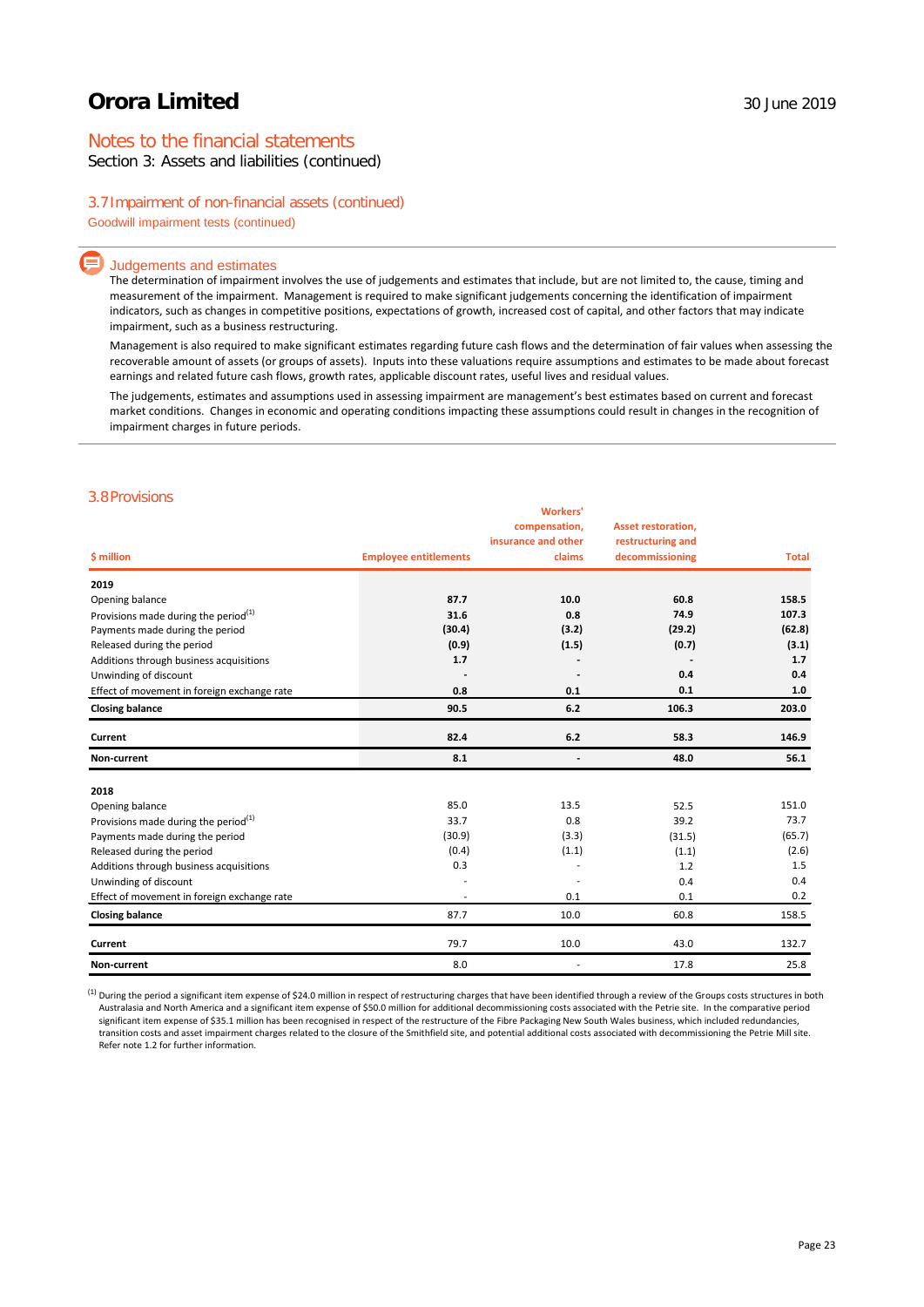Section 3: Assets and liabilities (continued)

### 3.8Provisions (continued)

### Accounting policies

A provision is recognised when: the Group has a present legal or constructive obligation arising from past events; it is probable that cash will be paid to settle it; and a reliable estimate can be made of the amount of the obligation.

Provisions are determined by discounting the expected future cash flows at a pre-tax rate that reflects the current market assessments of the time value of money and the risks specific to the liability. The unwinding of the discount is recognised as a finance cost in the income statement.

### Employee entitlements

The provision for employee entitlements represents the obligation for annual leave, long service leave entitlements and incentives accrued by employees.

Liabilities for employee benefits such as wages, salaries and other current employee entitlements represent present obligations arising from employees' services provided to the reporting date and are calculated at undiscounted amounts based on remuneration wage and salary rates, including related on-costs, such as workers compensation insurance and payroll tax, and are presented in other payables.

The liability for annual leave and long service leave is measured as the present value of estimated future cash outflows to be made in respect of services provided by the employee up to the reporting date. Consideration is given to expected future wage and salary levels, experience of employee departures and period of service. Expected future payments that are not expected to be settled within 12 months are discounted using market yields at the reporting date of high-quality corporate bonds. The rates used reflect the terms to maturity and currency that match, as closely as possible, the estimated future cash outflows.

#### Workers' compensation, insurance and other claims

The Group self-insures for various risks, including risks associated with workers' compensation. Provisions are recognised for claims received and expected to be received in relation to incidents occurring prior to reporting date and are measured based upon historical claim rates.

Estimated net future cash flows are based on the assumption that all claims will be settled and the weighted average cost of historical claims adjusted for inflation will continue to approximate future costs.

### Asset restoration, restructuring and decommissioning **Asset restoration and decommissioning**

Where the Group has a legal or constructive obligation to restore a site on which an asset is located, either through make-good provisions included in lease agreements or decommissioning of environmental risks, the present value of the estimated costs of dismantling and removing the asset and restoring the site is recognised as a provision with a corresponding increase in the related item of property, plant and equipment.

At each reporting date, the liability is remeasured in line with changes in discount rates, estimated cash flows and the timing of those cash flows. Any changes in the liability are added to or deducted from the related asset, other than the unwinding of the discount, which is recognised as a financing cost in the income statement. If there is no related asset in respect of the restoration or decommissioning activity changes in the liability are recognised in the income statement.

During the period the Group has recognised a significant item expense of \$50.0 million relating to additional costs associated with the decommissioning of the former Petrie Mill site (refer note 1.2).

The decommissioning of the Petrie site is a significant and complex exercise involving multiple government agencies. Recently the Group entered into an amended contract with the landowner in respect of finalisation of the scope for the final phase of remediation and decommissioning. The Group has engaged a specialist environmental consulting firm to manage the completion of the remaining remediation works.

At the date of this Report, decommissioning work continues on site with the estimated costs to complete the decommissioning contingent on final remediation requirements which require significant judgement in respect of determining a reliable estimate.

Management have measured the decommissioning provision at 30 June 2019 using all currently available information and considering applicable legislative and environmental regulations. However, given the complexity and multiple stakeholders involved in the decommissioning of the Petrie site, there remains a risk of further currently unidentified costs in the future.

### **Restructuring**

A provision for restructuring is recognised when the Group has a detailed formal restructuring plan and the restructuring has either commenced or has been publicly announced, including discussions with affected personnel. Future operating costs in relation to the restructuring are not provided for. Payments falling due greater than 12 months after reporting date are discounted to present value.

During the year ended 30 June 2019 a significant item expense of \$24.0 million has been recognised after a review of both the Australasia and North American cost structures (refer note 1.2). The majority of the restructuring initiatives will be implemented during the first half of FY20.

In the comparative period a significant item expense of \$35.1 million was recognised in respect of the restructure of the Fibre Packaging New South Wales business, which included redundancies, transition costs and asset impairment charges related to the closure of the Smithfield site, and potential additional costs associated with the decommissioning of the Petrie site (refer note 1.2).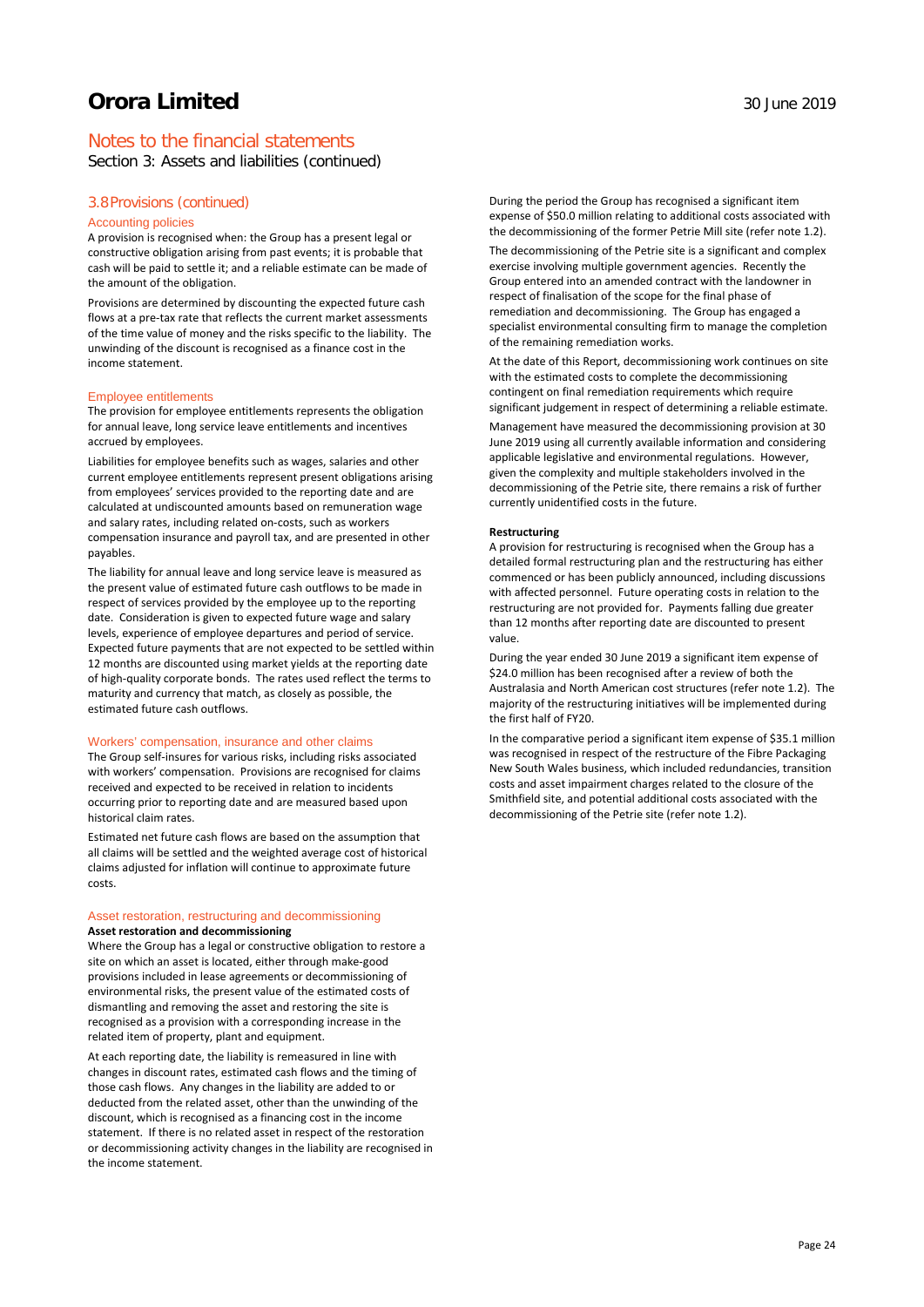# Notes to the financial statements

Section 3: Assets and liabilities (continued)

### 3.8Provisions (continued)

### $\equiv$  Judgements and estimates

A provision is recognised by the Group where an obligation exists relating to a past event, it is probable that a cash payment will be required to settle it, and the Group is not certain how much cash will be required to settle the liability. The value of that provision is based upon estimates and assumptions with regards to the amount and timing of cash flows required to settle the obligation, which are dependent on future events. The key assumptions applicable to the determination of the provisions are as follows:

### **Employee entitlements**

The provision for employee entitlements is based on a number of management estimates, which include:

- future increase in salaries, wages and on-cost rates
- future probability of employee departures
- future probability of years of service (long service leave provision)

### **Workers' compensation**

The self-insured workers' compensation provision is based on a number of management estimates including, but not limited to:

- future inflation
- claim administration expenses
- historical weighted average size of claims
- claim development

### **Asset restoration and decommissioning**

Asset restoration and decommissioning provisions require assessments to be made of lease make-good conditions and decommissioning and environmental risks. The provisions require estimates to be made of costs to dismantle and remove equipment and to restore the site to the condition required under the terms of the lease or contract and as required by environmental laws and regulations.

The recognition and measurement of asset restoration and decommissioning provisions is a complex area and requires significant judgement and estimates. The measurement of the provision can vary as a result of many factors, including, but not limited to:

- changes in the relevant legal or local/national government requirements and any other commitments made to stakeholders;
- review of remediation and restoration options
- identification of additional remediation requirements identified during the restorative process
- the emergence of new restoration techniques

In determining an appropriate provision management gives consideration to the results of the most recently completed surveying data in respect of the remediation process, current cost estimates and appropriate inclusion of contingency in cost estimates to allow for both known and unknown residual risks.

Estimates can be impacted by the emergence of new restoration techniques and experience at other operations. This is compounded by the fact that there has been limited restoration activity and historical precedent within the Group against which to benchmark estimates of the costs to remediate.

All the uncertainties discussed above may result in future actual expenditure differing from the amounts currently provided for in the balance sheet.

### **Restructuring**

Restructuring provisions require assessments to be made regarding the timing of recognition, specifically are plans sufficiently detailed, approved and communicated to support recognition at a point in time. The provisions also require estimates to be made of the cost of restructuring and the timing of these cash outflows.

The judgements, estimates and assumptions used in the booking of all provisions are evaluated on an ongoing basis and are based on historical experience and other factors, including expectation of future events that are believed to be reasonable under the circumstance and are management's best estimates based on currently available information, legislation and environmental laws and regulations. The actual result may differ from these account estimates. Revisions to accounting estimates are recognised in the period in which the estimate is revised and in any future periods affected.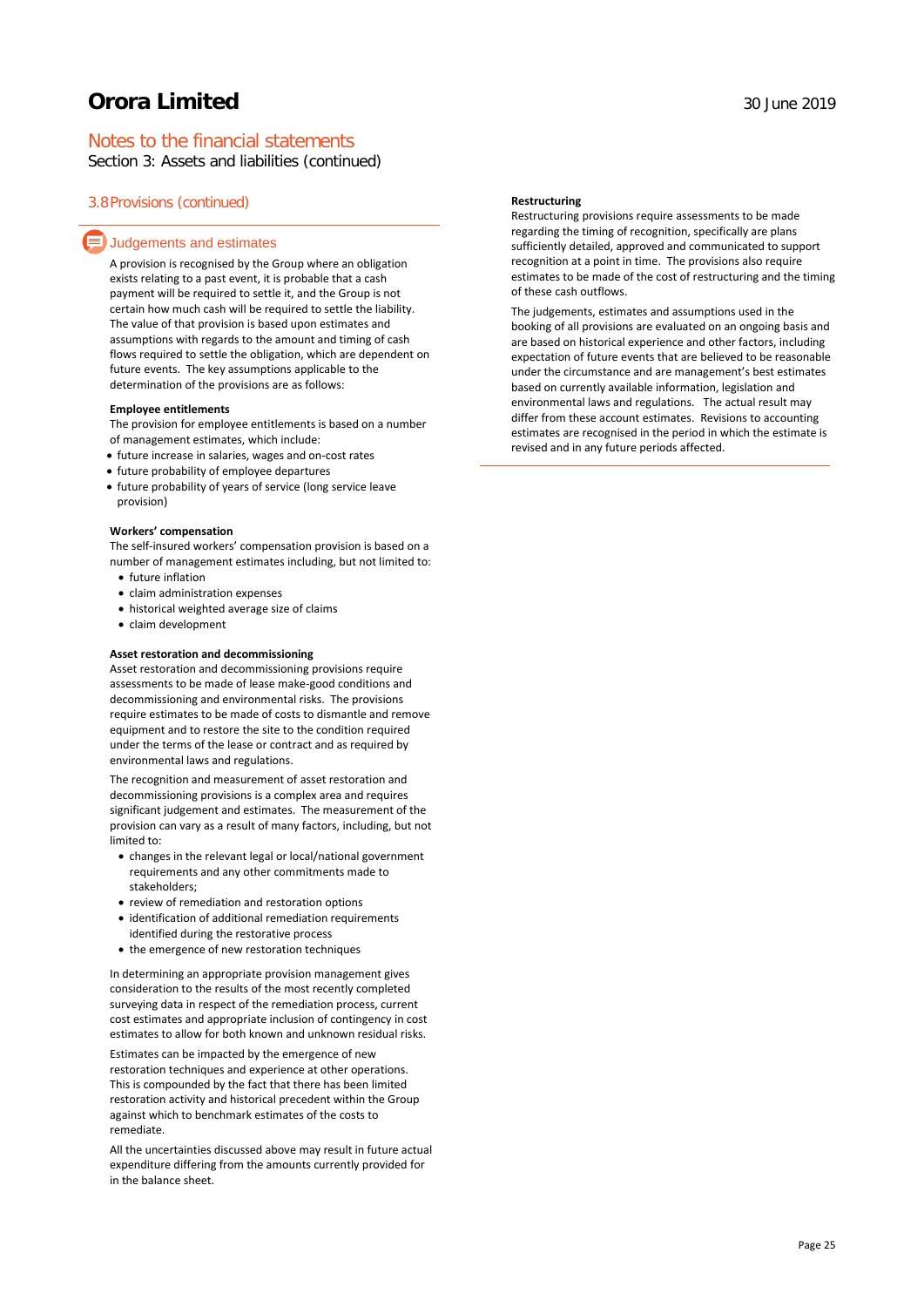# Notes to the financial statements

Section 4: Income tax

In this section This section sets out the Group's tax accounting policies, the current and deferred tax charges or credits in the year (which together make up the total tax charge or credit in the income statement), a reconciliation of profit before tax to the tax charge for the period and the movements in the deferred tax assets and liabilities.

### 4.1Income tax expense

The total taxation charge in the income statement is analysed as follows:

| <b>S</b> million                                                         | 2019   | 2018   |
|--------------------------------------------------------------------------|--------|--------|
| Current tax expense                                                      |        |        |
| Current period                                                           | (53.9) | (46.3) |
| Adjustments relating to prior periods                                    | 0.5    | (0.8)  |
| Total current tax expense                                                | (53.4) | (47.1) |
| Deferred tax expense                                                     |        |        |
| Origination and reversal of temporary differences                        | (2.0)  | (26.9) |
| Total income tax expense                                                 | (55.4) | (74.0) |
| Deferred income tax expense included in income<br>tax expense comprises: |        |        |
| Increase/(Decrease) in deferred tax assets                               | 13.0   | (15.5) |
| (Increase)/Decrease in deferred tax liabilities                          | (15.0) | (11.4) |
| Deferred income tax expense included in total                            | (2.0)  | (26.9) |
| income tax expense                                                       |        |        |

The following table provides a numerical reconciliation of income tax expense to prima facie tax payable:

| \$ million                                                                    | 2019   | 2018   |
|-------------------------------------------------------------------------------|--------|--------|
| Profit before related income tax<br>(expense)/benefit                         | 216.6  | 286.2  |
| Tax at the Australian tax rate of 30% (2018: 30%)                             | (65.0) | (85.9) |
| Net tax effect of amounts which are non-<br>deductible/non-assessable for tax | 5.4    | 8.2    |
|                                                                               | (59.6) | (77.7) |
| Over/(under) provision in prior period                                        | 0.4    | (0.8)  |
| One off US tax reform impact <sup>(1)</sup>                                   |        | 5.5    |
| Foreign tax rate differential                                                 | 3.8    | (1.0)  |
| Total income tax expense <sup>(2)</sup>                                       | (55.4) | (74.0) |

 $<sup>(1)</sup>$  This represents the one-off net tax benefit arising from tax reform changes</sup> relating to the Group's US operations that were enacted on 22 December 2017.

(2) Total income tax expense in the current period includes an income tax benefit of \$23.4 million in respect of the significant items recognised during the period. The comparative periods includes net income tax benefit \$0.8 million relating to significant items (refer note 1.2).

.

### 4.2Deferred tax balances

Deferred income tax in the balance sheet relates to the following:

| \$ million                                | 2019    | 2018   |
|-------------------------------------------|---------|--------|
| Deferred tax assets                       |         |        |
| Trade receivable loss allowance provision | 0.9     | 2.1    |
| Valuation of inventories                  | 14.6    | 12.2   |
| <b>Employee benefits</b>                  | 44.2    | 42.2   |
| Provisions                                | 31.1    | 19.7   |
| Financial instruments at fair value       | 1.5     | 0.2    |
| Accruals and other items                  | 11.9    | 10.6   |
|                                           | 104.2   | 87.0   |
| Tax set off                               | (104.2) | (87.0) |
| Deferred tax asset                        |         |        |
| Deferred tax liabilities                  |         |        |
| Property, plant and equipment             | 134.2   | 114.5  |
| Intangible assets                         | 24.3    | 19.9   |
| Other items                               | 28.0    | 35.9   |
| Deferred tax liabilities                  | 186.5   | 170.3  |
| Tax set off                               | (104.2) | (87.0) |
| <b>Deferred tax liability</b>             | 82.3    | 83.3   |

### Deferred income tax in the income statement relates to the following:

| <b>S</b> million                          | 2019   | 2018  |
|-------------------------------------------|--------|-------|
| Property, plant and equipment             | 17.8   | 24.6  |
| Trade receivable loss allowance provision | 1.2    | (0.7) |
| Intangible assets                         | 3.6    | (4.4) |
| Valuation of inventories                  | (2.9)  | (1.1) |
| <b>Employee benefits</b>                  | (1.7)  | 4.7   |
| Provisions                                | (11.1) | (0.7) |
| Financial instruments at fair value       |        | 2.1   |
| Accruals and other items                  | (4.9)  | 2.4   |
| Deferred tax expense                      | 2.0    | 26.9  |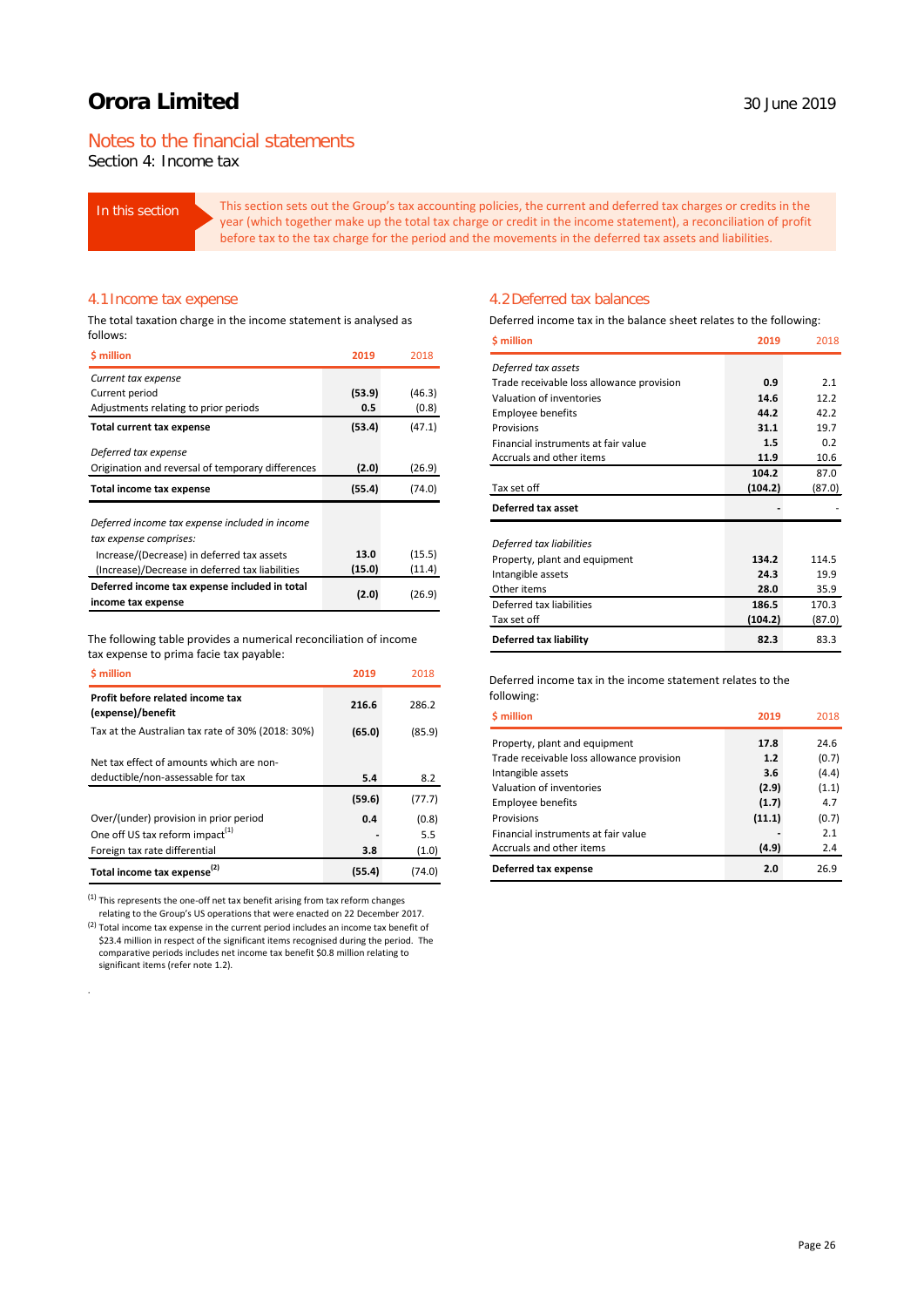# Notes to the financial statements

Section 4: Income tax (continued)

### Accounting policies

Income tax expense comprises current and deferred tax. Income tax expense is recognised in profit or loss except to the extent that it relates to items recognised directly in equity or in other comprehensive income, in which case it is recognised directly in equity or in other comprehensive income respectively.

### **Current tax**

Current tax is the expected tax payable on taxable income for the period, using tax rates enacted or substantively enacted at the reporting date, and any adjustment to tax payable in respect of previous periods. Current tax is also adjusted by changes in deferred tax assets and liabilities attributable to temporary differences between the tax bases of assets and liabilities and their carrying amounts in the financial statements, and by the availability of unused tax losses.

Current tax assets and liabilities are offset where the Group has a legally enforceable right to offset and intends either to settle on a net basis, or to realise the asset and settle the liability simultaneously.

### **Deferred tax**

Deferred tax is recognised using the balance sheet method in which temporary differences are calculated based on the carrying amounts of assets and liabilities for financial reporting purposes and the amounts used for taxation purposes. Deferred tax is not recognised for:

- taxable temporary differences arising on the initial recognition of goodwill;
- taxable differences on the initial recognition of assets or liabilities in a transaction that is not a business combination and that affects neither accounting nor taxable profit; and
- temporary differences relating to investments in subsidiaries to the extent that the Group is able to control the timing of the reversal of the temporary difference and it is probable that they will not reverse in the foreseeable future.

Deferred tax is measured at the tax rates that are expected to be applied when the temporary difference reverses, that is, when the asset is realised or the liability is settled, based on the laws that have been enacted or substantively enacted at the reporting date.

Deferred tax assets are recognised for deductible temporary differences and unused tax losses only to the extent that it is probable that future taxable profits will be available against which the assets can be utilised. Deferred tax assets are reviewed at each reporting date and are reduced to the extent that it is no longer probable that the related tax benefit will be realised.

#### **Offsetting deferred tax balances**

Deferred tax assets and liabilities are offset when there is a legally enforceable right to offset and when the deferred tax balances relate to taxes levied by the same tax authority on the same taxable entity, or on different tax entities, but the Group intends to settle current tax liabilities and assets on a net basis or their tax assets and liabilities will be realised simultaneously.

### **Unrecognised deferred tax assets and liabilities**

Deferred tax liabilities have not been recognised in respect of temporary differences arising as a result of the translation of the financial statements of the Group investments in subsidiaries. The deferred tax liability will only arise in the event of disposal of the subsidiary, and no such disposal is expected in the foreseeable future.

Unremitted earnings of the Group's international operations are considered to be reinvested indefinitely and relate to the ongoing operations. Upon distribution of any earnings in the form of dividends or otherwise, the Group may be subject to withholding taxes payable to various foreign countries, however, such amounts are not considered to be significant. As the Group controls when the deferred tax liability will be incurred and is satisfied that it will not be incurred in the foreseeable future, the deferred tax liability has not been recognised. There are no unrecognised deferred tax assets.

### Judgements and estimates

The Group is subject to income taxes in Australia and foreign jurisdictions and as a result the calculation of the Group's tax charge involves a degree of estimation and judgement in respect of certain items, including assumptions made in respect of the application of tax legislation. There are many transactions and calculations relating to the ordinary course of business for which the ultimate tax determination is uncertain. The Group recognises liabilities for uncertain tax positions based on management's best estimate of whether additional taxes will be due. Where the final outcome of these matters is different from the amounts that were initially recorded, these differences impact the current and deferred tax provisions in the period in which such determinations are made.

Deferred tax assets are recognised for deductible temporary differences and unused tax losses only if it is probable that future taxable profits are available to utilise those temporary differences and losses, and the tax losses continue to be available having regard to the nature and timing of their origination and compliance with the relevant tax legislation associated with their recoupment. The assumptions regarding the future realisation, and therefore the recognition of deferred tax assets, may change due to future operating performance and other factors.

The assumptions made in respect of the recognised tax balances are subject to risk and uncertainty and there is a possibility that changes in circumstances or differences in opinion will alter outcomes which may impact the amount of deferred tax assets and deferred tax liabilities recognised and the amount of tax losses and timing differences not yet recognised.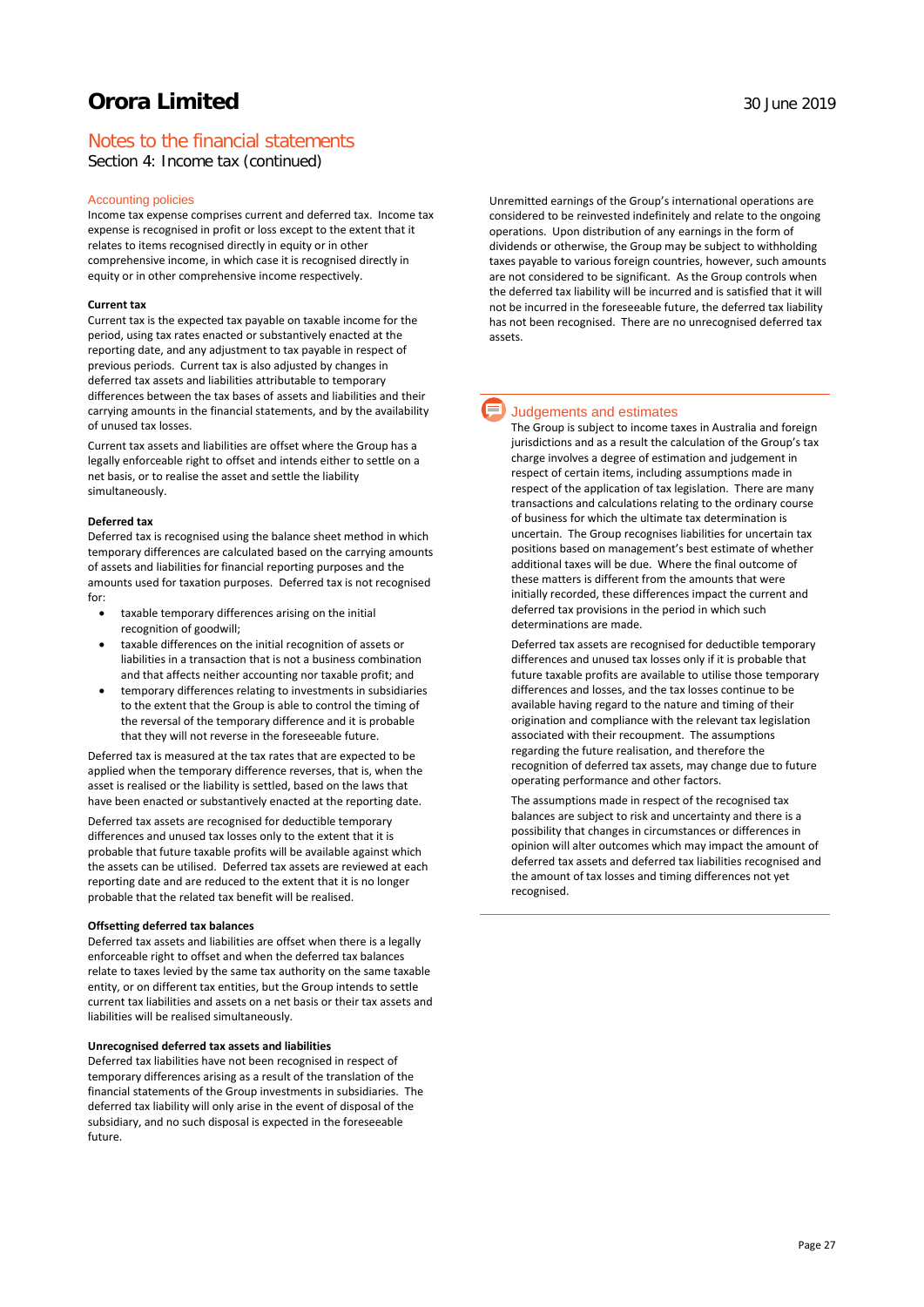# Notes to the financial statements

## Section 5: Financial risk management

In this section The following section outlines how the Group manages the financial risks it is exposed to associated with holding financial instruments that arise from the Group's need to access financing (bank loans and overdrafts and unsecured notes), from the Group's operational activities (cash, trade receivables and payables) and instruments held as part of the Group's risk management activities (derivate financial instruments).

Financial risk management is carried out by Orora Group Treasury under policies that have been approved by the Board for managing each of the below risks including principles and procedures with respect to risk tolerance, delegated levels of authority on the type and use of derivative financial instruments and the reporting of these exposures. The Treasury function reports regularly to the Audit & Compliance Committee and treasury procedures are subject to periodic reviews.

In accordance with Board approved policies the Group typically uses derivative financial instruments to hedge underlying exposures arising from the Group's operational activities relating to: changes in foreign exchange rates on foreign currency commercial transactions (transaction risk), exposure to changes in commodity prices, changes in interest rates on net borrowings and changes in the Company's share price.

The Group's overall financial risk management program focuses on the unpredictability of financial markets and seeks to minimise potential adverse effects on the Group's financial performance as set out in the table below:

| <b>Risk</b>                   | <b>Exposure</b>                                                                                                                                                                                                                                                                                                                               | <b>Management</b>                                                                                                                                                                                                                                                                                                                                                                                                                                                                                                                                                                                                                                                 |
|-------------------------------|-----------------------------------------------------------------------------------------------------------------------------------------------------------------------------------------------------------------------------------------------------------------------------------------------------------------------------------------------|-------------------------------------------------------------------------------------------------------------------------------------------------------------------------------------------------------------------------------------------------------------------------------------------------------------------------------------------------------------------------------------------------------------------------------------------------------------------------------------------------------------------------------------------------------------------------------------------------------------------------------------------------------------------|
| <b>Market risks</b>           |                                                                                                                                                                                                                                                                                                                                               |                                                                                                                                                                                                                                                                                                                                                                                                                                                                                                                                                                                                                                                                   |
| Interest rate risk            | The Group is exposed to interest rate risk in respect of short and<br>long-term borrowings where interest is charged at variable rates.                                                                                                                                                                                                       | The Group mitigates interest rate risk primarily by entering into<br>fixed rate borrowing arrangements. Where necessary the Group<br>hedges interest rate risk using derivative instruments - eg<br>interest rate swaps. Refer notes 5.1.1 and 5.4.                                                                                                                                                                                                                                                                                                                                                                                                               |
| Foreign exchange<br>risk      | The Group is exposed to foreign exchange risk because of its<br>international operations. These risks relate to future commercial<br>transactions, financial assets and liabilities not denominated in A\$<br>and net investments in foreign operations.                                                                                      | Where possible, loans are drawn in foreign currency by foreign<br>entities to create a natural hedge of foreign currency assets and<br>liabilities. Where this is not possible the Group's policy is to<br>hedge contractual commitments denominated in a foreign<br>currency by entering into forward exchange contracts. Refer<br>notes 5.1.2 and 5.4.                                                                                                                                                                                                                                                                                                          |
| Commodity price<br>risk       | The Group is exposed to changes in commodity prices in respect of<br>the purchase of aluminium raw materials and the price of<br>electricity.                                                                                                                                                                                                 | Where possible, the Group mitigates raw material commodity<br>price risk by contractually passing rise and fall adjustments<br>through to customers. To mitigate the variability of wholesale<br>electricity prices in Australia, the Group utilises Power Purchase<br>Arrangements (PPAs). Refer notes 5.1.3 and 5.4.                                                                                                                                                                                                                                                                                                                                            |
| Employee share<br>plan risk   | The Group's employee share plans require the delivery of shares to<br>employees in the future when rights vest or options are exercised.<br>The Group currently acquires shares on market to deliver these<br>shares exposing the Group to cash flow risk - ie as the share price<br>increases it costs more to acquire the shares on market. | The Group has established the Orora Employee Share Trust which<br>manages and administers the Group's responsibilities under the<br>employee share plans through acquiring, holding and transferring<br>shares or rights to shares in the Company to participating<br>employees. Refer note 5.1.4 and 7.1.                                                                                                                                                                                                                                                                                                                                                        |
| Credit risk                   | The Group is exposed to credit risk from financial instrument<br>contracts and trade and other receivables. The maximum exposure<br>to credit risk at reporting date is the carrying amount, net of any<br>provision for impairment, of each financial asset in the balance<br>sheet.                                                         | The Group manages credit risk through a robust system of<br>counterparty approval, granting and renewal of credit limits,<br>regular monitoring of exposures against such credit limits and<br>assessing the overall financial stability and competitive strength<br>of the counterparty on an ongoing basis. Refer to notes 5.2 and<br>3.1 for credit risk exposures relating to trade and other<br>receivables.                                                                                                                                                                                                                                                 |
|                               |                                                                                                                                                                                                                                                                                                                                               | The Group only enters into financial instrument contracts with<br>high credit quality financial institutions with a minimum long-<br>term credit rating of A- or better by Standard & Poor's.                                                                                                                                                                                                                                                                                                                                                                                                                                                                     |
| Liquidity and<br>funding risk | The Group is exposed to liquidity and funding risk from operations<br>and from external borrowings, where the risk is that the Group may<br>not be able to refinance debt obligations or meet other cash<br>outflow obligations when required.                                                                                                | The Group mitigates funding and liquidity risks by ensuring that:<br>• a sufficient range of funds are available to meet working<br>capital and investment objectives;<br>• adequate flexibility within the funding structure is maintained<br>through the use of bank overdrafts, bank loans and unsecured<br>notes;<br>• through regular monitoring of rolling forecast of cash inflows<br>and outflows, the cost of funding is minimised and that the<br>return on any surplus funds is maximised through efficient<br>cash management;<br>• there is a focus on improving operational cash flow and<br>maintaining a strong balance sheet.<br>Refer note 5.3. |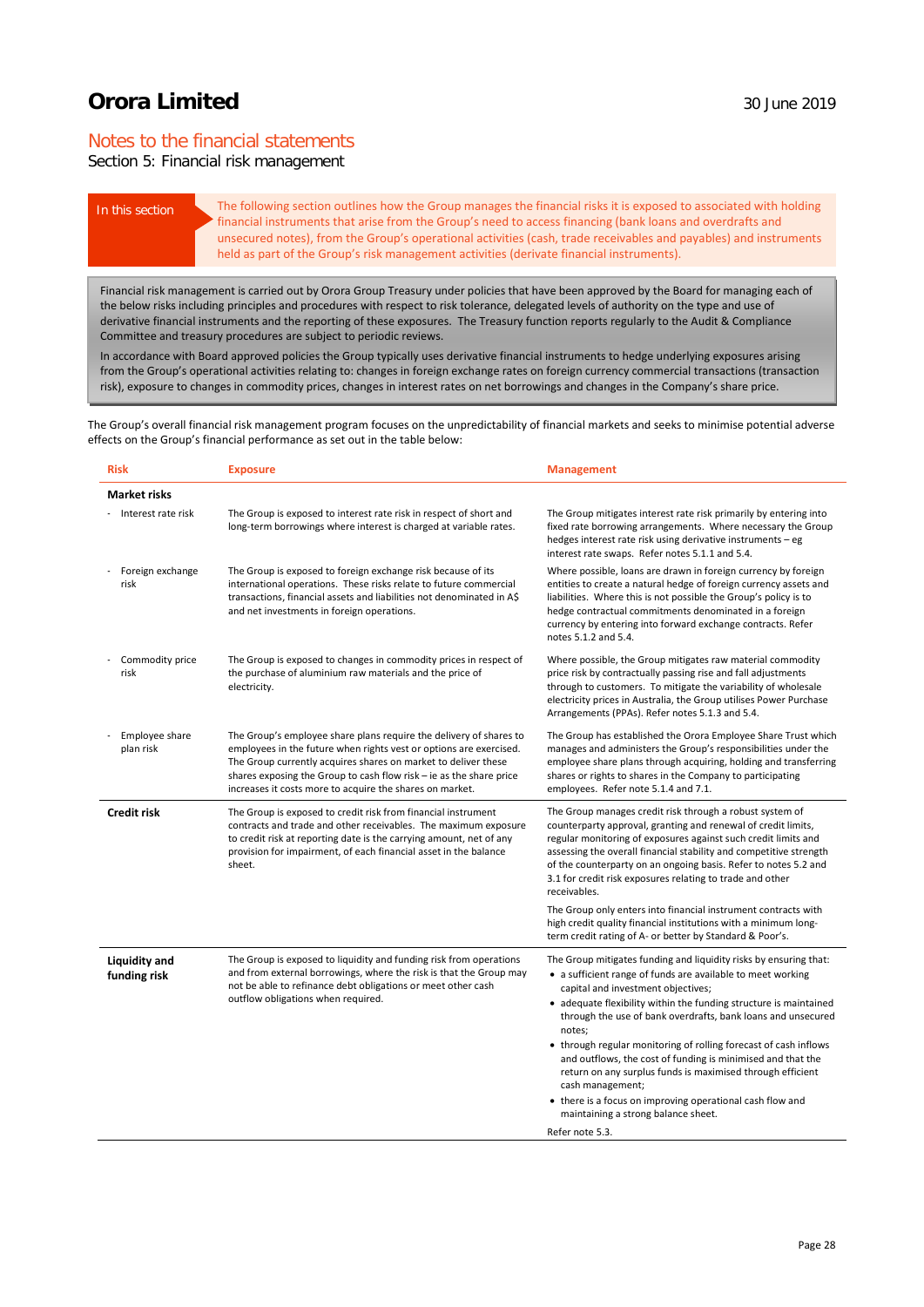# Notes to the financial statements

Section 5: Financial risk management (continued)

### 5.1Market risks

### 5.1.1 Interest rate risk

The Group's main interest rate risk arises from long-term borrowings with variable rates, which expose the Group to cash flow interest rate risk. The Group's Treasury risk management policy is to maintain an appropriate mix between fixed and floating rate borrowings, monitoring global interest rates, and where appropriate, hedging floating interest rate exposures or borrowings at fixed interest rates through the use of interest rate swaps and forward interest rate contracts.

The Group's policy is to hold up to 85.0% fixed rate debt. At 30 June 2019, approximately 39.6% (2018: 68.0%) of the Group's debt is fixed rate.

#### **Exposure**

The Group had the following variable rate borrowings and interest rate swap contracts outstanding at 30 June:

| <b>Weighted average</b><br>interest rate        |      | <b>Balance</b><br><b>Smillion</b> |
|-------------------------------------------------|------|-----------------------------------|
| 2019                                            |      |                                   |
| Bank loans                                      | 3.0% | 607.0                             |
| Interest rate swaps (notional principal amount) | 3.7% | (25.0)                            |
| Net exposure to cash flow interest rate risk    |      | 582.0                             |
| 2018                                            |      |                                   |
| Bank loans                                      | 3.4% | 416.2                             |
| Interest rate swaps (notional principal amount) | 3.7% | (175.0)                           |
| Net exposure to cash flow interest rate risk    |      | 241.2                             |

### **Interest rate derivatives used for hedging**

The below carrying values represent the fair value of instruments used to hedge interest rate risk together with the associated nominal volume:

|                                           | <b>Notional item</b>       | <b>Balance</b><br><b>Smillion</b> |
|-------------------------------------------|----------------------------|-----------------------------------|
| 2019                                      |                            |                                   |
| Cash flow hedge                           | AUD25.0 floating to fixed  | (0.1)                             |
| Total derivatives in a liability position |                            | (0.1)                             |
| 2018                                      |                            |                                   |
| Cash flow hedge                           | AUD175.0 floating to fixed | (2.4)                             |
| Total derivatives in a liability position |                            | (2.4)                             |

All of the Group's interest rate swaps are predominantly classified as cash flow hedges so any movement in the fair value is recognised directly in equity. The amounts accumulated in equity are transferred to the income statement in the period in which the hedged item affects profit or loss. During the period a \$0.1 million loss (2018: \$0.4 million gain) was recognised directly in equity in relation to interest rate swaps.

### **Sensitivity**

At 30 June 2019, if Australian and US interest rates had increased by 1.0% (100 bps), post-tax profit for the year would have been \$4.2 million lower (2018: \$1.5 million lower), net of derivatives. If interest rates on Australian and US dollar denominated borrowings had decreased by 1.0% (100 bps), post-tax profit for the year would have been \$4.2 million higher (2018: \$1.5 million higher), net of derivatives.

### Amounts recognised in profit or loss and other comprehensive income

During the year, a loss of \$0.1 million (2018: \$0.4 million gain) relating to cash flow hedges was recognised in other comprehensive income. Losses of \$2.3 million (2018: \$2.5 million loss) relating to cash flow hedges were transferred from equity to operating profit. During the period there was no amount recognised in the income statement in respect of hedge ineffectiveness on interest rate swaps contracts (2018: nil).

### 5.1.2 Foreign exchange risk

The Group operates internationally and is therefore exposed to currency risk arising from movements in foreign currency rates, primarily with respect to the US Dollar and NZ Dollar. The foreign exchange risk arises from:

- recognised monetary assets and liabilities held in a nonfunctional currency and net investments in foreign operations (translation risk); and
- differences in the dates foreign currency commercial transactions are entered into and the date they are settled (transaction risk).

### Translation risk

To limit translation risk exposure the Group's borrowings are generally denominated in currencies that match the cash flows generated by the underlying operations of the Group, which are primarily Australian and US dollars. Interest payable on those borrowings is denominated in the currency of the borrowing. In respect of the US operations this provides a natural economic hedge without requiring derivatives to be entered into.

### **Exposure**

The summary quantitative data about the Group's exposure to translation currency risk, as reported to the management of the Group, is as follows:

|                            | 2019                             |            | 2018             |              |  |
|----------------------------|----------------------------------|------------|------------------|--------------|--|
| \$ million                 | <b>USD</b>                       | <b>NZD</b> | <b>USD</b>       | <b>NZD</b>   |  |
| Funds employed<br>Net Debt | 243.6<br>806.7<br>(625.8)<br>6.5 |            | 603.9<br>(475.1) | 199.4<br>6.8 |  |
|                            | 77.6%                            | (2.7%)     | 78.7%            | (3.4%)       |  |

#### Transaction risk

To manage foreign currency transaction risk the Group's policy is to hedge material foreign currency denominated expenditure at the time of commitment and to hedge a proportion of foreign currency denominated forecasted exposures (mainly relating to export sales and the purchase of inventory) on a rolling 18-month basis, using either a natural hedge where one exists, or through the use of forward foreign exchange contracts or foreign currency options taken out for up to two years from the forecast date.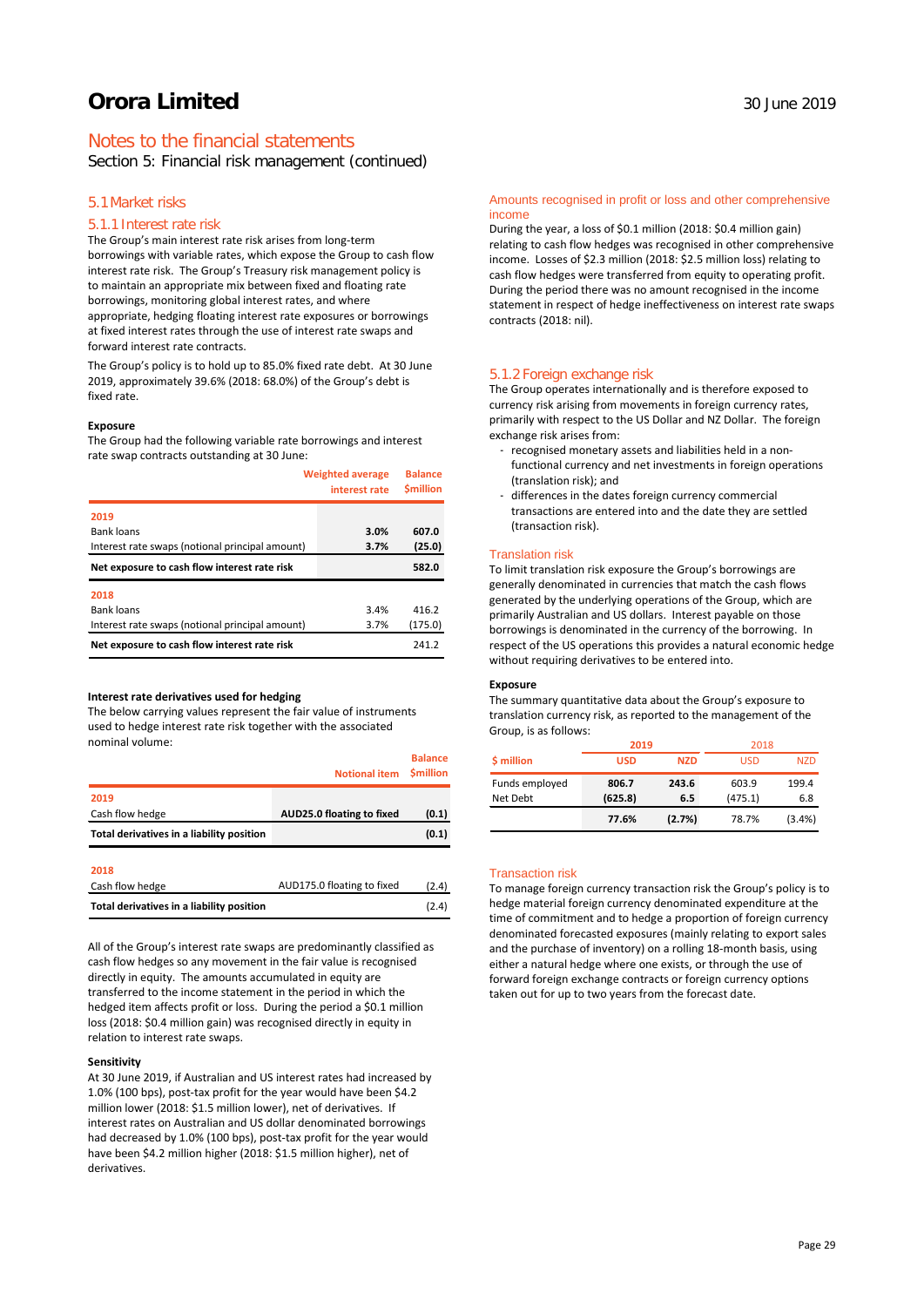# Notes to the financial statements

Section 5: Financial risk management (continued)

### 5.1Market risks (continued)

### 5.1.2 Foreign exchange risk (continued)

### **Forward exchange derivatives used for hedging**

The below carrying values represent the fair value of instruments used to hedge foreign exchange risk together with the associated nominal volume: **Weighted \$million Notional** 

|                                                                    | <b>Notional</b> | Weighted       | Smillion     |                  |  |
|--------------------------------------------------------------------|-----------------|----------------|--------------|------------------|--|
|                                                                    | item            | <b>Average</b> | <b>Asset</b> | <b>Liability</b> |  |
| 2019                                                               |                 |                |              |                  |  |
| Cash flow hedges                                                   |                 |                |              |                  |  |
| AUD/USD                                                            | <b>USD63.7</b>  | 0.7184         | 1.8          | (0.1)            |  |
| AUD/NZD                                                            | NZD(1.7)        | 1.0834         |              | (0.1)            |  |
| AUD/EUR                                                            | <b>EUR22.6</b>  | 0.6177         | 0.3          | (0.1)            |  |
| NZD/USD                                                            | <b>USD13.6</b>  | 0.6784         | 0.2          | (0.1)            |  |
| NZD/EUR                                                            | <b>NZD0.1</b>   | 0.5577         |              |                  |  |
| NZD/AUD                                                            | <b>AUD82.7</b>  | 0.9398         | 0.1          | (1.3)            |  |
| Total derivatives in an asset/(liability) position                 |                 |                | 2.4          | (1.7)            |  |
|                                                                    |                 |                |              |                  |  |
| 2018                                                               |                 |                |              |                  |  |
| Cash flow hedges                                                   |                 |                |              |                  |  |
| AUD/USD                                                            | <b>USD89.4</b>  | 0.7717         | 5.0          | (0.3)            |  |
| AUD/NZD                                                            | NZD1.1          | 1.0869         | 0.1          |                  |  |
| AUD/EUR                                                            | <b>EUR17.7</b>  | 0.6332         | 0.3          |                  |  |
| NZD/USD                                                            | USD16.9         | 0.7130         | 1.1          |                  |  |
| NZD/EUR                                                            | <b>EUR2.0</b>   | 0.5819         | 0.1          |                  |  |
| NZD/AUD                                                            | AUD67.4         | 0.9323         | 1.6          | (0.3)            |  |
| Fair value hedges                                                  |                 |                |              |                  |  |
| AUD/USD                                                            | <b>USD9.3</b>   | 0.7363         | 0.1          |                  |  |
| Total derivatives in an asset/(liability) position<br>(0.6)<br>8.3 |                 |                |              |                  |  |

#### **Sensitivity**

The following sensitivity illustrates how a reasonably possible change in the US dollar and NZ dollar would impact the fair value of the derivative financial instruments (refer note 5.4) held for future commercial transactions as at 30 June 2019:

- if the Australian dollar had weakened by 10% against the US dollar with all other variables held constant, equity would have been \$11.8 million higher (2018: \$17.2 million higher).
- if the Australian dollar had weakened by 10% against the NZ dollar with all other variables held constant, equity would have been \$0.2 million lower (2018: \$3.1 million lower).

### Amounts recognised in profit or loss and other comprehensive income

During the year, the Group recognised a foreign currency loss of \$1.0 million (2018: \$0.5 million loss) and a loss of \$0.5 million (2018: gain of \$2.0 million) relating to foreign currency derivatives, that did not qualify as hedges, within general and administrative expenses in the income statement.

In addition, a gain of \$0.3 million (2018: \$7.9 million gain) relating to cash flow hedges and a \$17.7 million gain (2018: \$1.1 million loss) on the translation of foreign operations was recognised in other comprehensive income. Gains of \$6.9 million (2018: \$3.3 million loss) and a gain of \$0.1 million (2018: gain of \$0.4 million), relating to cash flow hedges, were transferred from equity to operating profit and non-financial assets, respectively.

### 5.1.3 Commodity price risk

The Group is exposed to commodity price risk arising from the purchase of aluminium and the price of electricity.

### Electricity prices

To manage the risk associated with the variability of wholesale electricity prices in Australia the Group utilises Power Purchase Arrangements (PPAs). These contracts are entered into in order to economically hedge exposure to fluctuations in electricity prices by purchasing electricity at predetermined prices.

These derivative instruments meet the requirements for hedge accounting. Settlement of the contracts require exchange of cash for the difference between the contracted and spot market price. The contracts are measured at fair value and the resultant gains or losses that effectively hedge designated risk exposures are deferred within the cash flow hedge reserve.

At 30 June 2019 the net carrying value, and fair value, of the instruments used to hedge commodity price risk in respect of electricity prices is \$2.1 million (2018: \$2.4 million).

#### Aluminium purchases

In managing commodity price risk associated with aluminium purchases the Group is able to pass on the price risk contractually to customers through rise and fall adjustments. In the case of aluminium some hedging is undertaken using fixed price swaps on behalf of certain customers. Hedging undertaken is upon customer instruction and all related benefits and costs are passed onto the customer on maturity of the transaction.

The movements in commodity hedges are recognised in equity and the cumulative amount of the hedge is recognised in the income statement when the forecast transaction is realised. There is no impact on profit as a result of movements in commodity prices where hedges have been put in place as the Group passes the price risk contractually through to customers. As the Group ultimately passes on the movement risk associated with commodity prices to customers, no sensitivity has been performed.

#### 5.1.4 Employee Share Plan risk

The Group is exposed to movements in the value of ordinary shares of the Company in respect of the obligations under the Group's Employee Share Plans (refer note 7.1). To mitigate this risk the Group has established the Orora Employee Share Trust (the Trust) to manage and administer the Group's responsibilities under the Employee Share Plans through the acquiring, holding and transferring of shares, or rights to shares, in the Company to participating employees.

As at 30 June 2019, the Trust held 1,126,545 treasury shares in the Company (2018: 6,767,418) and 264,040 allocated shares in respect of the CEO Grant (2018: 385,446). Refer to note 6.3 for further details.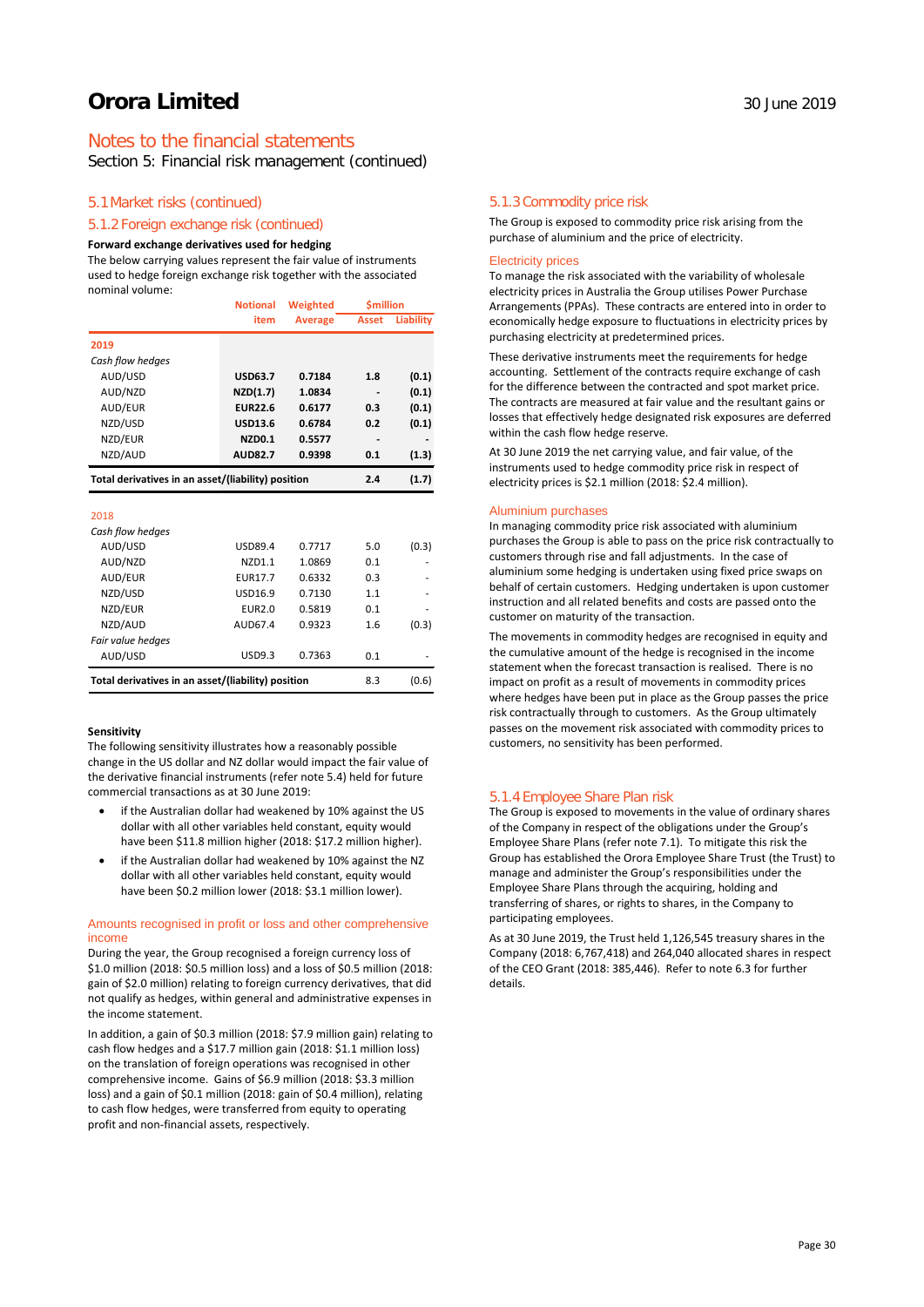# Notes to the financial statements

Section 5: Financial risk management (continued)

### 5.2Credit risk

Credit risk is the risk of financial loss to the Group if a customer or counterparty to a financial instrument fails to meet its contractual obligations. It arises principally from the Group's receivables from customers, cash and cash equivalents and in-the-money derivatives. There is also credit risk relating to the Group's own credit rating as this impacts the availability and cost of future finance.

The Group manages credit risk through the maintenance of procedures such as the utilisation of systems of approval, granting and renewal of credit limits, regular monitoring of exposures against such credit limits and assessing the overall financial stability and competitive strength of the counterparty on an ongoing basis.

#### Trade and other receivables

Credit risk exposures related to trade and other receivables are discussed in note 3.1.

### Cash and cash equivalents and derivatives

Credit risk related to balances with banks and financial institutions is managed by Orora Group Treasury in accordance with Group policy. The policy only allows financial derivative instruments to be entered into with high credit quality financial institutions with a minimum long-term credit rating of A- or better by Standard & Poor's. In addition the Board has approved the use of these financial institutions, and specific internal guidelines have been established with regards to limits, dealing and settlement procedures.

The maximum exposure to credit risk by class of recognised financial assets at the end of the reporting period, excluding the value of any security held, is equivalent to the carrying amount and classification of the financial assets (net of any provisions) as presented in the statement of financial position.

### Guarantees

The Group's policy is to provide financial guarantees only to certain parties securing the liabilities of subsidiaries, and are only provided in exceptional circumstances (refer note 7.3).

### 5.3Liquidity and funding risk

Liquidity risk is the risk that the Group will not be able to meet its financial obligations as they fall due. The Group's financing policy is to fund itself for the long term by using debt instruments with a range of maturities and to ensure access to appropriate short-term facilities. Orora Group Treasury aims to maintain flexibility within the funding structure through the use of bank overdrafts and bank loans.

Management manages liquidity risk through maintaining minimum undrawn committed liquidity of at least \$175.0 million that can be drawn upon at short notice and regularly monitoring rolling forecasts of cash inflows and outflows in relation to the Group's activities. This monitoring includes financial ratios to assess possible future credit ratings and headroom and takes into account the accessibility of cash and cash equivalents.

### Financing arrangements

At 30 June 2019, the Group had access to:

- \$450.0 million revolving multicurrency facility through a syndicate of domestic and international financial institutions maturing in April 2022. This facility is unsecured and can be extended.
- US Private Placement of notes USD250.0 million of which USD100.0 million matures in July 2023 and USD150.0 million matures in July 2025.
- USD300.0 million five-year USD revolving facility, through a syndicate of domestic and international financial institutions, maturing in April 2024.
- Two bilateral agreements for \$50.0 million, each with separate domestic institutions, with one maturing in July 2019<sup>(1)</sup> and the other maturing in September 2020.

 $(1)$  Subsequent to 30 June 2019, this facility was refinanced under similar terms to the current agreement and now matures in January 2022.

The committed and uncommitted standby arrangements and unused facilities of the Group are set out below: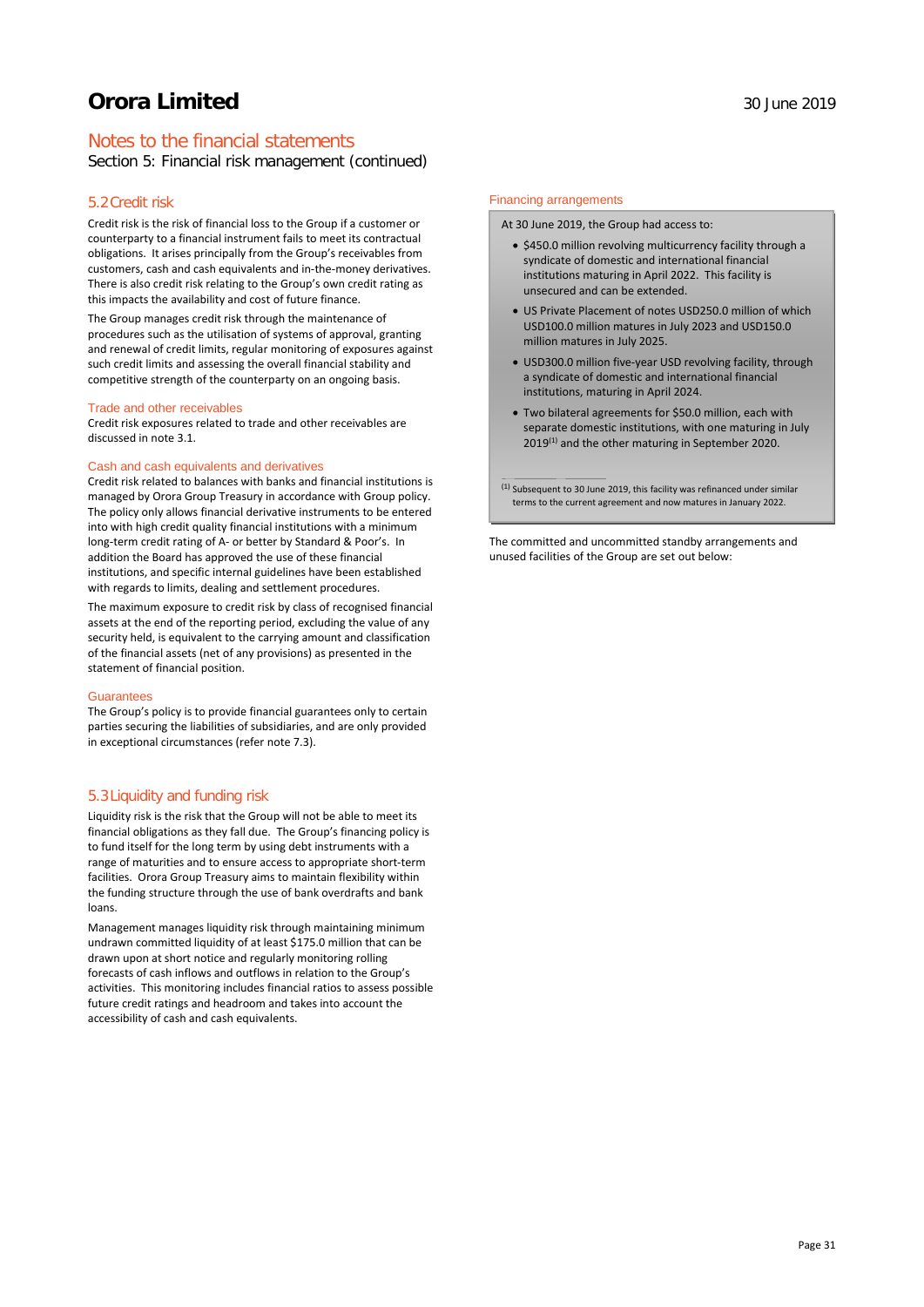# Notes to the financial statements

# Section 5: Financial risk management (continued)

### 5.3Liquidity and funding risk (continued)

### Financing arrangements (continued)

The committed and uncommitted standby arrangements and unused facilities of the Group are set out below:

|                                 |         | 2019               |              | 2018      |             |         |  |
|---------------------------------|---------|--------------------|--------------|-----------|-------------|---------|--|
| \$ million<br><b>Committed</b>  |         | <b>Uncommitted</b> | <b>Total</b> | Committed | Uncommitted | Total   |  |
| Financing facilities available: |         |                    |              |           |             |         |  |
| <b>Bank overdrafts</b>          |         | 6.3                | 6.3          |           | 6.2         | 6.2     |  |
| US Private placement            | 356.1   |                    | 356.1        | 338.3     |             | 338.3   |  |
| Loan facilities and term debt   | 977.4   | 116.3              | 1,093.7      | 770.7     | 84.1        | 854.8   |  |
|                                 | 1,333.5 | 122.6              | 1,456.1      | 1,109.0   | 90.3        | 1,199.3 |  |
| Facilities utilised:            |         |                    |              |           |             |         |  |
| <b>Bank overdrafts</b>          |         |                    |              |           |             |         |  |
| US Private placement            | 356.1   |                    | 356.1        | 338.3     |             | 338.3   |  |
| Loan facilities and term debt   | 607.0   | ٠                  | 607.0        | 416.2     |             | 416.2   |  |
|                                 | 963.1   |                    | 963.1        | 754.5     |             | 754.5   |  |
| Facilities not utilised:        |         |                    |              |           |             |         |  |
| <b>Bank overdrafts</b>          |         | 6.3                | 6.3          |           | 6.2         | 6.2     |  |
| US Private placement            |         |                    |              | ۰         |             |         |  |
| Loan facilities and term debt   | 370.4   | 116.3              | 486.7        | 354.5     | 84.1        | 438.6   |  |
|                                 | 370.4   | 122.6              | 493.0        | 354.5     | 90.3        | 444.8   |  |

### Maturity of financial liabilities

The table below analyses the Group's financial liabilities, including derivatives, into relevant maturity groupings based on the period remaining until the contractual maturity date. The amounts disclosed in the table are the contractual undiscounted cash flows (including interest), so will not always reconcile with the amounts disclosed in the statement of financial position:

|                                                           |                |           |           |                          | <b>Total</b> |                        |
|-----------------------------------------------------------|----------------|-----------|-----------|--------------------------|--------------|------------------------|
|                                                           |                |           |           | More than 5              | contractual  | <b>Carrying amount</b> |
| \$ million                                                | 1 year or less | 1-2 years | 2-5 years | years                    | cash flows   | (assets)/ liabilities  |
| 2019                                                      |                |           |           |                          |              |                        |
| Non-derivative financial instruments                      |                |           |           |                          |              |                        |
| Trade and other payables                                  | 999.1          | 8.8       | 3.5       | 0.5                      | 1,011.9      | 1,011.9                |
| <b>Borrowings</b>                                         | 32.8           | 30.6      | 817.1     | 221.3                    | 1,101.8      | 960.3                  |
| <b>Total non-derivatives</b>                              | 1,031.9        | 39.4      | 820.6     | 221.8                    | 2,113.7      | 1,972.2                |
| <b>Derivatives</b>                                        |                |           |           |                          |              |                        |
| Net settled (interest rate swaps and commodity contracts) | 0.5            | 0.5       | 1.0       |                          | 2.0          | 2.0                    |
| Gross settled forward exchange contracts                  |                |           |           |                          |              |                        |
| - Inflow                                                  | 209.1          | 18.9      | 1.6       |                          | 229.6        |                        |
| - Outflow                                                 | (208.4)        | (19.0)    | (1.5)     |                          | (228.9)      |                        |
| Total gross settled forward exchange contracts            | 0.7            | (0.1)     | 0.1       | $\overline{\phantom{a}}$ | 0.7          | 0.7                    |
| <b>Total derivatives</b>                                  | 1.2            | 0.4       | 1.1       | $\overline{\phantom{a}}$ | 2.7          | 2.7                    |
| 2018                                                      |                |           |           |                          |              |                        |
| Non-derivative financial instruments                      |                |           |           |                          |              |                        |
| Trade and other payables                                  | 951.2          | 13.4      | 6.8       | 1.3                      | 972.7        | 972.7                  |
| <b>Borrowings</b>                                         | 27.0           | 249.4     | 228.6     | 352.7                    | 857.7        | 755.1                  |
| <b>Total non-derivatives</b>                              | 978.2          | 262.8     | 235.4     | 354.0                    | 1,830.4      | 1,727.8                |
| <b>Derivatives</b>                                        |                |           |           |                          |              |                        |
| Net settled (interest rate swaps and commodity contracts) | (1.8)          | 0.5       | 1.3       |                          |              |                        |
| Gross settled forward exchange contracts                  |                |           |           |                          |              |                        |
| - Inflow                                                  | 268.9          | 5.3       |           | $\overline{\phantom{a}}$ | 274.2        |                        |
| - Outflow                                                 | (261.1)        | (5.4)     |           | ×.                       | (266.5)      |                        |
| Total gross settled forward exchange contracts            | 7.8            | (0.1)     |           | ٠                        | 7.7          | 7.7                    |
| <b>Total derivatives</b>                                  | 6.0            | 0.4       | 1.3       | ٠                        | 7.7          | 7.7                    |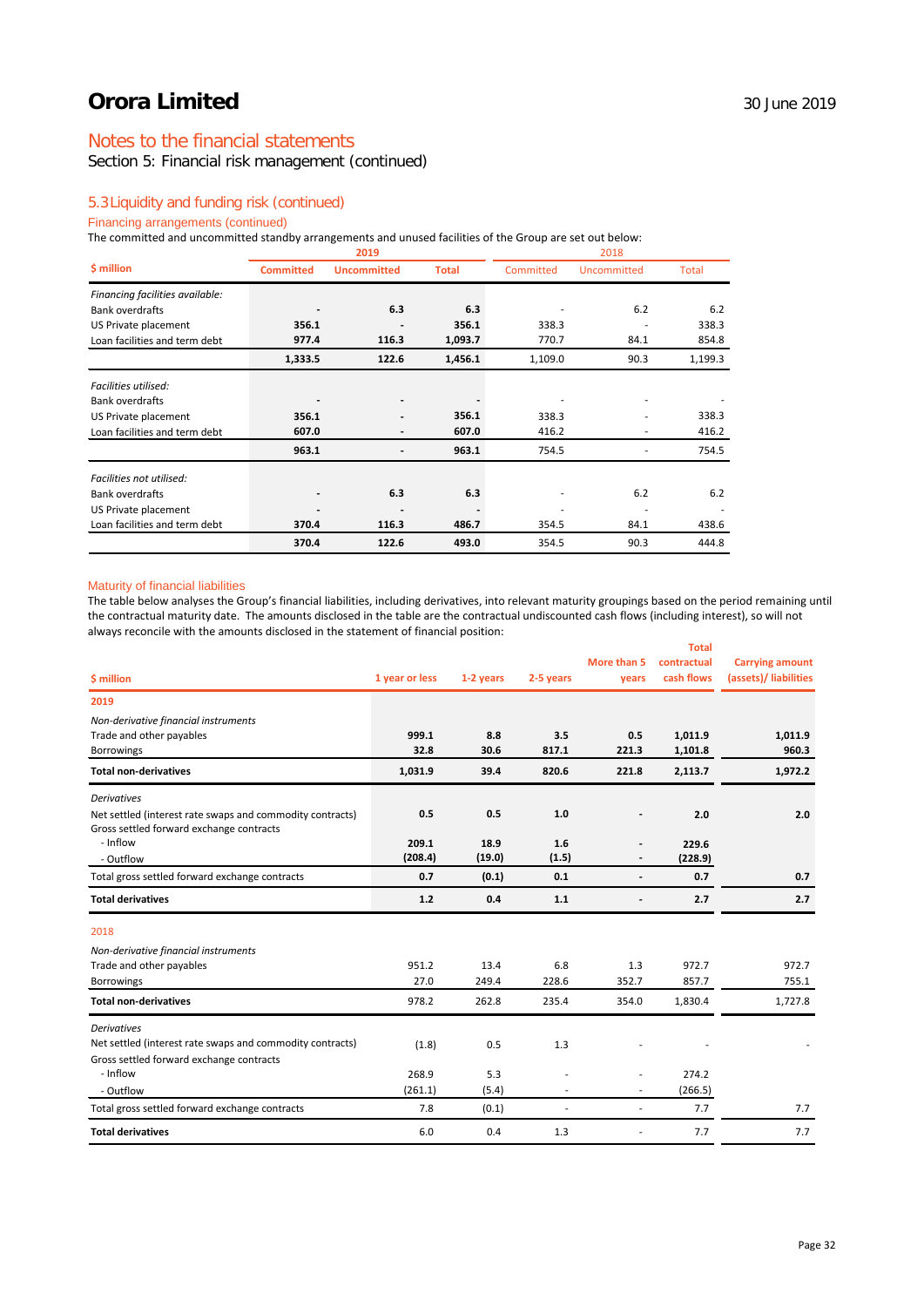# Notes to the financial statements

Section 5: Financial risk management (continued)

### 5.4Hedging instruments

### Hedging activities and the use of derivatives

### **What is a derivative?**

A derivative is a type of financial instrument typically used to manage risk. A derivative's value changes over time in response to underlying variables, such as exchange rates or interest rates, and is entered into for a fixed period of time. A hedge is where a derivative is used to manage exposure in an underlying variable.

The Group is exposed to certain market risks which include foreign exchange risk, interest rate risk and commodity price risk. In accordance with Board approved policies the Group manages these risks by using derivative financial instruments to hedge the underlying exposures.

#### **Why do we need them?**

The key market risks facing the Group:

- Foreign currency transaction risk is the risk that currency fluctuations will have a negative effect on the value of the Group's future cash flows due to changes in foreign currency between the date a commercial transaction is entered into and the date at which the transaction is settled
- Interest rate risk arises from fluctuations in variable market interest rates impacting the fair value or future cash flows on long-term borrowings
- Commodity price risk arises from significant changes in the price of electricity and key raw material inputs, in particular the purchase of aluminium.

#### **How do we use them?**

The Group employs the following derivative financial instruments when managing its foreign currency and interest rate risk:

- Forward exchange contracts and options are derivative instruments used to hedge transaction risk so they enable the sale or purchase of foreign currency at a known fixed rate on an agreed future date. The Group holds forward exchange contracts and options denominated in US Dollar, Euro and NZ Dollar to hedge highly probable forecast sale and purchase transactions (cash flow hedges);
- Interest rate swaps are derivative instruments that exchange a fixed rate of interest for a floating rate, or vice versa, or one type of floating rate for another, and are used to manage interest rate risk. These derivatives are entered into to optimise the Group's exposure to fixed and floating interest rates arising from borrowings. These hedges incorporate cash flow hedges, which fix future interest payments, and fair value hedges, which reduce the Group's exposure to changes in the value of its assets and liabilities arising from interest rate movements.
- Power Purchase Arrangements are derivative instruments that are used to hedge transaction risk associated with the variability of wholesale electricity prices in Australia. These forward commodity contracts exchange a variable wholesale price of electricity for a fixed electricity price.

In respect of managing commodity price risk associated with aluminium purchases the Group uses forward commodity contracts. Forward commodity contracts are derivative instruments used to hedge price risk so they enable the purchase of aluminium raw materials at a known fixed rate on an agreed future date. On behalf of customers, aluminium hedging is undertaken using fixed price swaps. The Group passes on the price risk of commodities contractually through to customers, including any benefits and costs relating to swaps upon their maturity (fair value hedge).

All derivative financial instruments utilised by the Group are hedges of highly probable forecast transactions with a hedge ratio of 1:1, therefore the change in the hedging instrument is equal to the change in the value of the underlying hedged item.

Derivative financial instruments are only undertaken if they relate to underlying exposures, the Group does not use derivatives to speculate.

Analysis of the derivatives used by the Group to hedge its exposure and the various methods used to calculate their respective fair values are detailed in this section.

### Accounting policies

Derivative financial instruments are recognised initially at fair value on the date the instrument is entered into and are subsequently remeasured at fair value or 'marked to market' at each reporting date. The gain or loss on remeasurement is recognised immediately in the income statement unless the derivative is designated as a hedging instrument in which case the remeasurement is recognised in equity.

### Hedge accounting

At the inception of the hedge relationship, the Group formally designates the relationship between hedging instruments and hedged items, as well as its risk management objective for undertaking various hedge transactions. The Group also documents its assessment, both at hedge inception and on an ongoing basis, as to whether the derivatives that are used in hedging transactions have been and will continue to be highly effective in offsetting changes in fair values or cash flows of hedged items. Where option

contracts are used to hedge forecast transactions, only the intrinsic value of the option contract is designated as the hedging instrument.

### **Rebalancing**

If the hedging ratio for risk management purposes is no longer optimal but the risk management objective remains unchanged and the hedge continues to qualify for hedge accounting, the hedge relationship will be rebalanced by adjusting either the volume of the hedging instrument or the volume of the hedged item so that the hedge ratio aligns with the ratio used for risk management purposes. Any hedge ineffectiveness is calculated and accounted for in profit or loss at the time of the hedge relationship rebalancing.

For the purposes of hedge accounting, hedges are classified as fair value hedges, cash flow hedges or net investment hedges and are accounted for as set out in the table below.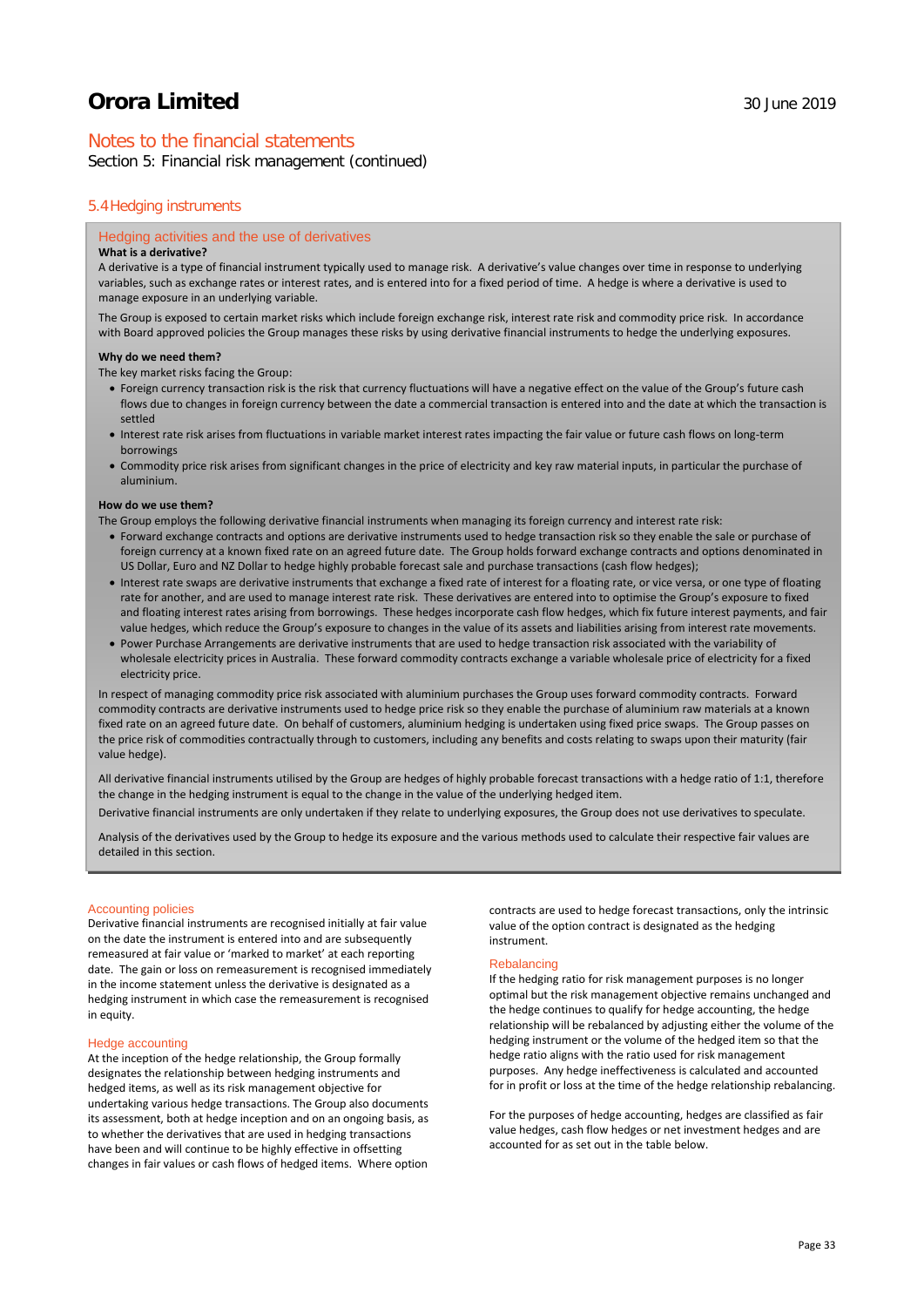# Notes to the financial statements

Section 5: Financial risk management (continued)

# 5.4Hedging instruments (continued)

# Hedge accounting (continued)

Hedges that meet the criteria for hedge accounting are accounted for as follows:

|                                           | <b>Fair value hedge</b>                                                                                                                                                                                                                                                                                                                                                                                                                                                                                                                                                                                                                                                                                | <b>Cash flow hedge</b>                                                                                                                                                                                                                                                                                                                                                                                                                                                                                                                                                                                                                                                                                                                                                                                                                                                                                                                                                                                                                                                                                                                                                                                                                                                                                                                                                                | <b>Net investment hedge</b>                                                                                                                                                                                                                                                                                                                                                                                 |
|-------------------------------------------|--------------------------------------------------------------------------------------------------------------------------------------------------------------------------------------------------------------------------------------------------------------------------------------------------------------------------------------------------------------------------------------------------------------------------------------------------------------------------------------------------------------------------------------------------------------------------------------------------------------------------------------------------------------------------------------------------------|---------------------------------------------------------------------------------------------------------------------------------------------------------------------------------------------------------------------------------------------------------------------------------------------------------------------------------------------------------------------------------------------------------------------------------------------------------------------------------------------------------------------------------------------------------------------------------------------------------------------------------------------------------------------------------------------------------------------------------------------------------------------------------------------------------------------------------------------------------------------------------------------------------------------------------------------------------------------------------------------------------------------------------------------------------------------------------------------------------------------------------------------------------------------------------------------------------------------------------------------------------------------------------------------------------------------------------------------------------------------------------------|-------------------------------------------------------------------------------------------------------------------------------------------------------------------------------------------------------------------------------------------------------------------------------------------------------------------------------------------------------------------------------------------------------------|
| What is it?                               | A derivative or financial instrument<br>designated as hedging the change in<br>fair value of a recognised asset or<br>liability or firm commitment.                                                                                                                                                                                                                                                                                                                                                                                                                                                                                                                                                    | A derivative or financial instrument hedging the<br>exposure to variability in cash flow attributable to a<br>particular risk associated with an asset, liability or<br>forecasted transaction.                                                                                                                                                                                                                                                                                                                                                                                                                                                                                                                                                                                                                                                                                                                                                                                                                                                                                                                                                                                                                                                                                                                                                                                       | Financial instruments hedging<br>changes in foreign currency when the<br>net assets of a foreign operation are<br>translated from their functional<br>currency into Australian dollars.                                                                                                                                                                                                                     |
| <b>Movement</b> in<br>fair value          | Changes in the fair value of the<br>derivative are recognised in the<br>income statement, together with the<br>changes in fair value of the hedged<br>asset or liability attributable to the<br>hedged risk.<br>The gain or loss relating to the<br>effective portion of interest rate<br>swaps, hedging fixed rate borrowings,<br>is recognised in the income statement<br>within 'finance costs', together with<br>changes in the fair value of the<br>hedged fixed rate borrowings<br>attributable to interest rate risk. The<br>gain or loss relating to the ineffective<br>portion is recognised in the income<br>statement within 'other income' or<br>'general and administration<br>expenses'. | The effective part of any gain or loss on the derivative<br>financial instrument is recognised in other<br>comprehensive income and accumulated in equity in<br>the hedging reserve. The change in the fair value that<br>is identified as ineffective is recognised immediately in<br>the income statement within 'other income' or<br>'general and administration expenses'.<br>Amounts accumulated in equity are transferred to the<br>income statement in the periods when the hedged<br>item affects profit or loss (for instance, when the<br>forecast sale that is hedged takes place). However,<br>when the forecast transaction that is hedged results in<br>the recognition of a non-financial asset (for example,<br>inventory), the gains and losses previously deferred in<br>equity are transferred from equity and included in the<br>measurement of the initial cost or carrying amount of<br>the asset.<br>Where options are used, changes in the fair value of<br>the option are recognised in other comprehensive<br>income depending on whether it is designated as the<br>hedging instrument in its entirety, or it's intrinsic<br>value only. If only the intrinsic value is designated,<br>the option's time value that matches the terms of the<br>hedged item is be recognised in equity and released<br>to profit or loss over the term of the hedged item. | On consolidation, foreign currency<br>differences arising on the translation<br>of financial assets and liabilities<br>designated as net investment hedges<br>of a foreign operation are recognised<br>in other comprehensive income and<br>accumulated in the foreign exchange<br>reserve, to the extent that the hedge<br>is effective. Any ineffective portion is<br>recognised in the income statement. |
| Discontinuation<br>of hedge<br>accounting | If the hedge no longer meets the<br>criteria for hedge accounting, the<br>adjustment to the carrying amount of<br>a hedged item, for which the effective<br>interest method is used, is amortised<br>to the income statement over the<br>period to maturity using a<br>recalculated effective interest rate.                                                                                                                                                                                                                                                                                                                                                                                           | When a hedging instrument expires or is sold,<br>terminated or exercised, or when a hedge no longer<br>meets the criteria for hedge accounting, any<br>cumulative gain or loss existing in equity at that time<br>remains in equity and is recognised when the forecast<br>transaction is ultimately recognised in the income<br>statement. When a forecast transaction is no longer<br>expected to occur, the cumulative gain or loss that<br>was reported in equity is immediately transferred to<br>the income statement.                                                                                                                                                                                                                                                                                                                                                                                                                                                                                                                                                                                                                                                                                                                                                                                                                                                          | Upon disposal of the foreign<br>operation, which is subject to the<br>net investment hedge, the<br>cumulative amount that has<br>been recognised in equity in<br>relation to the hedged net<br>investment is transferred to the<br>income statement and<br>recognised as part of the gain or<br>loss on disposal.                                                                                           |

### Fair value measurement

The following table sets out the fair value of derivative financial instruments utilised by the Group, analysed by type of contract. There were no transfers between level 1 and 2 for recurring fair value measurements during the year. The Group does not hold any material level 3 financial instruments.

|                                                    |             | Level 2 Fair Value Hierarchy |                  |       |           |  |  |  |
|----------------------------------------------------|-------------|------------------------------|------------------|-------|-----------|--|--|--|
|                                                    |             | 2019                         |                  | 2018  |           |  |  |  |
| \$ million                                         | <b>Note</b> | <b>Asset</b>                 | <b>Liability</b> | Asset | Liability |  |  |  |
| Cash flow hedges                                   |             |                              |                  |       |           |  |  |  |
| Foreign exchange derivative contracts              | 5.1.2       | 2.4                          | (1.7)            | 8.3   | (0.6)     |  |  |  |
| Interest rate swap contracts                       | 5.1.1       |                              | (0.1)            | 0.2   | (2.6)     |  |  |  |
| Electricity and commodity derivatives              | 5.1.3       | 5.9                          | (3.8)            | 7.6   | (5.2)     |  |  |  |
| Total derivatives in an asset/(liability) position |             | 8.3                          | (5.6)            | 16.1  | (8.4)     |  |  |  |
| Current asset/(liability)                          |             | 4.0                          | (3.0)            | 9.8   | (4.4)     |  |  |  |
| Non-current asset/(liability)                      |             | 4.3                          | (2.6)            | 6.3   | (3.9)     |  |  |  |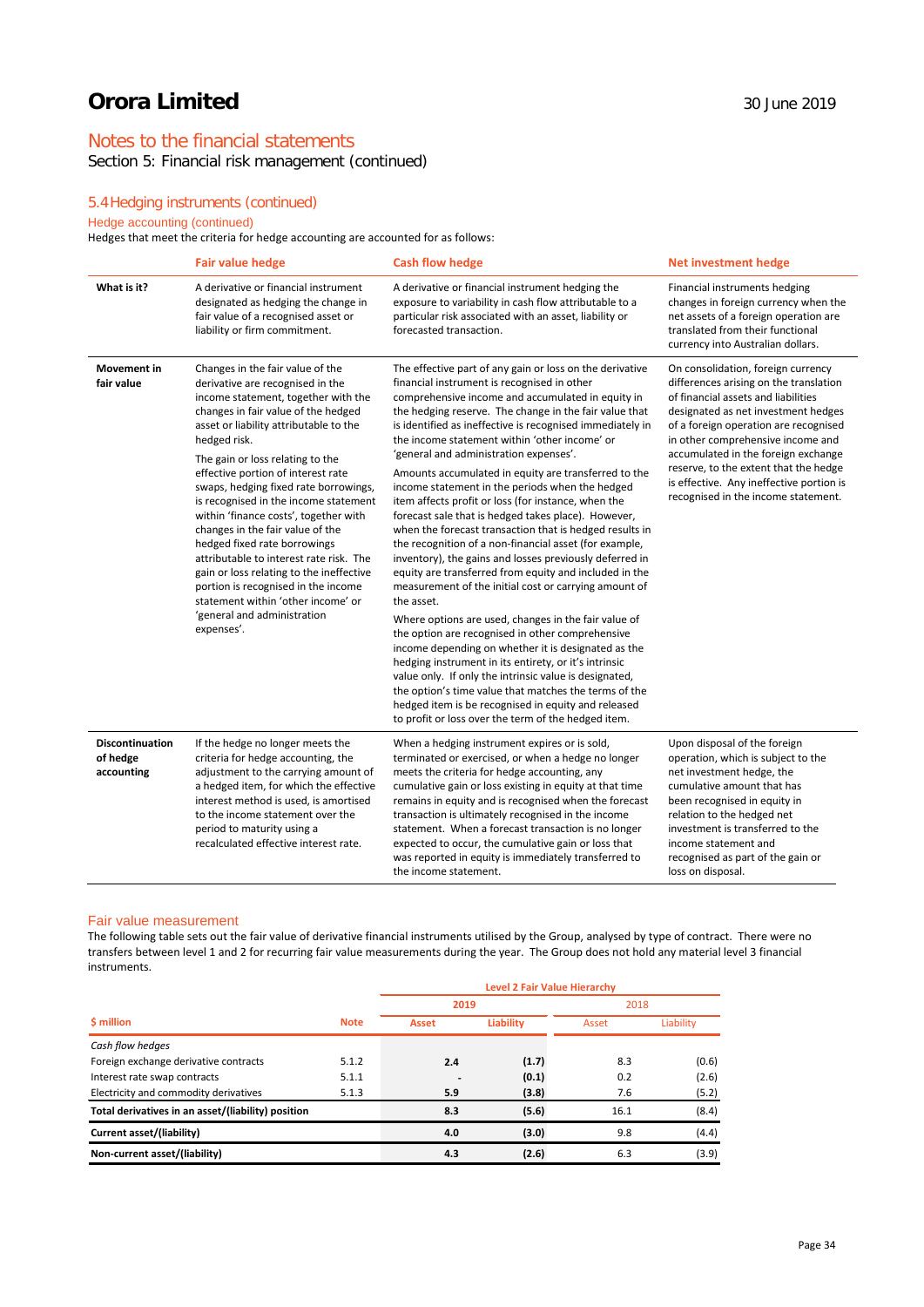# Notes to the financial statements

Section 5: Financial risk management (continued)

### 5.4Hedging instruments (continued)

### Fair value measurement (continued)

### Judgements and estimates

The Orora Group Treasury team performs the financial instrument valuations and reports directly to the Chief Financial Officer (CFO) and the Audit & Compliance Committee. Discussions of valuation processes and results are held with the CFO and Orora Group Treasury at least once every six months, in line with the Group's half-yearly reporting requirements. Significant valuation issues are reported to the Audit & Compliance Committee.

When measuring the fair value of an asset or liability, the Group uses market observable data as far as possible. Fair values are categorised into three levels as prescribed under accounting standards, with each of these levels indicating the reliability of the inputs used in determining fair value. The levels in the fair value hierarchy are:

Level 1: Financial instruments traded in an active market (such as publicly traded derivatives, and trading and available-for-sale securities). Fair value is from a quoted price, for an identical asset or liability at the end of the reporting period, traded in an active market. The quoted market price used for assets is the last bid price.

Level 2: Financial instruments that are not traded in an active market (for example over-the-counter derivatives). Fair value is determined using valuation techniques that maximise the use of observable market data and rely as little as possible on entity-specific estimates. All significant inputs used in the valuation method are observable.

Level 3: Financial instruments for which no market exists in which the instrument can be traded. Where one or more of the significant inputs in determining fair value for the asset or liability is not based on observable market data (unobservable input), the instrument is included in level 3.

### **Determining fair value**

The specific valuation techniques used to value derivative financial instruments are as follows:

- the fair value of forward exchange contracts and currency options is determined by using the difference between the contract exchange rate and the quoted exchange rate at the reporting date;
- the fair value of interest rate swaps calculated as the present value of the estimated future cash flows ie the amounts that the Group would receive or pay to terminate the swap at the reporting date, based on observable yield curves;
- the fair value of electricity and aluminium commodity forward contracts is determined by using the difference between the contract commodity price and the quoted price at the reporting date.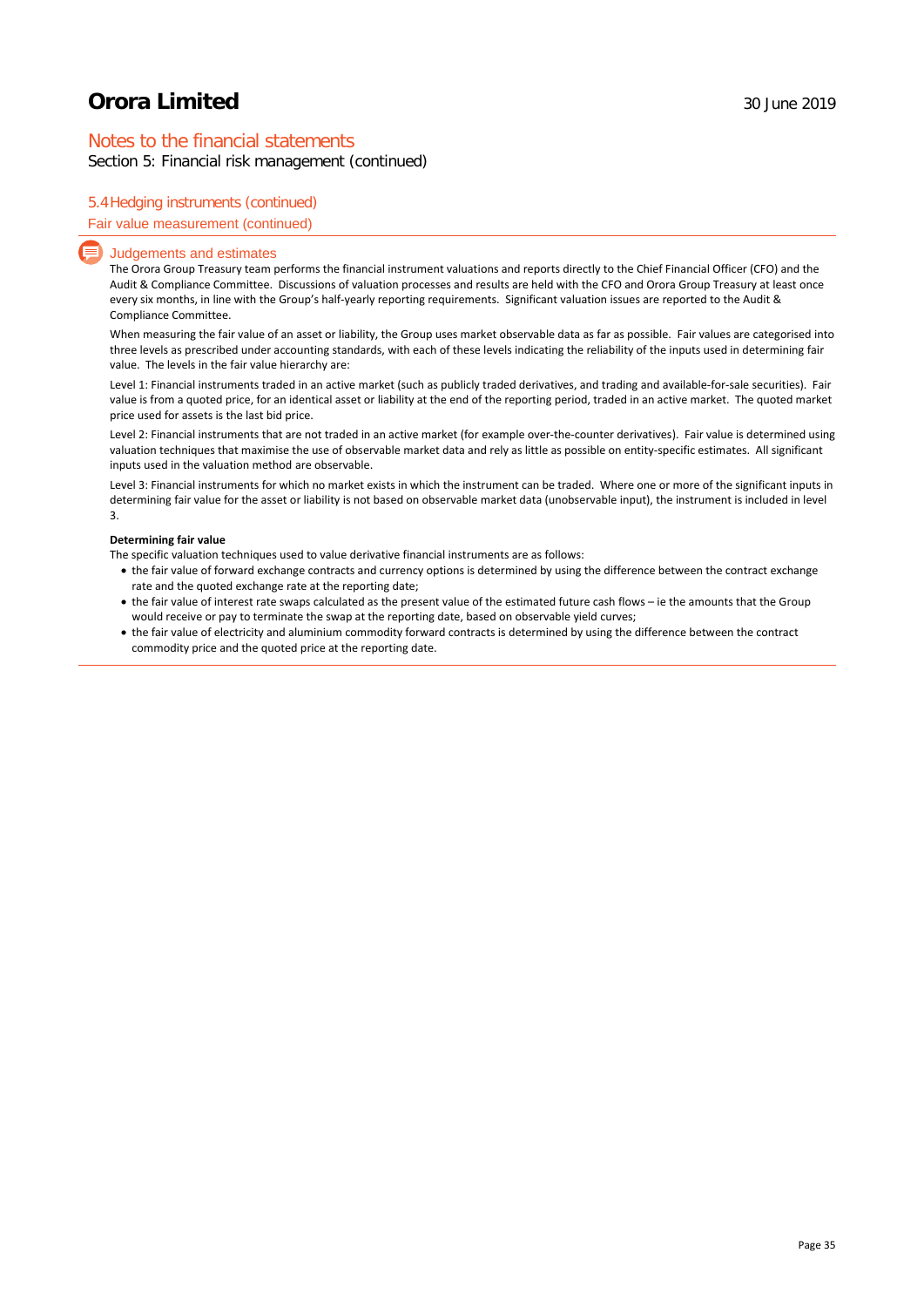# Notes to the financial statements

Section 6: Group structure

In this section **This section provides information on those subsidiaries whose results principally affect the financial results of the** Group, including details of the acquisitions that occurred during the period. Details of the Orora Employee Share Trust are also discussed below.

### 6.1Principal subsidiary undertakings and investments

The ultimate parent of the Group is Orora Limited, a company incorporated in Australia. The companies listed below are those whose results, in addition to the parent Company, principally affect the figures shown within the Annual Report:

|                                   | <b>Country of</b>    | <b>Ownership interest</b> |      |  |
|-----------------------------------|----------------------|---------------------------|------|--|
| <b>Controlled entities</b>        | incorporation        | 2019                      | 2018 |  |
| Specialty Packaging Group Pty Ltd | Australia            | 100%                      | 100% |  |
| Orora Packaging New Zealand Ltd   | New Zealand          | 100%                      | 100% |  |
| <b>Orora Packaging Solutions</b>  | <b>United States</b> | 100%                      | 100% |  |
| Landsberg Orora                   | <b>United States</b> | 100%                      | 100% |  |
| Orora Visual TX LLC               | <b>United States</b> | 100%                      | 100% |  |
| Orora Visual LLC                  | <b>United States</b> | 100%                      | 100% |  |
| Pollock Investments Incorporated  | <b>United States</b> | 100%                      |      |  |

The Group did not dispose of any controlled entities during the 12-month period ending 30 June 2019 (2018: nil). Refer below for details of acquisitions.

### 6.2Business acquisitions

### Pollock Investments Incorporated

On 28 November 2018, the Group acquired 100% of the issued share capital of Pollock Investments Incorporated (Pollock), a market leading provider of packaging and facility supplies head quartered in Texas, USA. In addition to 6 distribution centres located throughout Texas the business has distribution centres in Georgia, North Carolina, New Jersey and California. Pollock predominantly services industrial, retail and facility supplies market segments and also operates a corrugated box manufacturing plant and in-house packaging design service in Dallas, Texas.

The results of Pollock are included in the North America segment from the date of acquisition.

As at 30 June 2019, the accounting for this acquisitions has been provisionally determined as the post-close adjustment process remains in progress. Management is continuing to assess the fair value of the opening balance sheets which may result in adjustments to the fair value attributable to the net assets acquired as reported below.

#### **Purchase consideration**

| Initial cash consideration paid      | 102.9 |
|--------------------------------------|-------|
| Cash paid for completion adjustments | 2.1   |
| Deferred consideration               | 6.8   |
| <b>Total purchase consideration</b>  | 111.8 |

#### **Deferred consideration**

The deferred consideration relates to a USD5.0 million indemnity holdback. During the period to 30 June 2019 USD2.0 million of the holdback has been paid. Of the remaining balance USD1.0 million is expected to be paid in August 2019 and the balance in November 2019.

### **Fair value of net assets acquired and goodwill**

| <b>S</b> million                               | <b>Fair Value</b> |
|------------------------------------------------|-------------------|
| Cash and cash equivalents                      | 7.9               |
| Trade and other receivables                    | 54.9              |
| Inventories                                    | 33.6              |
| Property, plant and equipment                  | 2.9               |
| Intangible assets                              | 5.1               |
| Trade and other payables                       | (56.1)            |
| Provisions                                     | (2.2)             |
| Non-current liabilities                        | (1.9)             |
| Fair value of net identifiable assets acquired | 44.2              |
| Add goodwill                                   | 67.6              |
| Fair value of net assets acquired              | 111.8             |

#### **Goodwill**

The goodwill is mainly attributable to the synergies expected to be achieved from integrating the business purchased into the Group's existing North American operations and the skills and talent of the workforce in the newly acquired businesses.

#### **Acquired receivables**

The fair value of the acquired trade receivables was \$46.6 million. The gross contractual amount for trade receivables due is \$47.2 million, of which \$0.6 million was expected to be uncollectable.

#### **Purchase consideration and acquisition-related costs**

During the period from acquisition date to 30 June 2019 the Group reported the following cash flows:

### **\$ million**

| Outflow of cash             | 97.1  |
|-----------------------------|-------|
| Less: cash acquired         | (7.9) |
| Deferred consideration paid | 2.7   |
| Cash consideration paid     | 102.3 |
|                             |       |

Acquisition-related costs of \$1.6 million were recognised in general and administrative expenses in the income statement and in operating cash flow in the cash flow statement.

#### Bronco Packaging

On 31 August 2018, the Group acquired the assets and operations of Bronco Packaging Corporation, a business which serves corporate accounts in the fresh food and manufacturing industry and provides an 'on-demand' packaging delivery service to its customers which are predominately located in Texas.

From the date of acquisition to 30 June 2019 consideration of USD20.6 million (\$28.4 million) has been paid. This includes a deferred consideration payment of USD1.6 million arising as a result of customary completion processes. The fair value of the net identifiable assets acquired was USD1.9 million. The resulting goodwill recognised represents the synergies expected to be achieved from integrating the Bronco business into the Group's existing North American operations.

The results of the business are included in the North America segment from the date of acquisition.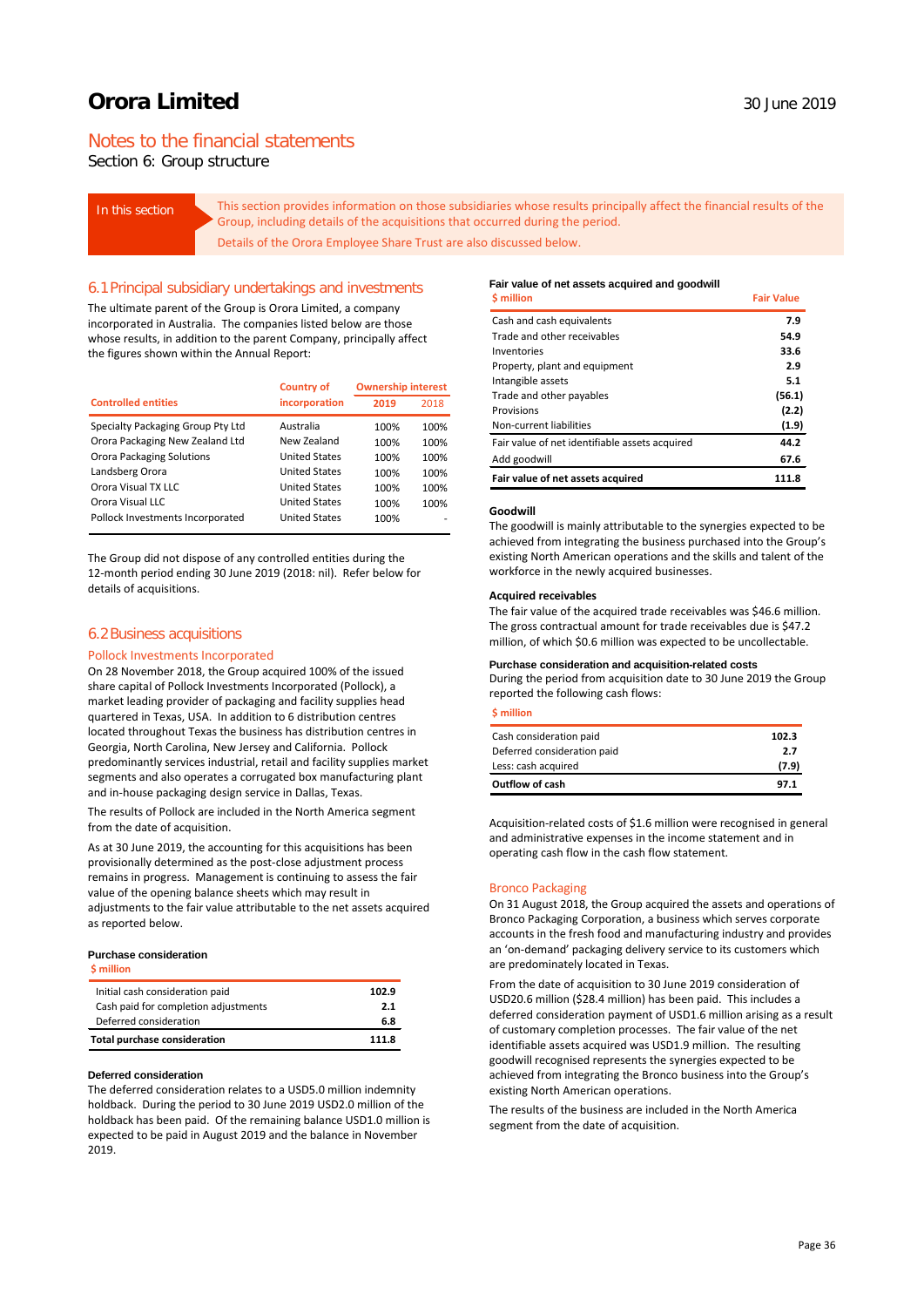# Notes to the financial statements

Section 6: Group Structure (continued)

### 6.2Business acquisitions (continued)

### Accounting policies

The acquisition method of accounting is used to account for all business combinations regardless of whether equity instruments or other assets of a business are acquired.

In accordance with the acquisition method the Group measures goodwill, at acquisition date, as the fair value of the consideration transferred less the fair value of the identifiable assets and liabilities acquired. The fair value of the consideration transferred comprises the initial cash paid and an estimate for any future contingent or deferred payments the Group may be liable to pay.

The application of the acquisition method requires certain estimates and assumptions to be made particularly around the determination of fair value of: any contingent or deferred consideration; the acquired intangible assets; property, plant and equipment; and liabilities assumed. Such estimates are based on the information available at the acquisition date and valuation techniques which require considerable judgement in forecasting future cash flows and developing other assumptions

### 6.3Orora Employee Share Trust

The Group holds shares in itself as a result of shares purchased by the Orora Employee Share Trust (the Trust). The Trust was established to manage and administer the Company's responsibilities under the Groups Employee Share Plans (refer note 7.1) through the acquiring, holding and transferring of shares, or rights to shares, in the Company to participating employees. In respect of these transactions, at any point in time the Trust may hold 'allocated' and 'unallocated' shares.

As at 30 June 2019, the Trust held 1,126,545 Treasury Shares (unallocated shares) in the Company (2018: 6,767,418) and 264,040 allocated shares in respect of the CEO Grant (2018: 385,446).

### **Allocated shares**

Allocated shares represent those shares that have been purchased and awarded to employees under the CEO Grant (refer note 7.1). Shares granted to an employee under the CEO Grant are restricted in that the employee is unable to dispose of the shares for a period of up to five years (or as otherwise determined by the Board). The Trust holds these shares on behalf of the employee until the restriction period is lifted at which time the Trust releases the shares to the employee. Allocated shares are not identified or accounted for as treasury shares.

Where the Orora Employee Share Trust purchases equity instruments in the Company, as a result of managing the Company's responsibilities under the Group's CEO Grant Employee Share Plan award, the consideration paid, including any directly attributable costs is deducted from equity, net of any related income tax effects.

### **Unallocated shares**

Unallocated shares represent those shares that have been purchased by the Trustee on-market to satisfy the potential future vesting of awards granted under the Groups Employee Shares Plans, other than the CEO Grant. As the shares are unallocated they are identified and accounted for as treasury shares (Treasury Shares) refer note 2.4.1.

### Accounting policies

Transactions with the Group-sponsored Trust are included in these financial statements. In particular, the Trust's purchases of shares in Orora Limited are debited directly to equity. The shares are held in the Trust until such time as they may be transferred to participants of the various Group share schemes. In accordance with the Trust Deed, the Trustees have the power to exercise all voting rights in relation to any investment (including shares) held within the Trust. Management has been authorised by the Board to issue a request to the Trustee to waive all right and entitlement to be paid the final FY19 dividend in respect of Treasury Shares held by the Trust. As a result, assuming the Trustee grants the request, the Treasury Shares will not receive a dividend payment in respect of the final FY19 dividend.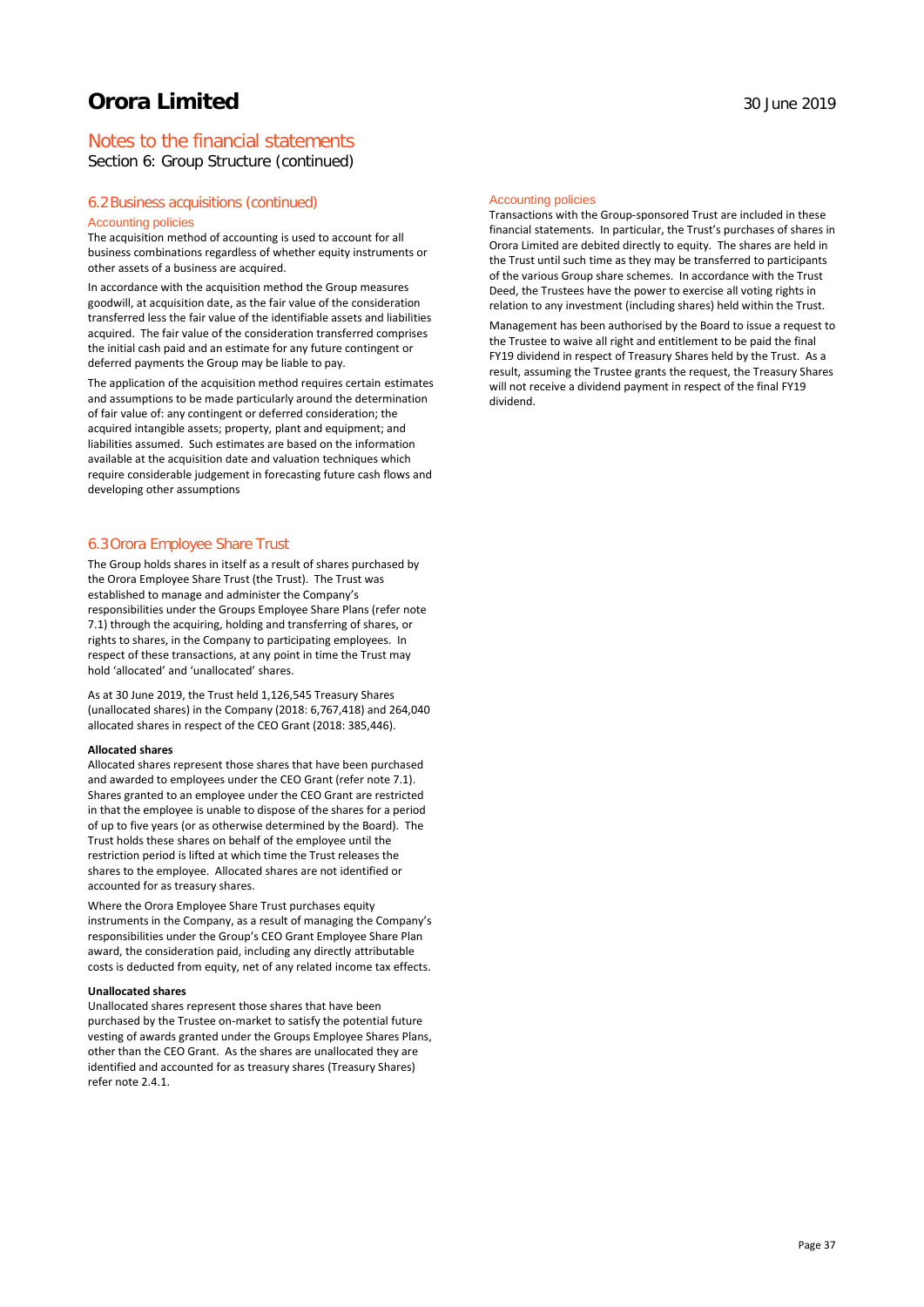# Notes to the financial statements

# Section 7: Other Notes to the Financial Statements

In this section This section includes additional financial information that is required by the accounting standards and the *Corporations Act 2001,* including details about the Group's employee reward and recognition programs.

### 7.1Share-based compensation

The Group provides benefits to employees (including senior executives) of the Group in the form of share-based incentives. The Orora employee incentive plans have been established to ensure employees are motivated and incentivised to develop and successfully execute against both short and long-term strategies that grow the business and generate shareholder returns. The plans provide an appropriate level and mix of short and long-term incentives to appropriately recognise and reward employees creating a high performance culture and Orora's ability to attract and retain talent. Orora's remuneration strategy is competitive in the relevant markets to support the attraction and retention of talent.

The following information provides details of Orora's employee incentive plans. During the period the Group recognised a share-based payment expense of \$6.0 million (2018: \$8.4 million). Employee expenses and employee provisions are shown in note 1.5 and 3.8 respectively. This note should be read in conjunction with the Remuneration Report, as set out in the Directors' Report, which contains detailed information regarding the setting of remuneration for Key Management Personnel.

The following table details the total movement in the CEO Grant, Share Options, Performance Rights or Performance Shares issued by the Group:

|                                    |                  |                                       |                      |                                  | <b>Long Term Incentive Plans</b>                           |                           | <b>Short Term Incentive Plan</b> |                                  |
|------------------------------------|------------------|---------------------------------------|----------------------|----------------------------------|------------------------------------------------------------|---------------------------|----------------------------------|----------------------------------|
|                                    | <b>CEO Grant</b> |                                       | <b>Share Options</b> |                                  | <b>Performance Rights and</b><br><b>Performance Shares</b> |                           | Deferred Equity <sup>(1)</sup>   |                                  |
|                                    | No.              | $\overline{\boldsymbol{\zeta}^{(2)}}$ | No.                  | $\mathsf{s}^{\text{\tiny{(2)}}}$ | No.                                                        | $\mathsf{s}^{\text{(2)}}$ | No.                              | $\mathsf{s}^{\text{\tiny{(2)}}}$ |
| 2019                               |                  |                                       |                      |                                  |                                                            |                           |                                  |                                  |
| Outstanding at beginning of period | 385,446          | 2.65                                  | 17,134,808           | 0.47                             | 7,635,916                                                  | 1.76                      | 1,822,418                        | 2.87                             |
| Granted during the period          | 80,000           | 3.09                                  | 2,124,500            | 0.38                             | 1,483,500                                                  | 1.99                      | 593,157                          | 3.15                             |
| Exercised during the period        | (171, 406)       | 2.28                                  | (4,405,185)          | 0.31                             | (2,819,166)                                                | 1.22                      | (1,009,022)                      | 2.79                             |
| Forfeited during the period        | (30,000)         | 2.13                                  | (422, 353)           | 0.54                             | (526, 859)                                                 | 2.31                      | (87, 617)                        | 3.04                             |
| Outstanding at end of period       | 264,040          | 2.38                                  | 14,431,770           | 0.50                             | 5,773,391                                                  | 2.06                      | 1,318,936                        | 3.05                             |
| Exercisable at end of period       |                  |                                       | 384,561              | 0.23                             |                                                            |                           |                                  |                                  |
| 2018                               |                  |                                       |                      |                                  |                                                            |                           |                                  |                                  |
| Outstanding at beginning of period | 1,808,109        | 2.41                                  | 19,551,561           | 0.39                             | 9,275,000                                                  | 1.42                      | 2,402,246                        | 2.46                             |
| Granted during the period          |                  | ä,                                    | 3,946,000            | 0.63                             | 1,941,000                                                  | 2.40                      | 948,754                          | 2.98                             |
| Exercised during the period        | (1, 131, 804)    | 2.32                                  | (5,215,000)          | 0.30                             | (3,035,500)                                                | 1.11                      | (1,487,322)                      | 2.29                             |
| Forfeited during the period        | (290, 859)       | 1.31                                  | (1, 147, 753)        | 0.49                             | (544, 584)                                                 | 1.25                      | (41, 260)                        | 2.64                             |
| Outstanding at end of period       | 385,446          | 2.65                                  | 17,134,808           | 0.47                             | 7,635,916                                                  | 1.76                      | 1,822,418                        | 2.87                             |
| Exercisable at end of period       |                  |                                       | 199,561              | 0.23                             |                                                            |                           |                                  |                                  |

 $^{(1)}$  The equity outcomes for the 2019 financial year short-term incentive will be determined and allocated in September 2019.

<sup>(2)</sup> The above weighted average fair value is determined in accordance with AASB 2 *Share-based Payment* in respect of recognising the share-based payment expense of the award granted.

The exercise price of the CEO Grant, Performance Rights and Performance Shares and Deferred Equity Awards are nil. The exercise price of Share Options outstanding at the end of the year are set out below:

|                                            |                     |                                                                          | <b>Exercise</b> | <b>Number</b> |           |
|--------------------------------------------|---------------------|--------------------------------------------------------------------------|-----------------|---------------|-----------|
| <b>Grant date</b>                          | <b>Vesting Date</b> | <b>Expiry date</b>                                                       | price           | 2019          | 2018      |
| 19 Feb 2014                                | 30 Sept 2016        | 30 Sept 2021                                                             | 1.22            | 199,561       | 199,561   |
| 19 Feb 2014                                | 30 Sept 2018        | 30 Sept 2023                                                             | 1.22            | 185,000       | 2,840,185 |
| 21 Oct 2014                                | 30 Sept 2018        | 30 Sept 2023                                                             | 1.22            |               | 1,750,000 |
| 30 Oct 2015                                | 30 Sept 2019        | 30 Sept 2024                                                             | 2.08            | 4,039,629     | 4,049,562 |
| 30 Oct 2016                                | 29 Aug 2020         | 29 Aug 2025                                                              | 2.69            | 4,273,580     | 4,349,500 |
| 20 Oct 2017                                | 30 Aug 2021         | 30 Aug 2026                                                              | 2.86            | 3,723,000     | 3,946,000 |
| 22 Oct 2018                                | 31 Aug 2022         | 31 Aug 2027                                                              | 3.58            | 2,011,000     |           |
| Share options outstanding at end of period |                     |                                                                          | 14,431,770      | 17,134,808    |           |
|                                            |                     | Weighted average contractual life of options oustanding at end of period |                 | 6.4 years     | 6.6 years |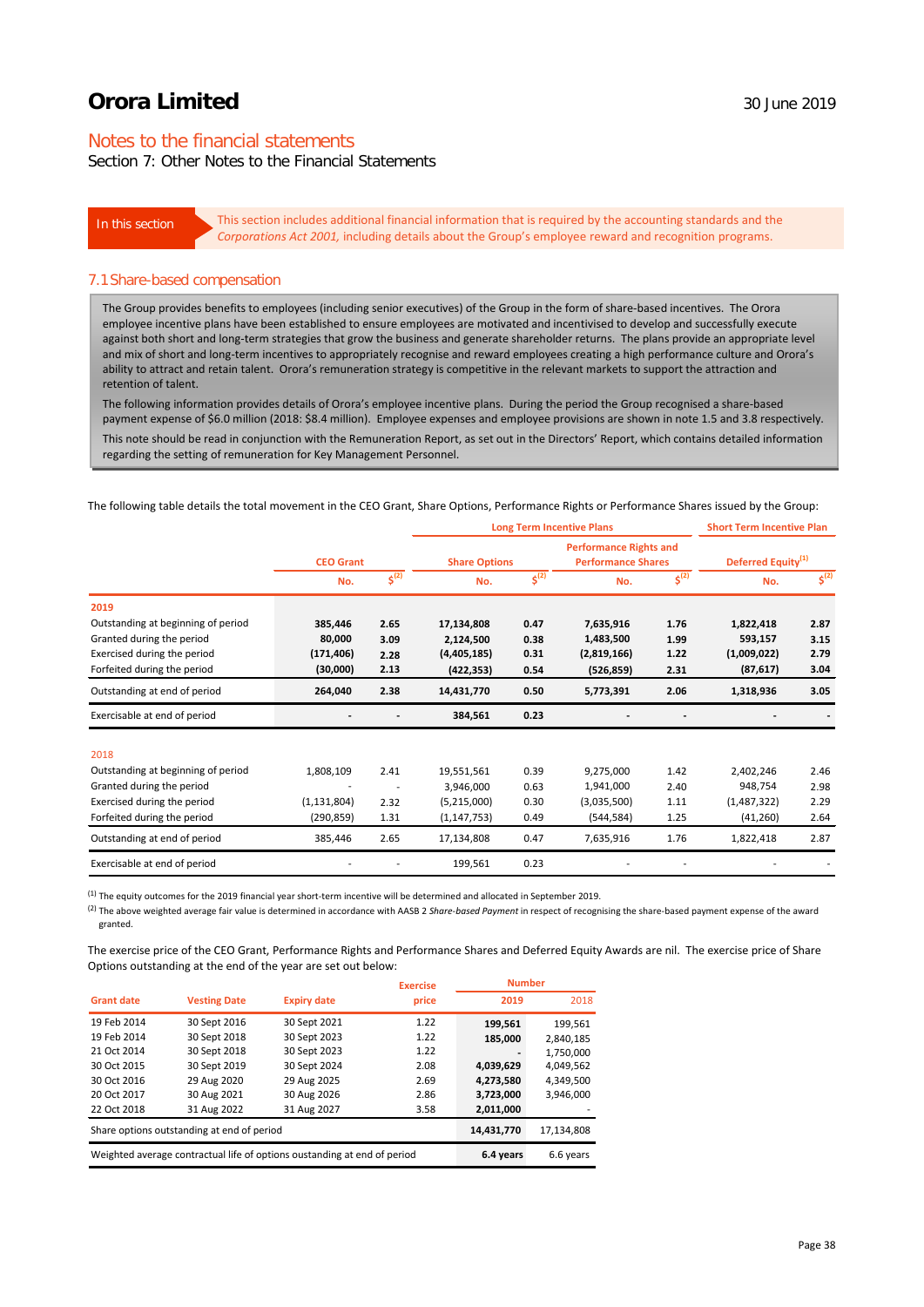# Notes to the financial statements

### Section 7: Other Notes to the Financial Statements (continued)

### 7.1Share-based compensation (continued)

A description of the equity plans in place during the year ended 30 June 2019 is described below:

|                              | <b>Retention/Share Payment plan</b>                                                                                                                                                                                                                                                                                                                                                                                                                                              | <b>Long-term incentives</b>                                                                                                                                                                                                                                                                                                                                                                                                                                                                                                                                                                                                                                                                           |                                                                                                                                                                                                                                                                                                                                                                             | <b>Short-term incentive</b>                                                                                                                                                                                                                                                                                                                                                                                                                                                                                                                                                                                                                                                                                                                |  |
|------------------------------|----------------------------------------------------------------------------------------------------------------------------------------------------------------------------------------------------------------------------------------------------------------------------------------------------------------------------------------------------------------------------------------------------------------------------------------------------------------------------------|-------------------------------------------------------------------------------------------------------------------------------------------------------------------------------------------------------------------------------------------------------------------------------------------------------------------------------------------------------------------------------------------------------------------------------------------------------------------------------------------------------------------------------------------------------------------------------------------------------------------------------------------------------------------------------------------------------|-----------------------------------------------------------------------------------------------------------------------------------------------------------------------------------------------------------------------------------------------------------------------------------------------------------------------------------------------------------------------------|--------------------------------------------------------------------------------------------------------------------------------------------------------------------------------------------------------------------------------------------------------------------------------------------------------------------------------------------------------------------------------------------------------------------------------------------------------------------------------------------------------------------------------------------------------------------------------------------------------------------------------------------------------------------------------------------------------------------------------------------|--|
|                              | <b>CEO Grant</b>                                                                                                                                                                                                                                                                                                                                                                                                                                                                 | <b>Share Options</b>                                                                                                                                                                                                                                                                                                                                                                                                                                                                                                                                                                                                                                                                                  | <b>Performance Rights and</b><br><b>Performance Shares</b>                                                                                                                                                                                                                                                                                                                  | <b>Deferred Equity</b>                                                                                                                                                                                                                                                                                                                                                                                                                                                                                                                                                                                                                                                                                                                     |  |
| Overview                     | The Board endorses certain<br>employees as eligible to receive<br>ordinary shares in part<br>satisfaction of their remuneration<br>for the relevant financial year.<br>The number of shares issued is at<br>the discretion of the Board.<br>The restrictions on these shares<br>do not allow the employee to<br>dispose of the shares within the<br>vesting/restriction period.<br>The shares subject to the CEO<br>Grant carry full dividend<br>entitlements and voting rights. | Under the long-term incentive plan, share options or<br>performance rights over ordinary shares in the Company, or<br>performance shares, may be issued to employees. The exact<br>terms and conditions of each award are determined by the<br>Directors of the Company at the time of grant.<br>Give the employee the right<br>to acquire a share at a future<br>point in time upon meeting<br>specified vesting conditions,<br>described below, and require<br>payment of an exercise price.<br>The share options are<br>granted at no consideration<br>and carry no dividend<br>entitlement or voting rights<br>until they vest and are<br>exercised to ordinary shares<br>on a one-for-one basis. | Give the employee the right to<br>receive a share at a future<br>point in time upon meeting<br>specified vesting conditions,<br>as described below, no<br>exercise price is payable.<br>The rights are granted at no<br>consideration and carry no<br>dividend entitlement or voting<br>rights until they vest and<br>convert to ordinary shares on<br>a one-for-one basis. | Provides an additional short-term<br>incentive opportunity to selected<br>employees, in the form of rights<br>to ordinary shares. The number<br>of rights that are allocated to<br>each eligible employee is based<br>on:<br>• 33.3% of the value of the cash<br>bonus payable under the<br>Short Term Incentive Plan,<br>following the end of the<br>performance period;<br>• the volume weighted average<br>price of Orora Limited<br>ordinary shares for the five<br>trading days up to and<br>including 30 June, being the<br>end of the performance<br>period; and<br>• where cash bonuses are<br>determined in currencies<br>other than Australian dollars,<br>the average foreign exchange<br>rate for the same five-day<br>period. |  |
| <b>Vesting</b><br>conditions | Subject to alignment of<br>performance with Orora's Values<br>as assessed by the Board and the<br>employee remaining in<br>employment of the Group at the<br>vesting date.                                                                                                                                                                                                                                                                                                       | Subject to meeting an<br>Earnings per Share (EPS)<br>hurdle, the satisfaction of a<br>Return on Average Funds<br>Employed (RoAFE) gateway<br>test, and the employee<br>remaining in employment of<br>the Group at the vesting<br>date.                                                                                                                                                                                                                                                                                                                                                                                                                                                                | Two-thirds are subject to<br>meeting a relative Total<br>Shareholder Return test, the<br>remaining one-third is subject<br>to meeting an EPS hurdle and<br>the satisfaction of a RoAFE<br>gateway test.<br>Vesting of the rights is subject<br>to the employee remaining in<br>employment of the Group at<br>vesting date.                                                  | Remain in employment of the<br>Group at vesting date.                                                                                                                                                                                                                                                                                                                                                                                                                                                                                                                                                                                                                                                                                      |  |
| <b>Vesting</b><br>period     | Up to 5 years                                                                                                                                                                                                                                                                                                                                                                                                                                                                    | 4 years                                                                                                                                                                                                                                                                                                                                                                                                                                                                                                                                                                                                                                                                                               | 4 years                                                                                                                                                                                                                                                                                                                                                                     | 2 years                                                                                                                                                                                                                                                                                                                                                                                                                                                                                                                                                                                                                                                                                                                                    |  |
| Vested<br>awards             | Restriction lifted upon vesting.                                                                                                                                                                                                                                                                                                                                                                                                                                                 | Vested share options will<br>remain exercisable until the<br>expiry date. On expiry, any<br>vested but unexercised share<br>options will lapse.                                                                                                                                                                                                                                                                                                                                                                                                                                                                                                                                                       | Shares are issued upon<br>vesting.                                                                                                                                                                                                                                                                                                                                          | Shares issued upon vesting.                                                                                                                                                                                                                                                                                                                                                                                                                                                                                                                                                                                                                                                                                                                |  |
| <b>Unvested</b><br>awards    | Unvested awards are forfeited if the employee voluntarily ceases employment or is dismissed for cause or poor performance.                                                                                                                                                                                                                                                                                                                                                       |                                                                                                                                                                                                                                                                                                                                                                                                                                                                                                                                                                                                                                                                                                       |                                                                                                                                                                                                                                                                                                                                                                             |                                                                                                                                                                                                                                                                                                                                                                                                                                                                                                                                                                                                                                                                                                                                            |  |

### Accounting policies

The cost of the share-based compensation provided to employees is measured using the fair value at the date at which the option or right is granted and is recognised as an employee benefit expense in the income statement with a corresponding increase in the share-based payment reserve in equity. The expense is spread over the vesting period during which the employees become unconditionally entitled to the option or right granted. Upon exercise of the option or right, the balance of the share-based payment reserve, relating to the option or right, is transferred to share capital.

At each reporting period the Group revises the estimate of the number of options that are expected to vest based on the non-market vesting conditions. Any impact to the revision of an original estimate is recognised in the income statement with a corresponding adjustment to the sharebased payment reserve. The employee expense, recognised each period, reflects the most recent estimate.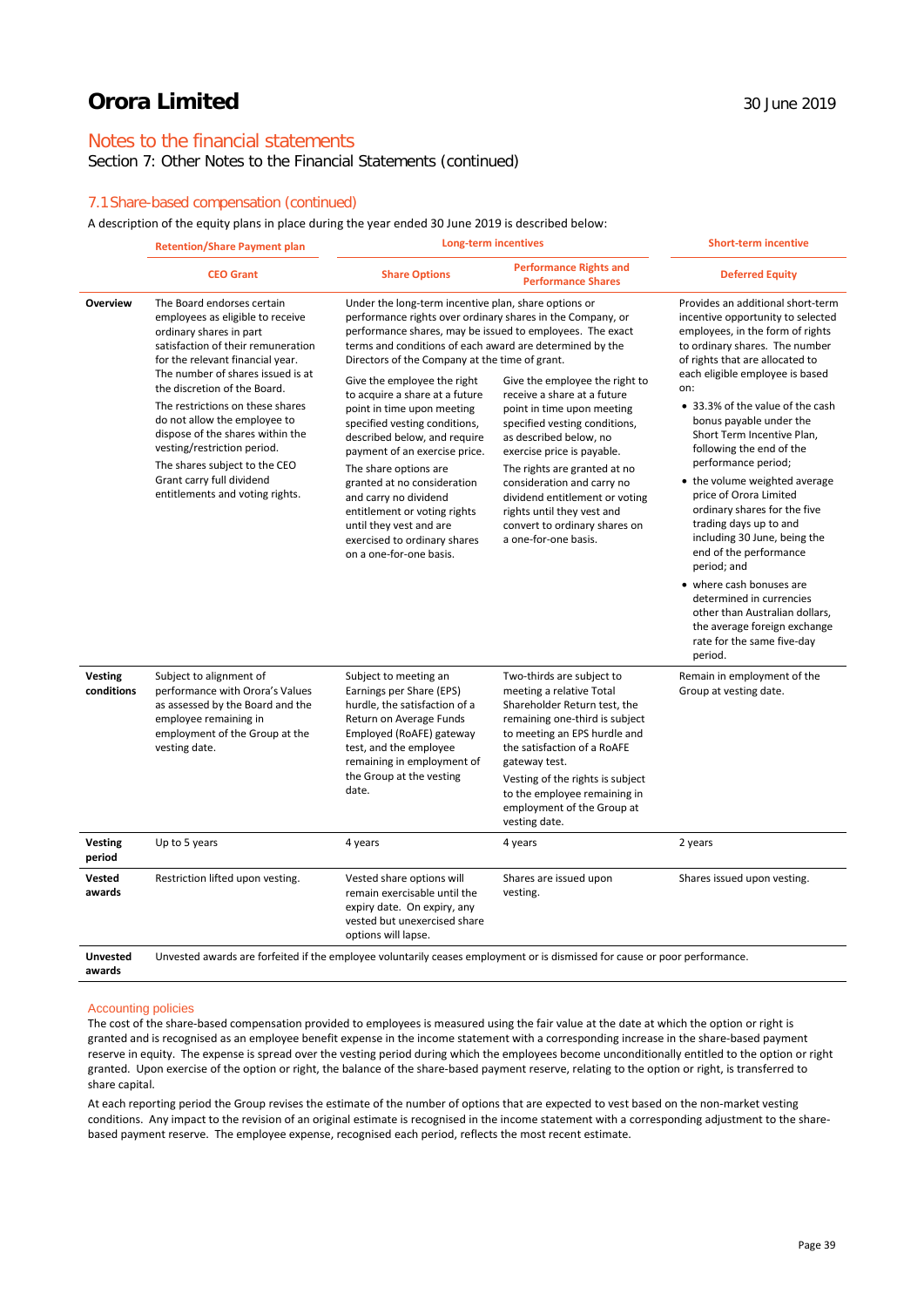# Notes to the financial statements

Section 7: Other Notes to the Financial Statements (continued)

### 7.1Share-based compensation (continued)

### Accounting policies (continued)

The fair value of options is measured at grant date taking into account market performance conditions, but excludes the impact of any non-market conditions (eg profitability and sales growth targets). Non-market vesting conditions are included in the assumptions about the number of options that are expected to be exercisable.

The fair value of each option granted is measured on the date of grant using the Black Scholes option pricing model that takes into account the exercise price, the vesting and performance criteria, and where applicable the market condition criteria, term of the option, impact of dilution, the non-tradeable nature of the option, the share price at grant date and expected price volatility of the underlying share, the expected dividend yield and the risk free interest rate for the term of the option.

The fair value of rights is measured at grant date using a Monte-Carlo valuation model which simulates the date of vesting, the percentage vesting, the share price and total shareholder return. Once the simulated date of vesting is determined a Black-Scholes methodology is utilised to determine the fair value of the rights granted.

The following weighted average assumptions were used in determining the fair value of options and rights granted during the period:

|                                                          | 2019  | 2018  |
|----------------------------------------------------------|-------|-------|
| Expected dividend yield (%)                              | 3.70  | 3.80  |
| Expected price volatility of the Company's<br>shares (%) | 22.00 | 22.63 |
| Share price at grant date (\$)                           | 3.30  | 3.32  |
| Exercise price (\$) - options only                       | 3.58  | 2.86  |
| Risk-free interest rate - options (%)                    | 2.61  | 2.69  |
| Expected life of options (years)                         | 4.00  | 4.00  |
| Risk-free interest rate - rights (%)                     | 2.12  | 2.16  |
| Expected life of rights (years)                          | 3.58  | 3.54  |

The dividend yield reflects the assumption that the current dividend payout will continue with no anticipated changes. The expected life of the options is based on historical data and is not necessarily indicative of exercise patterns that may occur. The expected price volatility, of the Company's shares, reflects the assumption that the historical volatility is indicative of future trends, which may not necessarily be the actual outcome.

### 7.2Auditors' remuneration

| \$thousand                                                                           | 2019    | 2018    |
|--------------------------------------------------------------------------------------|---------|---------|
| <b>Auditors of the Company - PwC Australia</b><br>Audit and other assurance services |         |         |
| Audit and review of financial reports                                                | 907.9   | 821.0   |
| Other assurance services                                                             | 29.0    | 17.5    |
| Other services                                                                       |         |         |
| Taxation services and transaction<br>related taxation advice <sup>(1)</sup>          | 557.3   | 678.0   |
| <b>Total PwC Australia</b>                                                           | 1,494.2 | 1,516.5 |
|                                                                                      |         |         |
| <b>Network firms of PwC Australia</b>                                                |         |         |
| Audit and other assurance services                                                   |         |         |
| Audit and review of financial reports                                                | 10.0    | 30.0    |
| Other services                                                                       |         |         |
| Taxation services, transaction related<br>taxation advice and due diligence          | 97.2    | 83.2    |
| <b>Total Network firms of PwC Australia</b>                                          | 107.2   | 113.2   |

 $(1)$  Taxation services included advice received on the implications of various global tax legislative changes in the US, Australia and New Zealand.

### 7.3Commitments and contingent liabilities

### Capital expenditure commitments

At 30 June 2019, the Group has capital commitments contracted but not provided for in respect of the acquisition of property, plant and equipment of \$25.6 million (2018: \$24.3 million).

### Other expenditure commitments

At 30 June 2019, the Group had other expenditure commitments of \$79.1 million (2018: \$90.1 million) in respect of other supplies and services yet to be provided.

### Operating lease commitments

The total undiscounted future minimum lease payments under noncancellable operating leases fall due for payment as follows:

| \$ million                   | 2019  | 2018  |
|------------------------------|-------|-------|
| Within one year              | 103.7 | 92.2  |
| Between one and five years   | 299.3 | 277.9 |
| More than five years         | 88.3  | 100.1 |
|                              | 491.3 | 470.2 |
| Less sub-lease rental income |       |       |
|                              | 491.3 | 470.2 |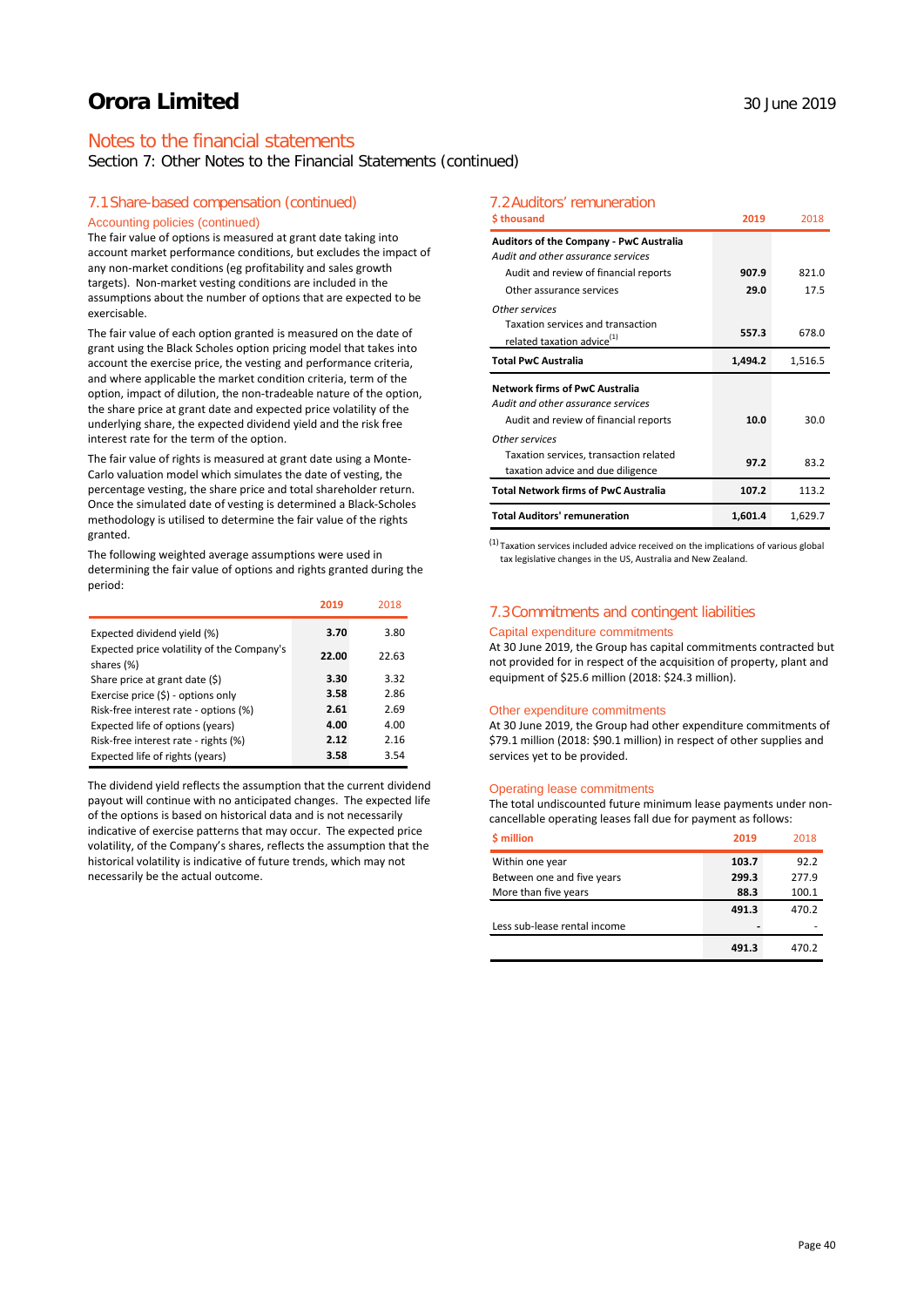# Notes to the financial statements

Section 7: Other Notes to the Financial Statements (continued)

### 7.3Commitments and contingent liabilities (continued)

Contingent liabilities

A contingent liability is a liability that is not sufficiently certain to qualify for recognition as a provision where uncertainty may exist regarding the outcome of future events.

### **Guarantees**

The Group has issued a number of bank guarantees to third parties for various operational and legal purposes. In addition, Orora Limited has guaranteed senior notes issued by Landsberg Orora in the US private placement market, the notes have maturities between 2023 and 2025 (see note 2.3). It is not expected that these guarantees will be called on.

#### **Asset restoration and decommissioning**

The decommissioning of the Petrie site is a significant and complex exercise involving multiple government agencies. Recently the Group entered into an amended contract with the landowner in respect of finalisation of the scope for the final phase of remediation and decommissioning. The Group has also engaged a specialist environmental consulting firm to manage the completion of the remaining remediation works. At the date of this Report, decommissioning work continues on site with the estimated costs to complete the decommissioning contingent on final remediation requirements which require significant judgement in respect of determining a reliable estimate. Refer to note 1.2 and 3.8 for further information pertaining to the decommissioning process.

#### **Other**

Certain entities in the Group are party to various legal actions and exposures that have arisen in the ordinary course of business. The actions are being defended and the Directors are of the opinion that provisions are not required as no material losses are expected to arise.

# Judgements and estimates

### **Legal proceedings**

The outcome of currently pending and future legal, judicial, regulatory and other proceedings of a litigious nature cannot be predicted with certainty. Legal proceedings can raise difficult and complex issues and are subject to many uncertainties and complexities including, but not limited to, the facts and circumstances of each particular case, issues regarding the jurisdiction in which each proceeding is brought and differences in applicable law.

An adverse decision in a legal proceeding could result in additional costs that are not covered, either wholly or partially, under insurance policies, which could significantly impact the business and the results of operations of the Group.

Each legal proceeding is evaluated on a case-by-case basis considering all available information, including that from legal counsel, to assess potential outcomes. Where it is considered probable that a future obligation will result in an outflow of resources, a provision is recognised in the amount of the present value of the expected cash outflows, if these are deemed to be reliably measureable.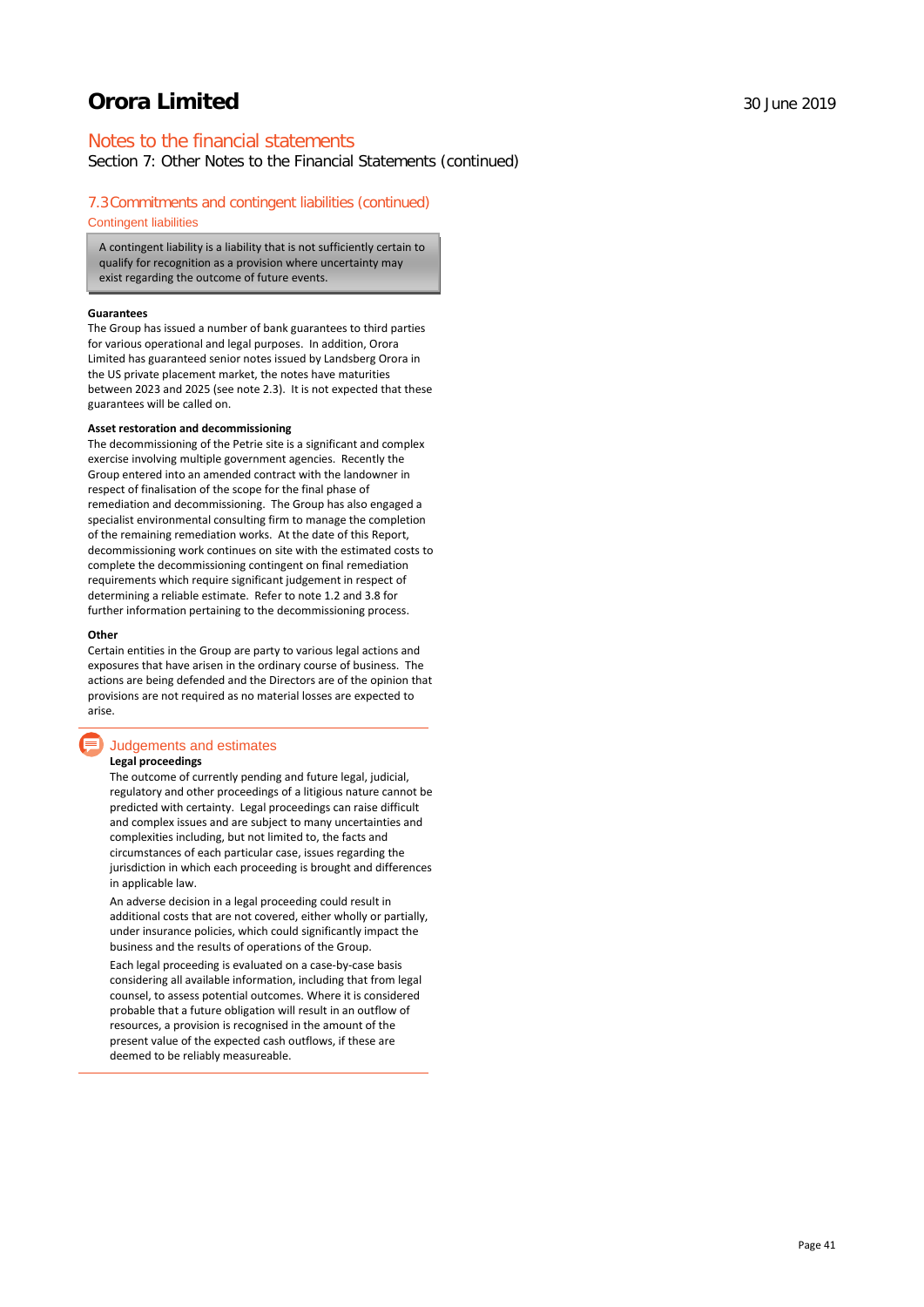Section 7: Other Notes to the Financial Statements (continued)

### 7.4Orora Limited

### **Summarised income statement and comprehensive income**

|                                          | <b>Orora Limited</b> |        |
|------------------------------------------|----------------------|--------|
| \$ million                               | 2019                 | 2018   |
| Profit before related income tax expense | 166.1                | 214.1  |
| Income tax expense                       | (22.0)               | (39.6) |
| Profit for the financial period          | 144.1                | 174.5  |
| <b>Total comprehensive income</b>        | 141.0                | 184.6  |

#### **Summarised balance sheet**

|                                  |         | <b>Orora Limited</b> |
|----------------------------------|---------|----------------------|
| \$ million                       | 2019    | 2018                 |
| Total current assets             | 526.7   | 489.6                |
| Total non-current assets         | 2,059.1 | 1,696.2              |
| <b>Total assets</b>              | 2,585.8 | 2,185.8              |
| <b>Total current liabilities</b> | 605.3   | 593.6                |
| Total non-current liabilities    | 691.0   | 282.2                |
| <b>Total liabilities</b>         | 1,296.3 | 875.8                |
|                                  |         |                      |
| <b>Net assets</b>                | 1,289.5 | 1,310.0              |
| Equity                           |         |                      |
| Contributed equity               | 484.1   | 479.9                |
| Reserves:                        |         |                      |
| Share-based payment reserve      | 15.5    | 17.5                 |
| Cash flow hedge reserve          | 0.5     | 3.7                  |
| Retained profits <sup>(1)</sup>  | 789.4   | 808.9                |

(1) The opening position for retained profits was reduced by \$6.9 million to \$802.0 million as a result impact of the adoption of AASB 15 *Contracts with Customers*. Refer note 7.8.1 for more information.

### Orora Limited financial information

The financial information for the parent entity Orora Limited has been prepared on the same basis as the consolidated financial statements, except as set out below.

### **Investments in subsidiaries**

In the Company's financial statements, investments in subsidiaries are carried at cost less, where applicable, accumulated impairment losses.

#### **Nature of tax sharing agreement**

Upon tax consolidation, the entities within the tax-consolidated group entered into a tax sharing agreement. The terms of this agreement specify the methods of allocating any tax liability in the event of default by the Company on its group payment obligations and the treatment where a subsidiary member exits the group. The tax liability otherwise remains with the Company for tax purposes.

Orora Limited and its wholly-owned Australian resident entities have formed a tax-consolidated group and are therefore taxed as a single entity. The head entity within the tax-consolidated group is Orora Limited.

The Company, and the members of the tax-consolidated group, recognise their own current tax expense/income and deferred tax assets and liabilities arising from temporary differences using the 'stand alone taxpayer' approach by reference to the carrying

amounts of assets and liabilities in the separate financial statements of each entity and the tax values applying under tax consolidation.

In addition to its current and deferred tax balances, the Company also recognises the current tax liabilities (or assets), and the deferred tax assets arising from unused tax losses and unused tax credits assumed from members of the tax-consolidated group, as part of the tax-consolidation arrangement. Assets or liabilities arising as part of the tax consolidation arrangement are recognised as current amounts receivable or payable from the other entities within the tax-consolidated group.

# **Contingent liabilities of Orora Limited**

### *Deed of Cross Guarantee*

Pursuant to the terms of the ASIC Corporations (Wholly-Owned Companies) Instrument 2016/785, which relieved certain whollyowned subsidiaries from specific accounting and financial reporting requirements, Orora Limited and all of the Company's Australian wholly-owned subsidiaries entered into an approved deed for the cross guarantee of liabilities. No liabilities subject to the Deed of Cross Guarantee at 30 June 2019 are expected to arise to Orora Limited and subsidiaries, as all such subsidiaries were financially sound and solvent at that date.

Details of the deed and the consolidated financial position of the Company and the subsidiaries party to the Deed are set out in note 7.5.

#### *Other guarantees*

Orora Limited has guaranteed senior notes issued by Landsberg Orora in the US private placement market, the notes have maturities between 2023 and 2025 (see note 2.3). It is not expected that these guarantees will be called on.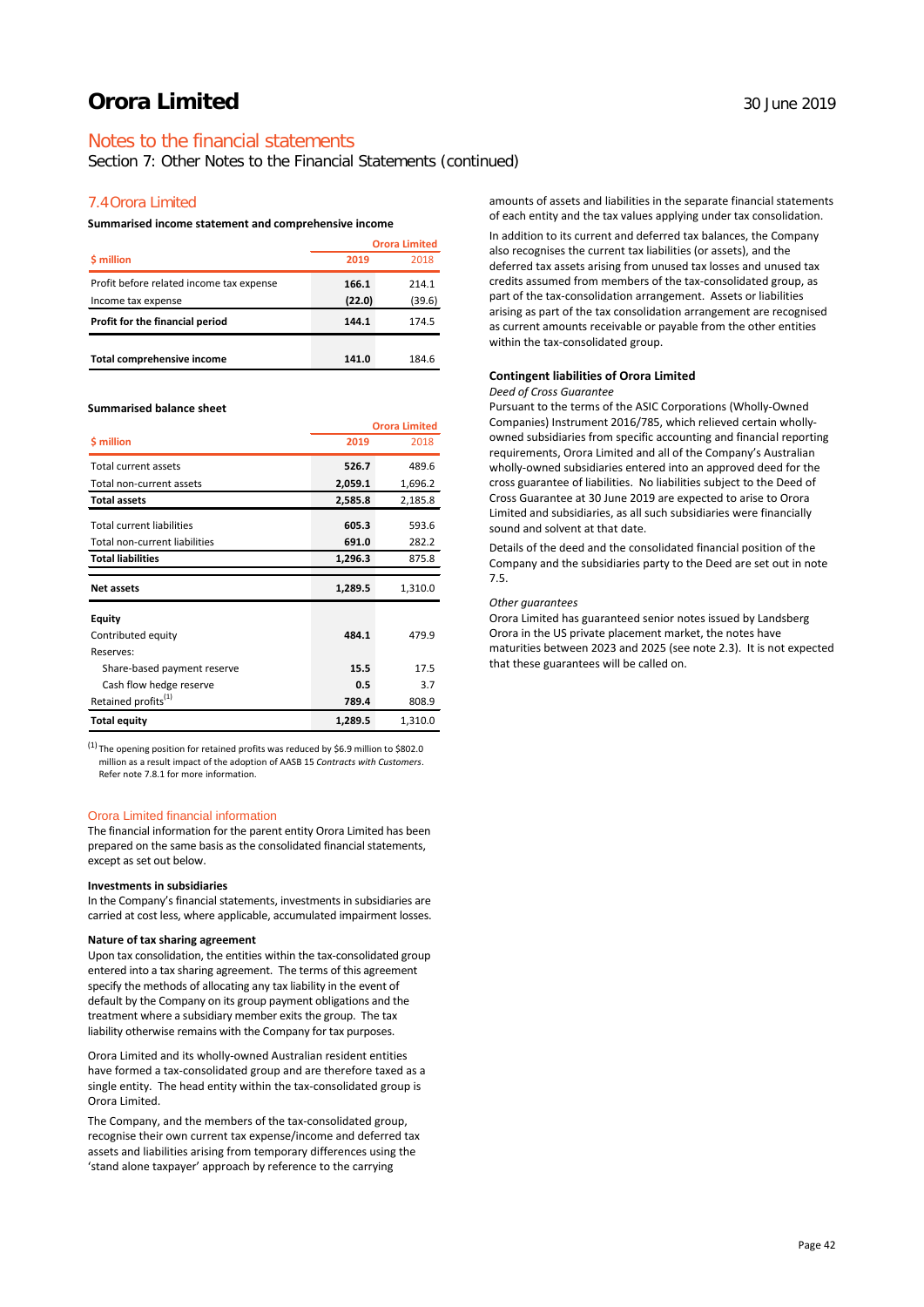# Notes to the financial statements

Section 7: Other Notes to the Financial Statements (continued)

### 7.5Deed of Cross Guarantee

The Company, Orora Limited, and the subsidiaries listed below are subject to a Deed of Cross Guarantee (Deed) under which each company guarantees the debts of the others:

| Orora Packaging Australia Pty Ltd     | PP New Pty Ltd               |
|---------------------------------------|------------------------------|
| Pak Pacific Corporation Pty Ltd       | AP Chase Pty Ltd             |
| Fibre Containers (Queensland) Ptv Ltd | Lynyork Pty Ltd              |
| Speciality Packaging Group Pty Ltd    | Chapview Pty Ltd             |
| ACN 002693843 Box Pty Ltd             | <b>AGAL Holdings Pty Ltd</b> |
| ACN 089523919 CCC Pty Ltd             | Rota Die Pty Ltd             |
| Rota Die International Pty Ltd        | <b>Envirocrates Pty Ltd</b>  |
| Orora Closure Systems Pty Ltd         |                              |

Under the terms of ASIC Corporations (Wholly-Owned Companies) Instrument 2016/785, those wholly-owned subsidiaries that have entered into the Deed are granted relief from the *Corporations Act 2001* requirement to prepare and lodge audited Financial Reports and Directors' Reports.

### Financial statements for the Orora Limited Deed of Cross **Guarantee**

The consolidated income statement, statement of comprehensive income and statement of financial position of the entities party to the Deed for the year ended and as at 30 June, are set out below.

### **Consolidated income statement, statement of comprehensive income and retained earnings**

| \$ million                                                         | 2019    | 2018    |
|--------------------------------------------------------------------|---------|---------|
| Sales revenue                                                      | 1,906.7 | 1,878.3 |
| <b>Profit from operations</b>                                      | 144.1   | 243.8   |
| Net finance costs                                                  | (15.4)  | (16.0)  |
| Profit before related income tax expense                           | 128.7   | 227.8   |
| Income tax expense                                                 | (25.8)  | (44.2)  |
| Profit for the financial period                                    | 102.9   | 183.6   |
| Other comprehensive income/(expense)                               |         |         |
| Items that may be reclassified to profit or loss:                  |         |         |
| Cash flow hedge reserve                                            |         |         |
| Unrealised gains on cash flow hedges, net of tax                   | 0.1     | 5.7     |
| Realised (gains)/losses transferred to profit or loss,             | (3.2)   | 4.1     |
| net of tax<br>Realised (gains)/losses transferred to non-financial |         |         |
| assets, net of tax                                                 | (0.1)   | 0.2     |
| Other comprehensive income, net of tax                             | (3.2)   | 10.0    |
| Total comprehensive income for the financial<br>period             | 99.7    | 193.6   |
| Retained profits at beginning of financial period                  | 1,103.1 | 1,063.7 |
|                                                                    |         |         |
| Impact of change in accounting policy (refer 7.8.1)                | (6.9)   |         |
| Restated Retained profits at beginning of financial<br>period      | 1,096.2 | 1,063.7 |
| Profit for the financial period                                    | 102.9   | 183.6   |
| Dividends recognised during the financial period                   | (156.7) | (144.2) |
| Retained profits at end of the financial period                    | 1,042.4 | 1,103.1 |

# **Consolidated Balance Sheet**

| <b>S</b> million                     | 2019    | 2018    |
|--------------------------------------|---------|---------|
| <b>Current assets</b>                |         |         |
| Cash and cash equivalents            | 26.3    | 23.6    |
| Trade and other receivables          | 243.1   | 244.9   |
| Inventories                          | 350.0   | 343.6   |
| Derivatives                          | 4.0     | 9.8     |
| Other current assets                 | 26.2    | 29.4    |
| <b>Total current assets</b>          | 649.6   | 651.3   |
| <b>Non-current assets</b>            |         |         |
| Investments in controlled entities   | 687.0   | 345.9   |
| Property, plant and equipment        | 1,446.1 | 1,406.7 |
| Goodwill and intangible assets       | 100.9   | 99.1    |
| Derivatives                          | 4.3     | 6.3     |
| Other non-current assets             | 23.2    | 37.9    |
| Total non-current assets             | 2,261.5 | 1,895.9 |
| <b>Total assets</b>                  | 2,911.1 | 2,547.2 |
|                                      |         |         |
| <b>Current liabilities</b>           |         |         |
| Trade and other payables             | 462.2   | 482.6   |
| Interest-bearing liabilities         | 47.3    | 8.0     |
| Derivatives                          | 3.0     | 3.2     |
| <b>Current tax liabilities</b>       | 9.0     | 10.8    |
| Provisions                           | 115.2   | 114.8   |
| <b>Total current liabilities</b>     | 636.7   | 619.4   |
| <b>Non-current liabilities</b>       |         |         |
| Other payables                       | 3.4     | 9.4     |
| Interest-bearing liabilities         | 604.2   | 219.6   |
| Derivatives                          | 2.6     |         |
| Deferred tax liabilities             | 31.5    | 37.8    |
| Provisions                           | 50.7    | 17.3    |
| <b>Total non-current liabilities</b> | 692.4   | 284.1   |
| <b>Total liabilities</b>             | 1,329.1 | 903.5   |
| <b>NET ASSETS</b>                    | 1,582.0 | 1,643.7 |
|                                      |         |         |
| <b>Equity</b>                        |         |         |
| Contributed equity                   | 488.0   | 499.7   |
| Treasury shares                      | (3.9)   | (19.8)  |
| Reserves                             | 55.5    | 60.7    |
| Retained earnings                    | 1,042.4 | 1,103.1 |
| <b>TOTAL EQUITY</b>                  | 1,582.0 | 1,643.7 |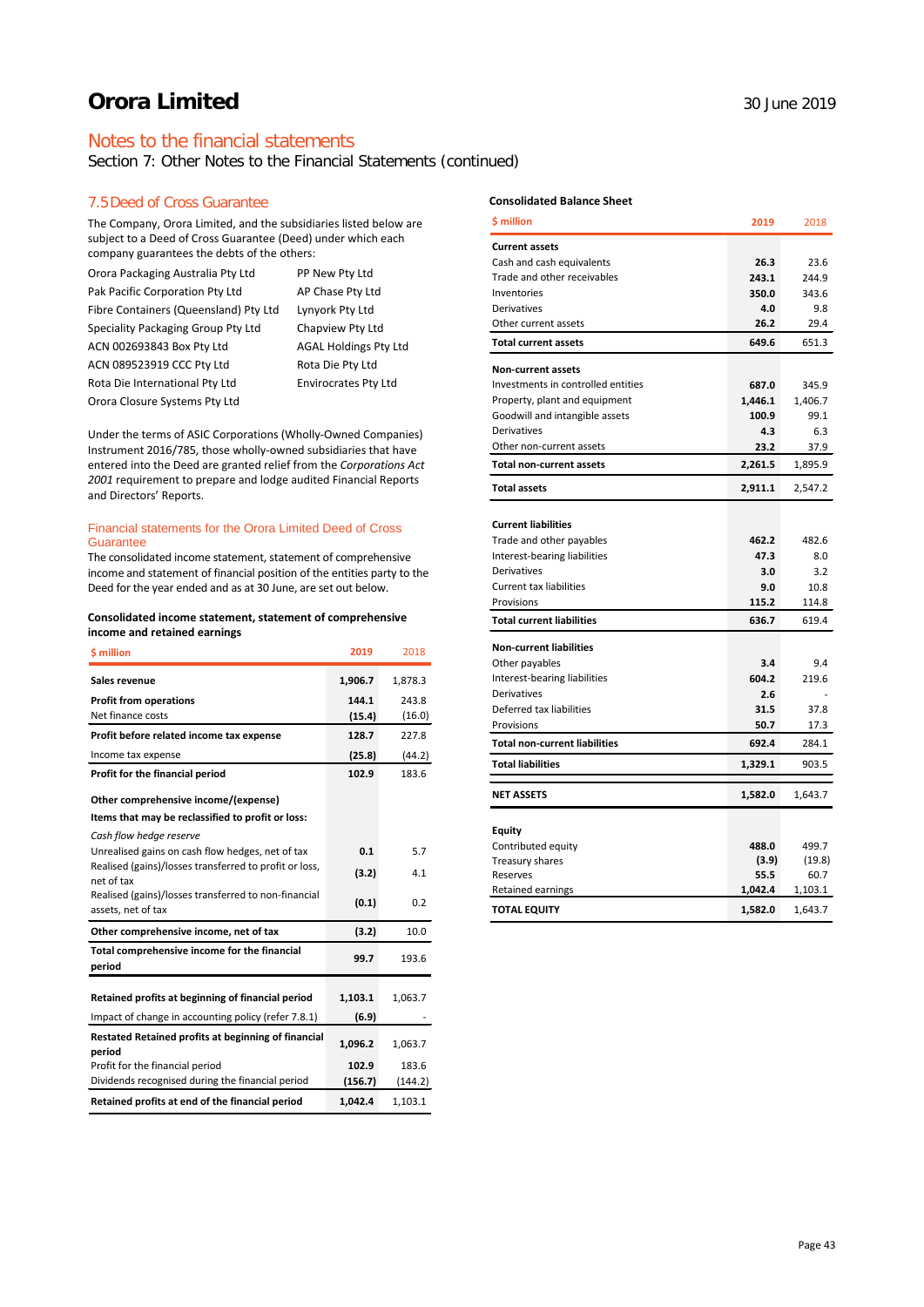# Notes to the financial statements

Section 7: Other Notes to the Financial Statements (continued)

### 7.6Related party transactions

The related parties identified by the Directors include investments and key management personnel.

Details of investment in subsidiaries are disclosed in note 6.1 and details of the Orora Employee Share Trust are provided in note 6.3. The Group does not hold any interests in associates or joint ventures.

### 7.6.1 Parent entity

The ultimate parent entity within the Orora Group is Orora Limited, which is domiciled and incorporated in Australia. Transactions with entities in the wholly-owned Orora Group are made on normal commercial terms and conditions and during the year included:

- purchases and sales of goods and services;
- advancement and repayment of loans;
- interest expense paid by Orora Limited for money borrowed;
- transfer of tax related balances for tax consolidation purposes;
- provision of transactional banking facilities on behalf of subsidiaries;
- provision of payroll, superannuation, share-based remuneration and managerial assistance.

### 7.6.2 Other related parties

Contributions to superannuation funds on behalf of employees are disclosed in note 1.5.

### 7.7Key Management Personnel

Key Management Personnel (KMP) consists of Orora Limited Executive and Non-Executive Directors, the Chief Financial Officer and the Group General Manager, Strategy. Key management personnel compensation is as follows:

| \$thousand                   | 2019  | 2018  |
|------------------------------|-------|-------|
| Short-term employee benefits | 3,623 | 4,299 |
| Long-term employee benefits  | 54    | 66    |
| Post employment benefits     | 159   | 180   |
| <b>Termination benefits</b>  |       | 40    |
| Share-based payment expense  | 1,835 | 2,779 |
|                              | 5.671 | 7.364 |

Detailed remuneration disclosures are provided in the

Remuneration Report section of the Directors' Report. Apart from the information disclosed in this note, no Director has entered into a material contract with the Group this financial year and there were no material contracts involving Directors' interests existing at year end (2018: nil).

At 30 June 2019, no individual KMP or related party holds a loan with the Group (2018: nil).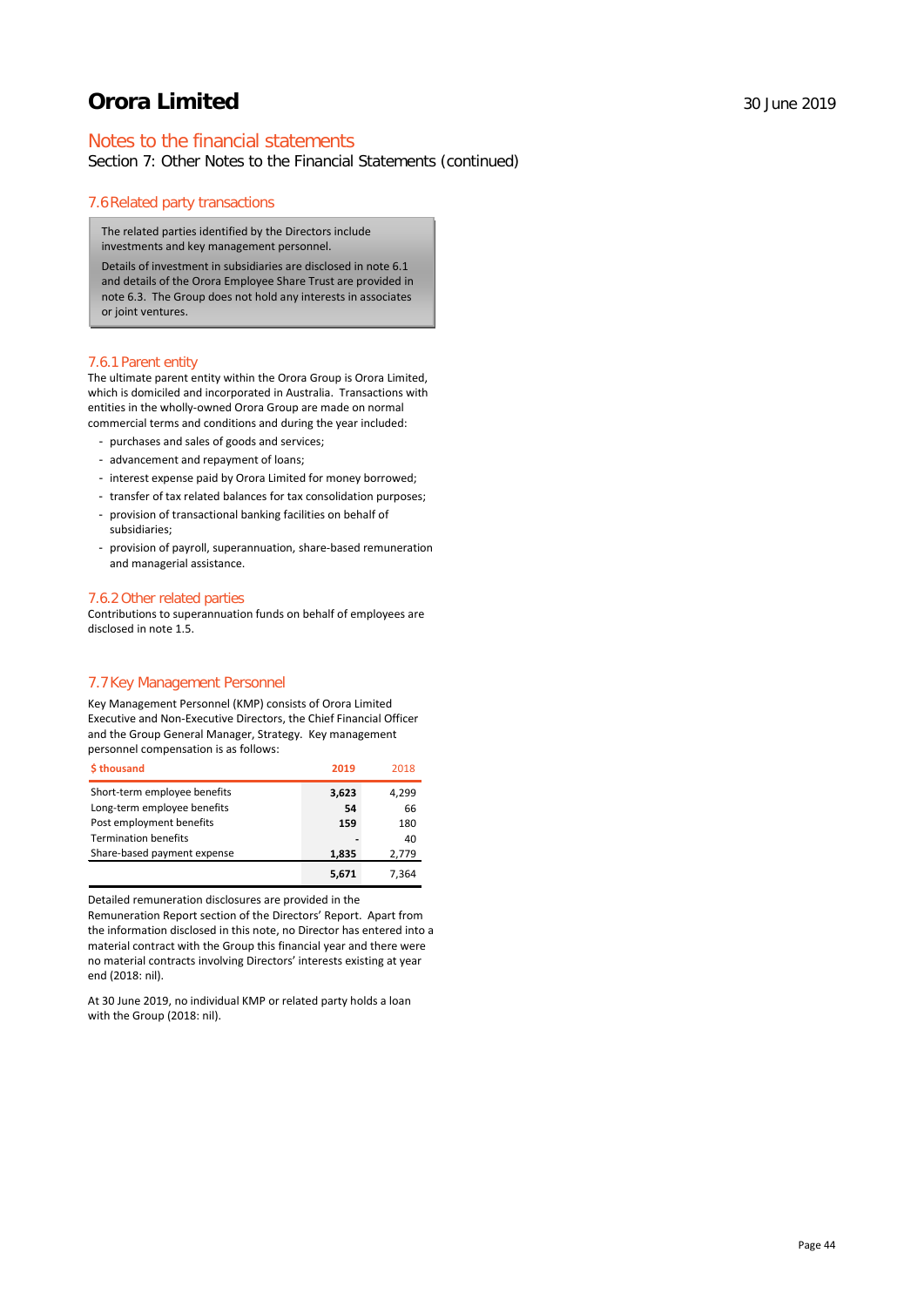# Notes to the financial statements

Section 7: Other Notes to the Financial Statements (continued)

### 7.8New and amended accounting standards and interpretations

### 7.8.1 Adopted from 1 July 2018

All new and amended Australian Accounting Standards and Interpretations mandatory as at 1 July 2018 to the Group have been adopted, including:

- AASB 15 *Revenue from Contracts with Customers;*
- AASB 2016-5 *Amendments to Australian Accounting Standards – Classification and Measurement of Share-based Payment Transactions*

The adoption of AASB 15 *Revenue from Contracts with Customers,* has resulted in a change to the Group's accounting policies, more detail is provided below.

The adoption of the other amending standards has not resulted in a change to the financial performance or position of the Group.

### AASB 15 Revenue from Contracts with Customers

AASB 15 establishes a comprehensive framework for determining whether, how much and when revenue is recognised. It replaces AASB 118 *Revenue,*  AASB 111 *Construction Contracts* and related Interpretations. Under AASB 15 revenue is recognised when a customer obtains control of the goods or services. Determining the timing of the transfer of control – at a point in time or over time – requires judgement.

The Group has adopted AASB 15 using the cumulative effective method in respect of initially applying this standard at the date of application of 1 July 2018. Accordingly, the information presented for 2018 has not been restated, it is presented as previously reported under AASB 118, AASB 111 and related Interpretations. Additionally, the disclosure requirements of AASB 15 have not generally been applied to comparative information.

The impact, net of tax, of transition to AASB 15 on retained earnings at 1 July 2018 was \$7.3 million. In assessing the impact of AASB 15 on contract incentives paid to customers and, with specific reference to individual customer contracts, it was identified that in a limited number of instances, previous upfront incentives did not represent modifications of previous contracts and therefore should not be carried forward and allocated to the transaction price under the terms of the current contract.

The following table summarises the impact of adopting AASB 15 on the Group's statement of financial position as at 30 June 2019. This adjustment reflects the base change in the allocation of upfront incentives to the transaction price under current contracts, as discussed above. There was no material impact on the Groups income statement or cash flow statement for the twelve months to 30 June 2019.

AASB 15 did not have a significant impact on the Group's accounting policies with respect to other revenue streams.

### **Impact on the statement of financial position**

|                          | As at 30 June 2019 |     |                                                           |  |
|--------------------------|--------------------|-----|-----------------------------------------------------------|--|
| \$ million               | As reported        |     | <b>Amounts without</b><br>Adjustments adoption of AASB 15 |  |
|                          |                    |     |                                                           |  |
| Assets                   |                    |     |                                                           |  |
| Other current assets     | 55.5               | 2.0 | 57.5                                                      |  |
| Other non-current assets | 87.5               | 5.0 | 92.5                                                      |  |
| Others                   | 3,775.2            | ٠   | 3,775.2                                                   |  |
| <b>Total assets</b>      | 3,918.2            | 7.0 | 3,925.2                                                   |  |
| <b>Liabilities</b>       |                    |     |                                                           |  |
| Deferred tax liabilities | 82.3               | 2.1 | 84.4                                                      |  |
| Others                   | 2,191.4            |     | 2,191.4                                                   |  |
| <b>Total liabilities</b> | 2,273.7            | 2.1 | 2,275.8                                                   |  |
| <b>NET ASSETS</b>        | 1,644.5            | 4.9 | 1,649.4                                                   |  |
| <b>Equity</b>            |                    |     |                                                           |  |
| Retained earnings        | 995.7              | 4.9 | 1,000.6                                                   |  |
| Others                   | 648.8              | ۰   | 648.8                                                     |  |
| <b>TOTAL EQUITY</b>      | 1,644.5            | 4.9 | 1,649.4                                                   |  |

As allowed by AASB 15, the Group has not provided information about remaining performance obligations at 30 June 2019 given its contracts with customers have an expected duration of one year or less.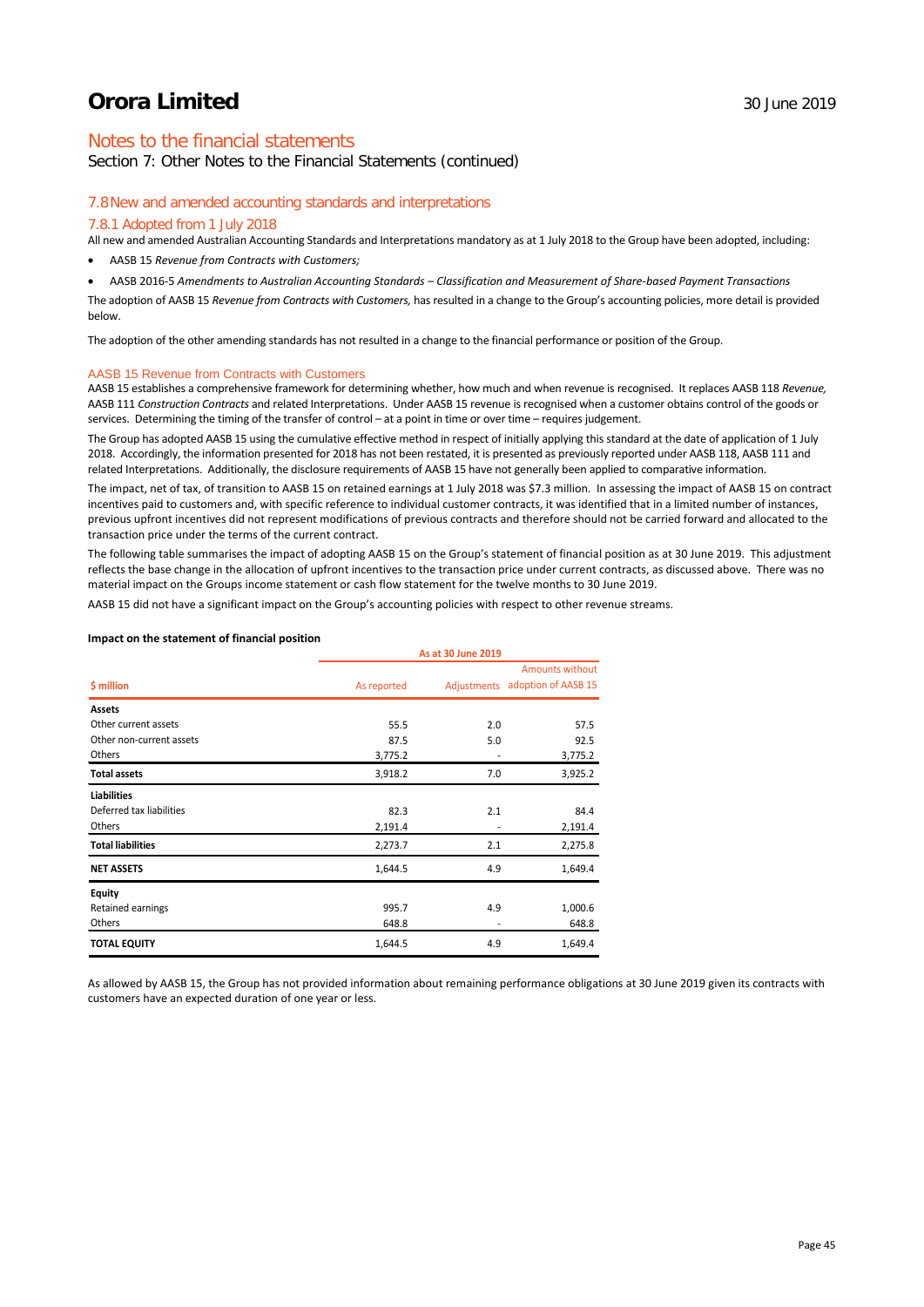# Notes to the financial statements

Section 7: Other Notes to the Financial Statements (continued)

### 7.8New and amended accounting standards and interpretations (continued)

7.8.1 Adopted from 1 July 2018 (continued)

### AASB 15 Revenue from Contracts with Customers (continued)

**Revenue recognition accounting policies**

Revenue is measured based on the consideration specified in a contract with a customer. The Group recognises income when it transfers control over a good or service to a customer.

The following table provides information about the nature and timing of the satisfaction of performance obligations in contracts with customers, including related revenue recognition policies.

| Type of<br>product/service            | Nature and timing of satisfaction of<br>performance obligations, including<br>significant payment terms                                                                                                                                                                                                                                                                                                                                                                                                                                                                                                                                                                                                                                                                                                                                                                                                                                                                                                                        | Revenue recognised under AASB 15<br>(applicable from 1 July 2018)                                                                                                                                                                                                                                                                                                                                           | <b>Revenue recognised under AASB 118</b><br>(applicable before 1 July 2018)                                                                                                                                                                                                                                                       |
|---------------------------------------|--------------------------------------------------------------------------------------------------------------------------------------------------------------------------------------------------------------------------------------------------------------------------------------------------------------------------------------------------------------------------------------------------------------------------------------------------------------------------------------------------------------------------------------------------------------------------------------------------------------------------------------------------------------------------------------------------------------------------------------------------------------------------------------------------------------------------------------------------------------------------------------------------------------------------------------------------------------------------------------------------------------------------------|-------------------------------------------------------------------------------------------------------------------------------------------------------------------------------------------------------------------------------------------------------------------------------------------------------------------------------------------------------------------------------------------------------------|-----------------------------------------------------------------------------------------------------------------------------------------------------------------------------------------------------------------------------------------------------------------------------------------------------------------------------------|
| Standard packaging<br>products        | Customers obtain control of standard<br>packaging products when the goods are<br>delivered to and have been accepted at<br>their premises. Invoices are generated<br>at that point in time with payment<br>terms varying depending on the<br>customer, ranging from 30 days to 90<br>days.<br>Some contracts allow for volume<br>discounts/rebates.                                                                                                                                                                                                                                                                                                                                                                                                                                                                                                                                                                                                                                                                            | Revenue is recognised when the<br>goods are delivered and have been<br>accepted by customers at their<br>premises.<br>For contracts that include rebates the<br>amount of revenue recognised is<br>adjusted for anticipated rebates<br>payable, which is estimated based on<br>the historical purchase history of the<br>customer.                                                                          | Revenue was recognised when goods<br>were delivered to the customer's<br>premises, which was taken to be the<br>point in time at which the related<br>risks and rewards of ownership<br>transferred to the customer.<br>An accrual for estimated rebates was<br>recognised based on the customers<br>historical purchase history. |
| Made-to-order<br>packaging products   | Made-to-order contracts are usually<br>long-term contracts which contain<br>several elements. In the vast majority<br>of cases these elements represent only<br>one performance obligation to the<br>customer.<br>In some cases the Group produces<br>these products in advance of delivery.<br>Typically control over these goods<br>remain with the Group until shipment<br>or when the customer takes physical<br>possession of the goods. The right to<br>payment arises only at the point in time<br>when control over the good is<br>transferred to the customer.<br>The Group has determined that for<br>made-to-order products the customer<br>obtains control of the products when<br>the goods are delivered to and have<br>been accepted at their premises. This<br>represents the point in time when<br>invoices are generated as the right to<br>payment arises. Payment terms varying<br>depending on the customer, ranging<br>from 30 days to 90 days.<br>Some contracts allow for volume<br>discounts/rebates. | Revenue is recognised when the<br>goods are delivered and have been<br>accepted by the customers at their<br>premises and the Group has the right<br>to receive payment.<br>For contracts that include rebates the<br>amount of revenue recognised is<br>adjusted for anticipated rebates<br>payable, which is estimated based on<br>the historical purchase history of the<br>customer.                    | Revenue was recognised when goods<br>were delivered to the customer's<br>premises, which was taken to be the<br>point in time at which the related<br>risks and rewards of ownership<br>transferred to the customer.<br>An accrual for estimated rebates was<br>recognised based on the customers<br>historical purchase history. |
| <b>Bundled packaging</b><br>solutions | The Group sources and provides<br>packaging equipment/solutions to<br>customers who enter into long term<br>product supply agreements.<br>The customer obtains control of the<br>equipment and product when the<br>goods are delivered to and have been<br>accepted at their premises. Invoices are<br>generated at that point in time with<br>payment terms varying depending on<br>the customer, ranging from 30 days to<br>60 days.                                                                                                                                                                                                                                                                                                                                                                                                                                                                                                                                                                                         | Revenue relating to the equipment<br>supplied under the bundled<br>packaging solution is recognised<br>when the equipment is delivered and<br>has been accepted by the customer<br>at their premises.<br>Revenue relating to the products<br>supplied under the bundled<br>packaging solution is recognised<br>when the goods are delivered and<br>have been accepted by the customer<br>at their premises. | Revenue relating to the equipment<br>supplied under the bundled<br>packaging solution was recognised<br>over the period of the contracts as<br>products were purchased by the<br>customer.                                                                                                                                        |